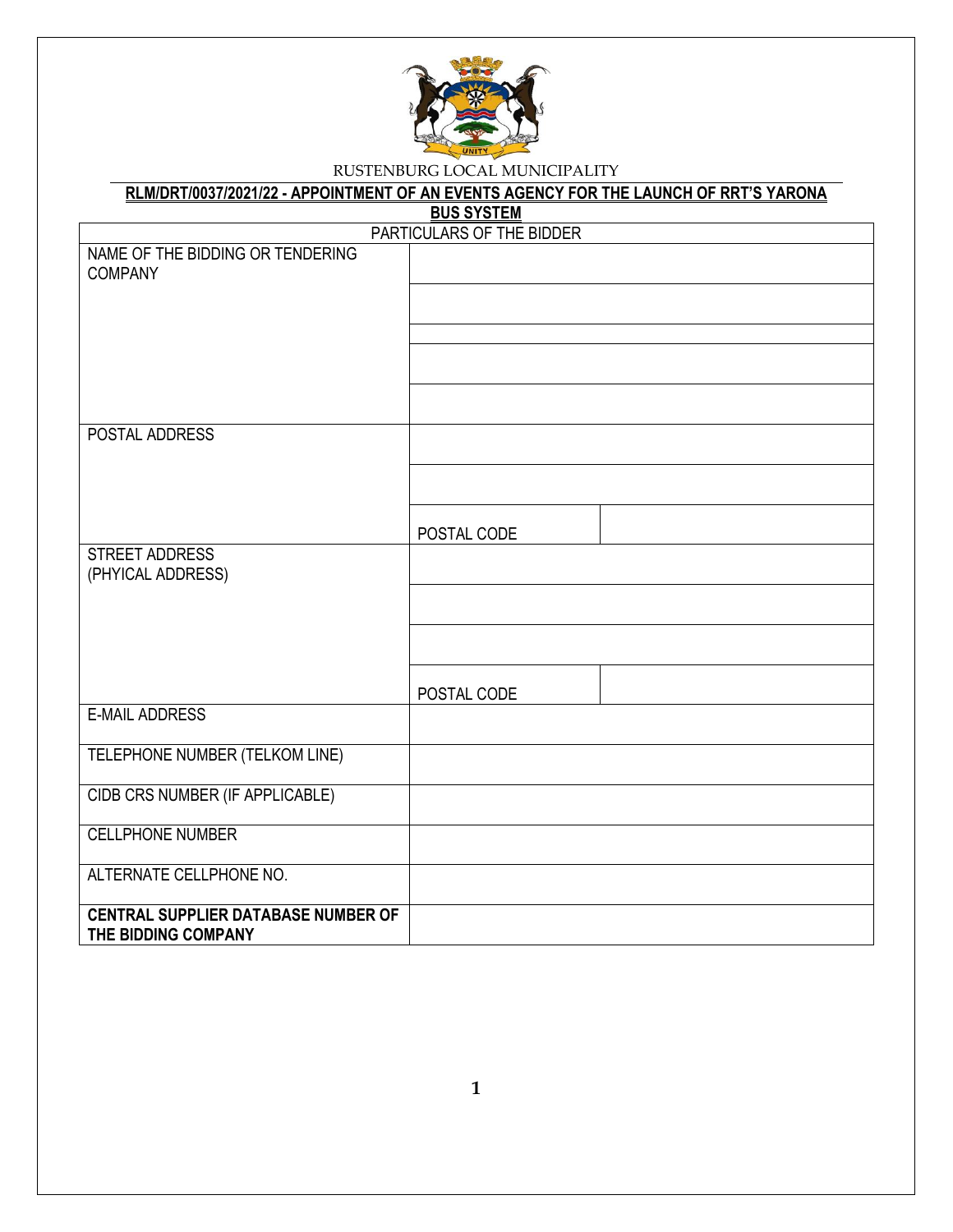

**RLM/DRT/0037/2021/22 - APPOINTMENT OF AN EVENTS AGENCY FOR THE LAUNCH OF RRT'S YARONA** 

**BUS SYSTEM**

### **INDEX/TABLE OF CONTENTS**

| <b>DOCUMENT NAME</b><br><b>ABBREVIATION</b> | <b>DOCUMENT NAME/DESCRIPTION</b>                                                 |  |
|---------------------------------------------|----------------------------------------------------------------------------------|--|
| <b>TS</b>                                   | <b>TENDERING CONDITIONS</b>                                                      |  |
|                                             |                                                                                  |  |
| AE(DP)                                      | <b>ADMINISTRATIVE EVALUATION (DOCUMENT COMPLETION)</b>                           |  |
|                                             |                                                                                  |  |
| MBD <sub>1</sub>                            | ADMINISTRATIVE EVALUATION (ATTACHMENT OF MANDATORY DOCUMENTS)                    |  |
|                                             |                                                                                  |  |
| <b>DTA</b>                                  | <b>DOCUMENT TENDER ADVERT</b>                                                    |  |
|                                             |                                                                                  |  |
| MBD <sub>1</sub>                            | <b>INVITATION TO BID (PART A)</b>                                                |  |
|                                             | <b>PART B</b>                                                                    |  |
|                                             |                                                                                  |  |
| MBD <sub>4</sub>                            | <b>DECLARATION OF INTEREST</b>                                                   |  |
|                                             |                                                                                  |  |
| MBD <sub>5</sub>                            | DECLARATION FOR PROCUREMENT ABOVE R10 MILLION (ALL APPLICABLE TAXES<br>INCLUDED) |  |
|                                             |                                                                                  |  |
| <b>MBD 6.1</b>                              | PREFERENCE CLAIM IN TERMS OF THE PREFERENTIAL PROCUREMENT REGULATIONS            |  |
|                                             |                                                                                  |  |
| <b>MBD 7.2</b>                              | <b>CONTRACT FORM - RENDERING OF SERVICES</b>                                     |  |
|                                             |                                                                                  |  |
| MBD <sub>8</sub>                            | DECLARATION OF ABUSE OF SUPPLY CHAIN MANAGEMENT SYSTEM                           |  |
|                                             |                                                                                  |  |
| MBD <sub>9</sub>                            | <b>CERTIFICATE OF INDEPENDENT BID DETERMINATION</b>                              |  |
|                                             |                                                                                  |  |
| <b>SECTION 38</b>                           | DECLARATION OF BIDDERS'S PAST PRACTICES                                          |  |
|                                             |                                                                                  |  |
| $\overline{\mathsf{SF}}$                    | <b>SIGNATORY FORM</b>                                                            |  |
|                                             |                                                                                  |  |
| GCC                                         | <b>GENERAL CONDITIONS OF CONTRACT</b>                                            |  |
|                                             |                                                                                  |  |
| <b>TOF</b>                                  | <b>TERMS OF REFERENCE/ BID SPECIFICATIONS</b>                                    |  |
|                                             |                                                                                  |  |
| $\overline{F}$                              | <b>FUNCTIONALITY</b>                                                             |  |
| $\overline{P}$                              |                                                                                  |  |
|                                             | <b>PRICING INSTRUCTIONS</b>                                                      |  |
| <b>PS</b>                                   | <b>PRICING SCHEDULE</b>                                                          |  |
|                                             |                                                                                  |  |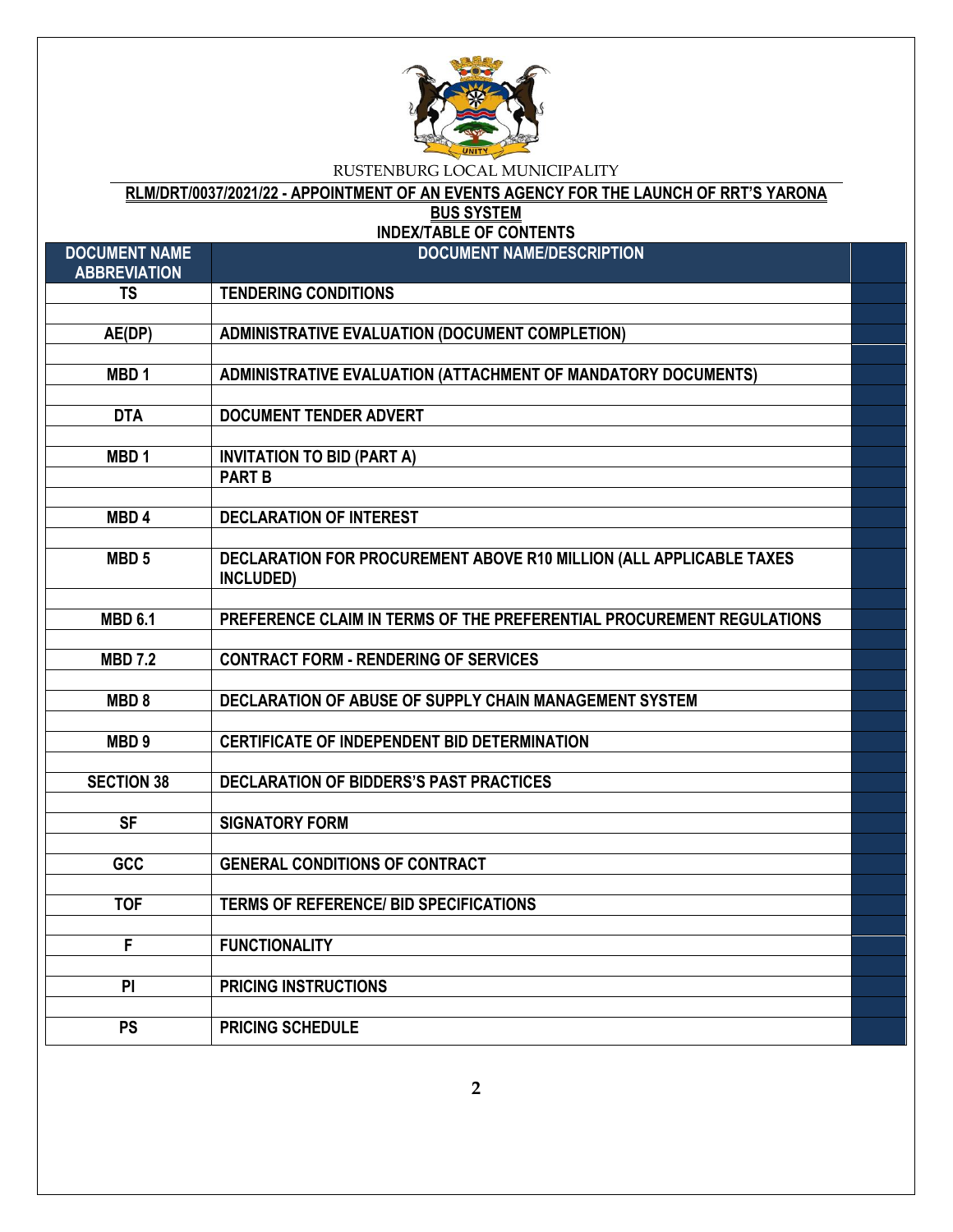

#### **RLM/DRT/0037/2021/22 - APPOINTMENT OF AN EVENTS AGENCY FOR THE LAUNCH OF RRT'S YARONA BUS SYSTEM TENDERING CONDITIONS**

- 1. The document must be completed in full as per the guide provided under administrative evaluation document completion.
- 2. All mandatory documents must be attached as per the guide under administrative evaluation attachment of mandatory documents.
- 3. The document must not be dismantled; page numbers must be sequential.
- 4. Bidders must be registered on CSD.
- 5. For all documents that will need certification (and affidavits where applicable) bidders must not submit copies/ copies of certified copies.
- 6. Only black ink must be used when completing the tender document.
- 7. Electronic signatures are not allowed.
- 8. Bidders are not allowed to use correction pens. In a case where a wrong answer is ticked, a straight line must be made across the wrong answer, then initial next to the mistake and a correct answer must be ticked or provided in writing.

### *NB! FAILURE TO ADHERE TO THE ABVOVE INSTRUCTIONS WILL RENDER THE TENDER INVALID AND RESULT IN DISQUALIFICATION*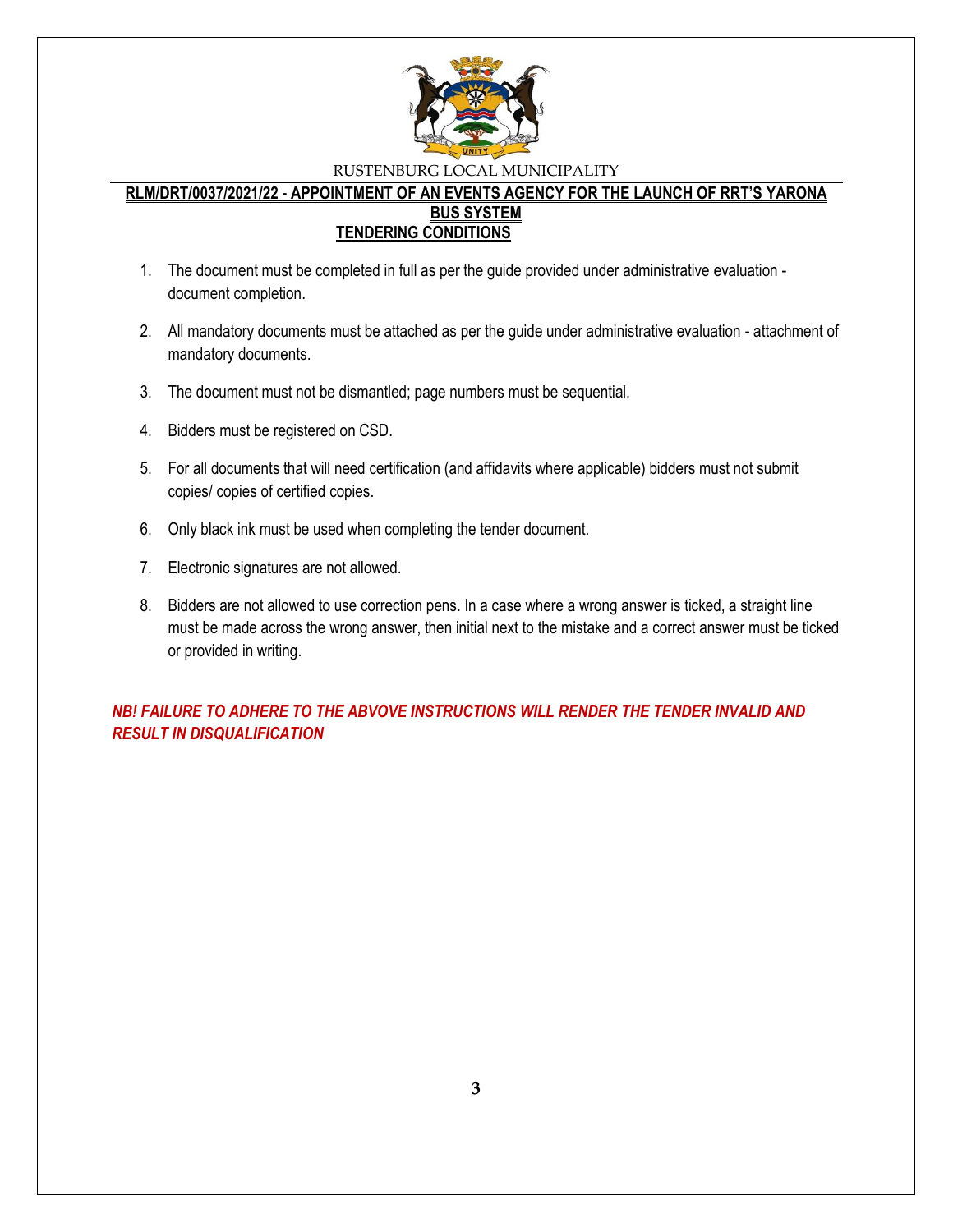

**RLM/DRT/0037/2021/22 - APPOINTMENT OF AN EVENTS AGENCY FOR THE LAUNCH OF RRT'S YARONA BUS SYSTEM**

### **ADMINISTRATIVE EVALUATION (DOCUMENT COMPLETION)**

### *PLEASE READ AND FOLLOW INSTRUCTIONS BELOW ON HOW TO COMPLETE DIFFERENT FORMS IN THE DOCUMENT AND FILL THEM AS INSTRUCTED*

 $\checkmark$  The tender documents must be completed in full i.e. Compulsory Questionnaire (where applicable), MBD 1, MBD 4, MBD 5, MBD 6.1, MBD 7.2, MBD 8, MBD 9, Section 38, Signatory Resolution Form, Pricing Schedule, and the Form of Offer, including all witness signatures on all the above stated forms.

### $\checkmark$  **NB! FAILURE TO ADHERE TO THE BELOW MENTIONED POINTS WILL INVALIDATE THE TENDER** *AND RESULT IN DISQUALIFICATION*

- **COMPULSORY QUESTIONAIRE** must be fully completed and signed **(where applicable)** *In a case of Joint Venture separate COMPULSORY QUESTIONAIRE forms must be completed and submitted.*
- MBD 1 must be fully completed and signed
- **MBD 4** must be fully completed and signed: only tick the appropriate answer. Please be informed that whether you scratch out, tick or circle, **your answer will be where the pen ink is reflecting**. *In a case of Joint Venture or multi- directors, full details of all directors / trustees / shareholders / members must be provided on the table on* MBD 4.
- **MBD 5 (where applicable)** must be fully completed and signed: only tick the appropriate answer. Please be informed that whether you scratch out, tick or circle, **your answer will be where the pen ink is reflecting**. *In a case of Joint Venture separate MBD 5 forms must be completed and submitted.*
- MBD 6.1 must be fully completed and signed.
- MBD 7.2 must be fully completed and signed.
- **MBD 8** must be fully completed and signed: only tick the appropriate answer box, whether you scratch out, tick or circle, your answer will be where the pen ink is reflecting
- MBD 9 must be fully completed and signed
- **SECTION 38** must be fully completed and signed: only tick the appropriate answer box, whether you scratch out, tick or circle, your answer will be where the pen ink is reflecting. Note that should you answer **"NO"** to any of the declaration questions on **section 38 form**, then supporting documents **MUST** be attached
- **SIGNATORY AUTHORISATION –** must be fully completed and signed
- **PRICING SCHEDULE** must be fully completed and signed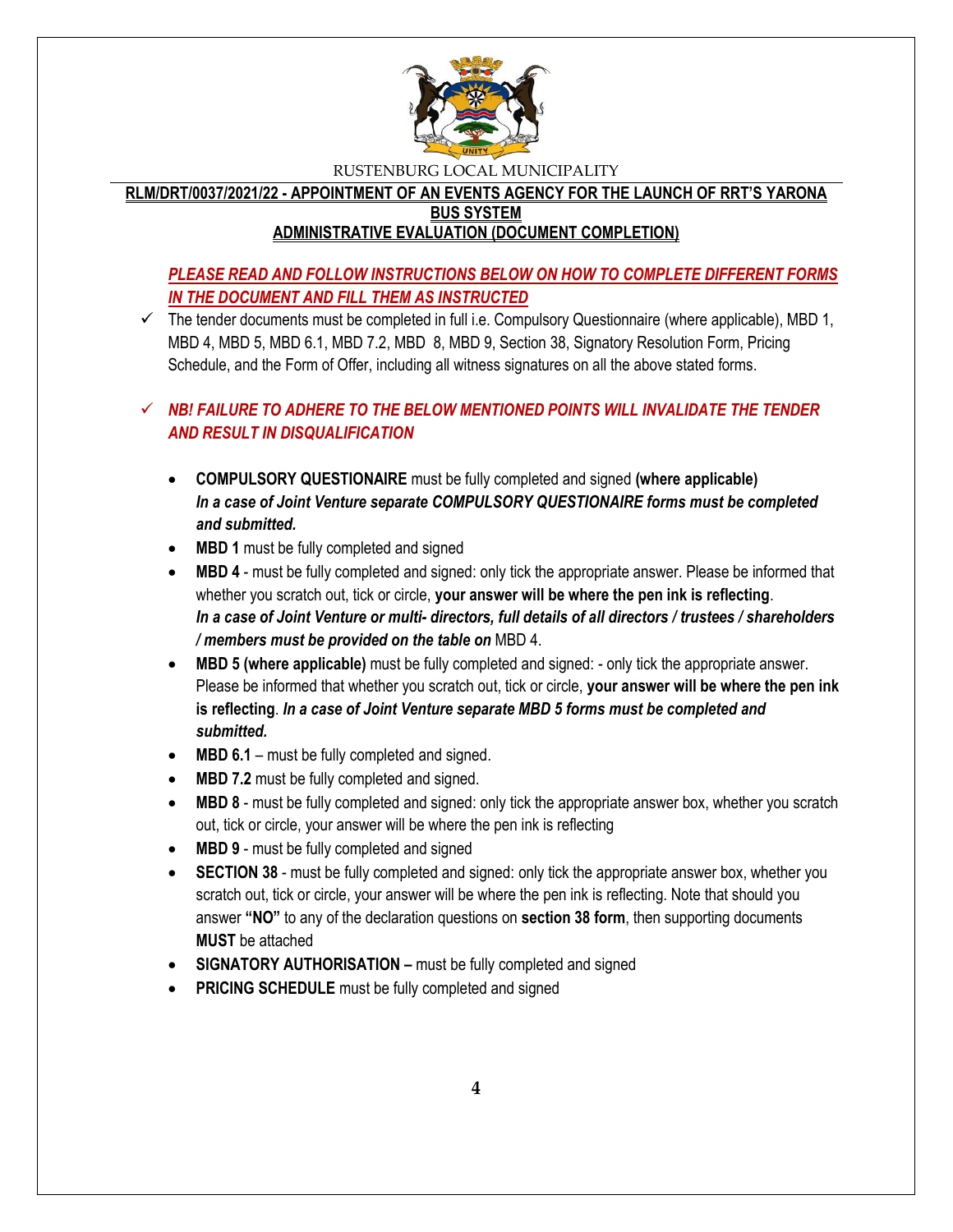

#### **RLM/DRT/0037/2021/22 - APPOINTMENT OF AN EVENTS AGENCY FOR THE LAUNCH OF RRT'S YARONA BUS SYSTEM**

### **ADMINISTRATIVE EVALUATION (ATTACHMENT OF MANDATORY DOCUMENTS)**

- $\checkmark$  Deposit slip with tender reference number as indicated on the advert
- $\checkmark$  Proof of CSD registration (CSD report)
- $\checkmark$  Required CIDB Grading Certificate (where applicable)
- $\checkmark$  Signatory resolution Please attach a copy of Signatory resolution where instructed
- $\checkmark$  If the submission is from a Joint Venture, then a JV agreement must be attached
- $\checkmark$  A valid and certified (not older than (3) three months on the date of tender closure) BBBEE Certificate for the company (if it is a JV the BBBEE must be consolidated)

### **FOR ALL DOCUMENTS THAT WILL NEED CERTIFICATION (AND AFFIDAVITS WHERE APPLICABLE) BIDDERS MUST NOT SUBMIT COPIES/ COPIES OF CERTIFIED COPIES.**

### **MUNICIPAL RATES AND TAXES STATEMENTS OF THE DIRECTORS**

- $\checkmark$  Municipal rates and taxes statement of the last billable month on the date of tender closure for each directors' address must be attached; or
- $\checkmark$  Valid lease agreement of the director/s (showing lease period) or,
- $\checkmark$  An original letter (not a copy) from tribal authority not older than three (3) months if the director/s are residing in a tribal land, or
- $\checkmark$  If the rates and taxes account are not in the names of the director/s the attached municipal rates and taxes statement must be submitted together with an original affidavit from the property owner whose names are reflecting on the municipal rates and taxes statement to confirm that the director resides in their property.

### **MUNICIPAL RATES AND TAXES STATEMENTS OF THE COMPANY**

- $\checkmark$  Municipal rates and taxes statement of the last billable month on the date of tender closure for the company's' address must be attached; or
- $\checkmark$  Valid lease agreement of the company (showing all critical contractual obligations, or
- $\checkmark$  An original letter (not a copy) from a tribal authority not older than three (3) months if the company is operating from a tribal, or
- $\checkmark$  If the rates and taxes account are not in the names of the company, the attached municipal rates taxes statement must be submitted together with an original affidavit from the property owner whose names are reflecting on the municipal rates and taxes statement to confirm that the company operates from their property.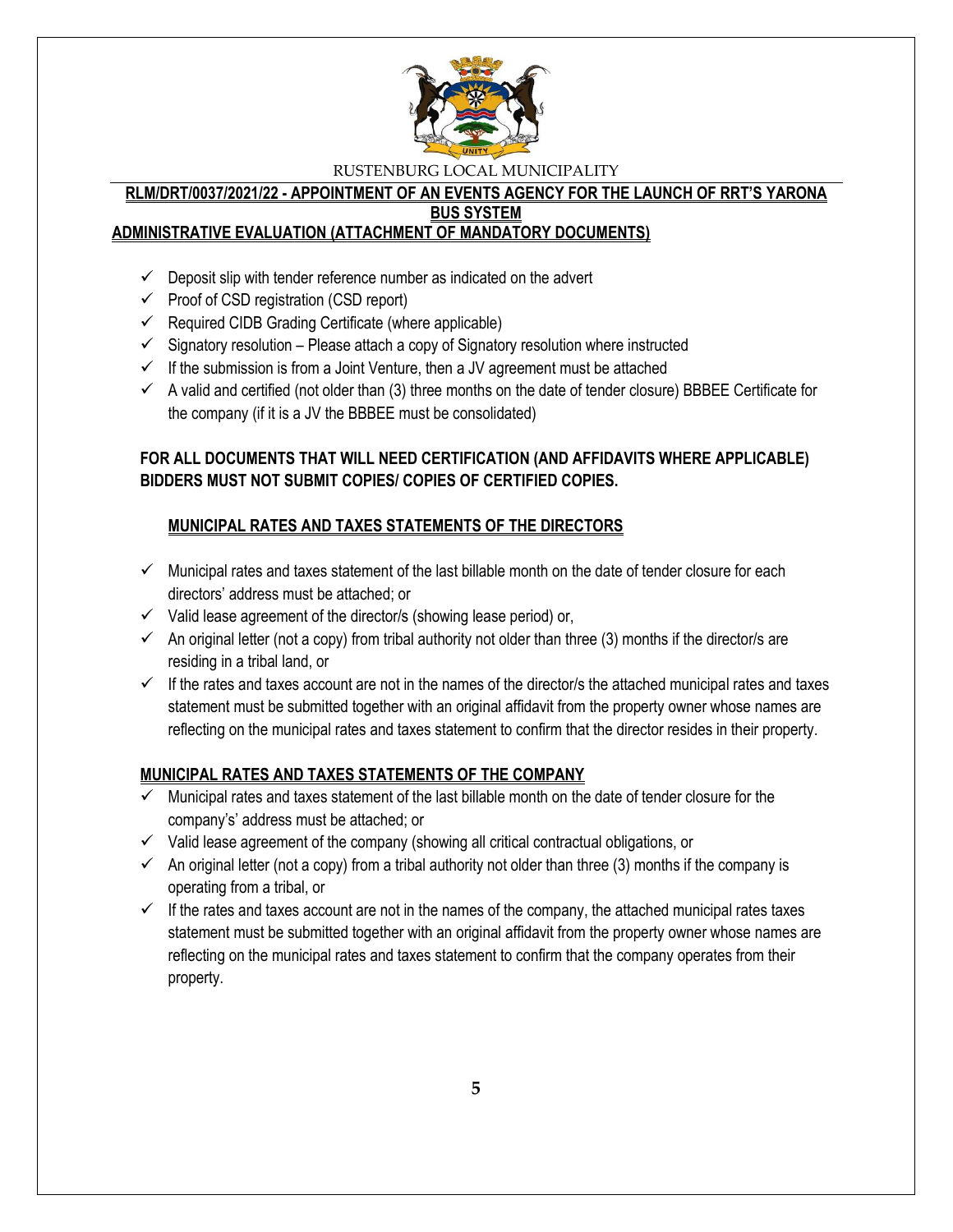

### **RLM/DRT/0037/2021/22 - APPOINTMENT OF AN EVENTS AGENCY FOR THE LAUNCH OF RRT'S YARONA**

### **BUS SYSTEM**

### **NB!!**

- **FOR PROCUREMENT EXPECTED TO BE LESS THAN 10 MILLION, AWARDS WILL NOT BE MADE TO BIDDERS OWING MUNICIPAL RATES AND TAXES FOR OVER 90 DAYS AT THE TIME OF TENDER CLOSURE**
- **FOR PROCUREMENT EXPECTED TO BE MORE THAN 10 MILLION, AWARDS WILL NOT BE MADE TO BIDDERS OWING MUNICIPAL RATES AND TAXES FOR OVER 30 DAYS AT THE TIME OF TENDER CLOSURE**

### **VERIFICATION OF DOCUMENTS AND INFORMATION.**

- $\checkmark$  Tax compliance status will be verified using CSD number. (For a bidder to be considered for final award, their status must reflect "tax compliance" before final award is made)
- $\checkmark$  CIDB Grading will be verified
- $\checkmark$  BBBEE certificates will be verified with relevant registration bodies.
- $\checkmark$  A Sworn Affidavit will be accepted only if an original is submitted.

### **ALLOCATION OF BBBEE POINTS**

- $\checkmark$  No points will be allocated for a BBBEE certificate that is a copy of a certified copy or not that is not certified.
- $\checkmark$  No points will be allocated if the attached sworn affidavit (BBBEE) is a copy.

### **INSTRUCTION ON THE SUBMISSION OF TENDER DOCUMENTS**

- $\checkmark$  A tender document must be in a sealed envelope that has on the outside the bid number and bid description. Both the bid number and the bid description must be on the envelope for the document to be acceptable.
- $\checkmark$  If the bid number and description are not clearly marked on the envelope, the bid will not be received
- $\checkmark$  The tender document must be in the tender box before the specified closing time and date.
- $\checkmark$  Bidders who arrive when the tender box is open are late and their submissions will not be accepted.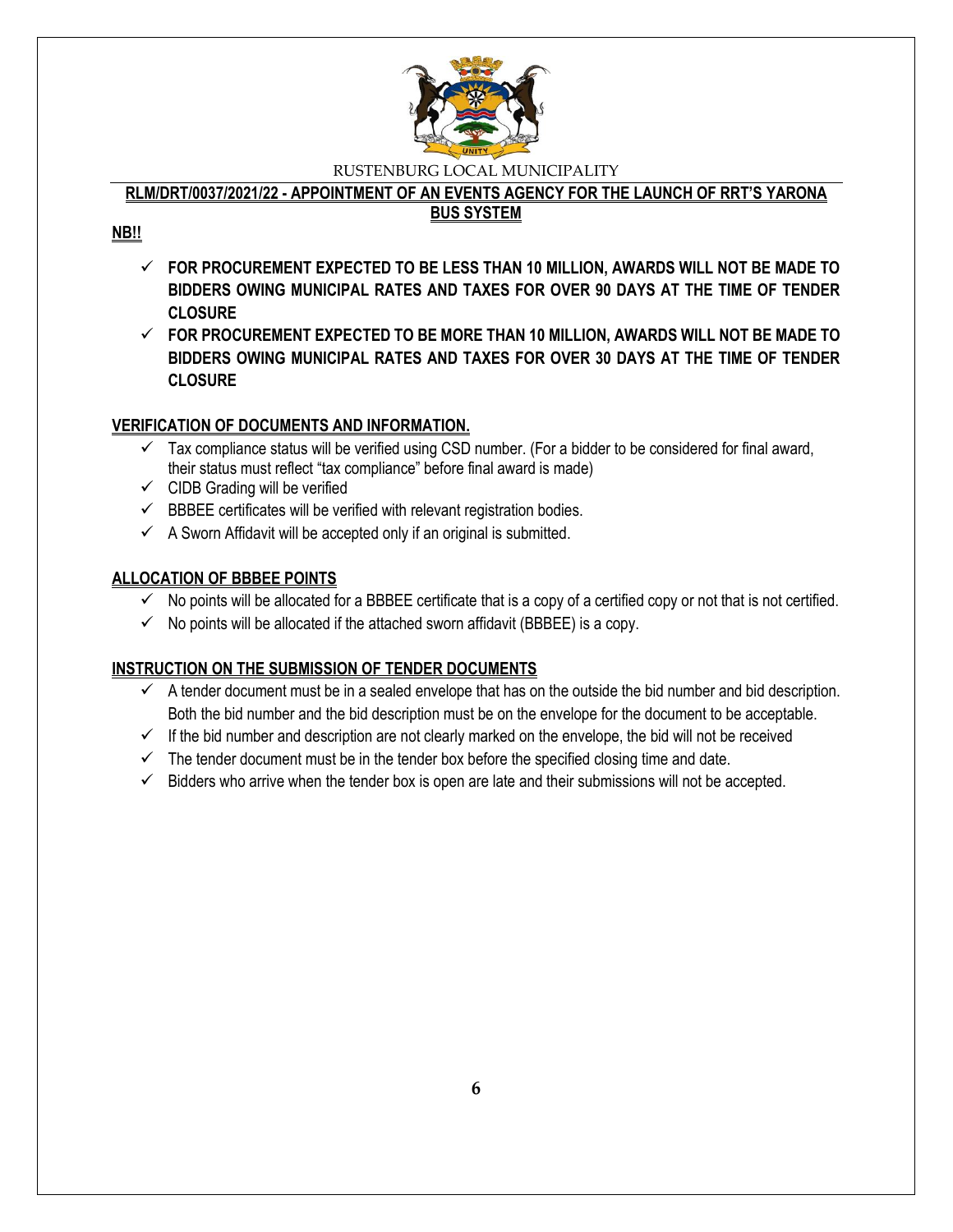

#### **RLM/DRT/0037/2021/22 - APPOINTMENT OF AN EVENTS AGENCY FOR THE LAUNCH OF RRT'S YARONA BUS SYSTEM**

- 1. Documents will be available on E-tender and RLM websites respectively 5 working days after the advert date at a non-refundable fee of R1000.00
- 2. Sealed bid documents marked: **"RLM/DRT/0037/2021/22 - APPOINTMENT OF AN EVENTS AGENCY FOR THE LAUNCH OF RRT'S YARONA BUS SYSTEM"** must be placed in the bid box in the foyer of the Municipal offices, Missionary Mpheni House, Beyers Naude Drive, Rustenburg not later than **20 JANUARY 2022 @ 09H00**,
- 3. The bid will be evaluated as follows: **Administrative evaluation (document completion and attachment of mandatory documents), Functionality (minimum qualifying score 70) and 80/20 preferential point system (price = 80 & BBBEE points = 20)**
- 4. Please note that no bid documents given to couriers will not be signed for by Rustenburg Local Municipality.
- 5. The Council will not be responsible for bids not received or received late by mail. Bids will remain valid for 90 days (Ninety).
- 6. All bids will be adjudicated based on the prescribed criterion as stipulated in the document.
- 7. An updated record of payment of rates, taxes and services to the relevant Municipality must be attached. Failure to do so will invalidate the bid submitted
- 8. No bids will be considered from any person(s) in the service of the state (as defined in Regulation 1 of Local Government: Municipal Supply Chain Management Regulations).
- 9. Objections or complaints must be submitted in writing to the Municipal Manager at the address stated, and must contain the following:
	- (a) reasons and/or grounds for the objection or complaint.
	- (b) the way in which the objector or complainant's rights have been affected; and
	- (c) the remedy sought by the objector or complainant.
	- 10. Any objection or complaint must reach the Municipal Manager with a 14-day period after award has been made. Late objections or complaints will not be entertained
- 11. All bids must be submitted on the official forms provided and a successful bidder will be required to fill and sign a written Contract Form (MBD 7).

RUSTENBURG LOCAL MUNICIPALITY, P.O. BOX 16, MISSIONARY MPHENI HOUSE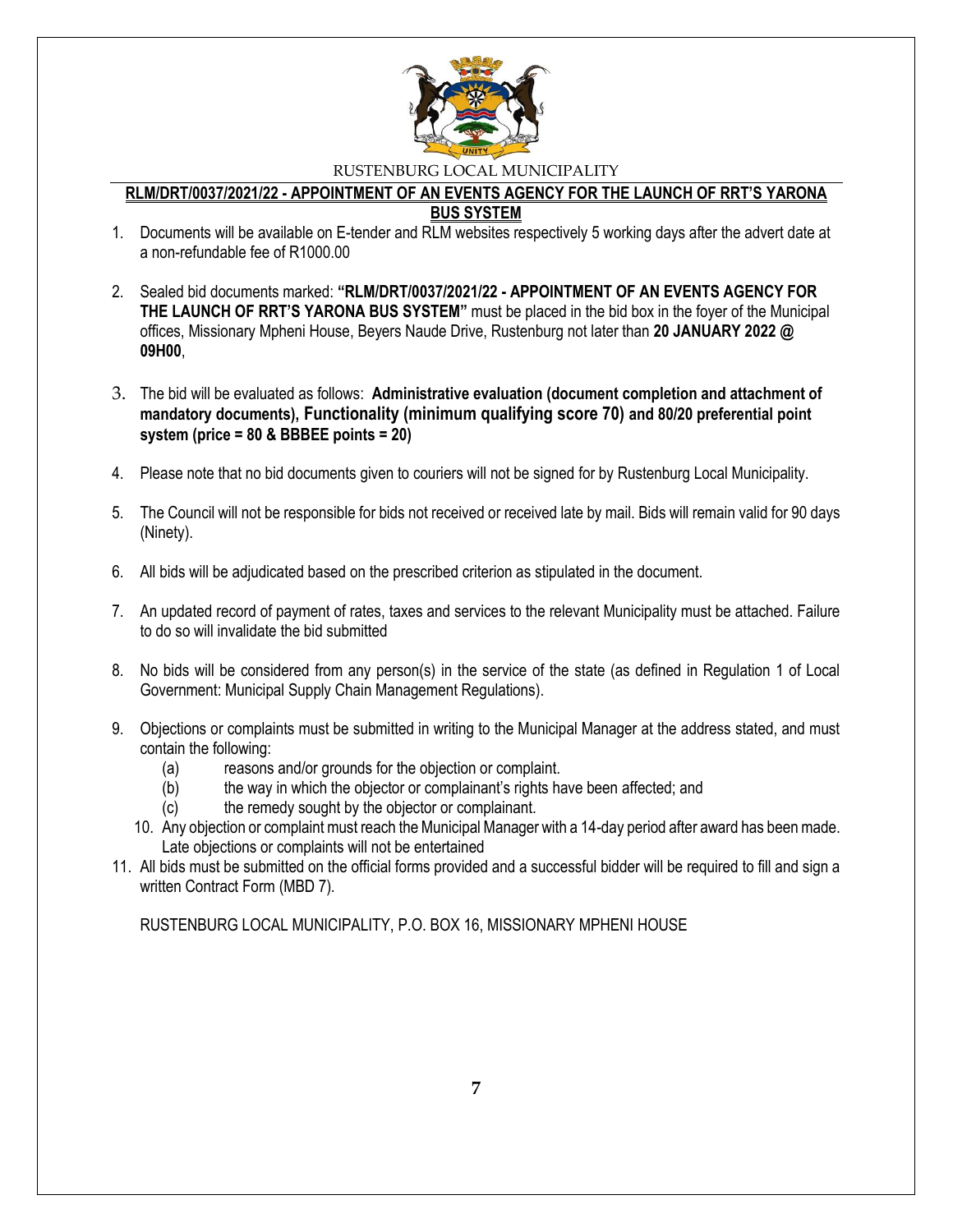

**RLM/DRT/0037/2021/22 - APPOINTMENT OF AN EVENTS AGENCY FOR THE LAUNCH OF RRT'S YARONA** 

# **BUS SYSTEM**

**PART A** MBD 1

| <b>INVITATION TO BID</b>                                                                   |                                                                                            |                 |                        |               |                  |                      |       |
|--------------------------------------------------------------------------------------------|--------------------------------------------------------------------------------------------|-----------------|------------------------|---------------|------------------|----------------------|-------|
|                                                                                            | YOU ARE HEREBY INVITED TO BID FOR REQUIREMENTS OF THE RUSTENBURG LOCAL MUNICIPALITY        |                 |                        |               |                  |                      |       |
|                                                                                            |                                                                                            | <b>CLOSING</b>  |                        |               |                  |                      |       |
|                                                                                            | BID NUMBER:   RLM/DRT/0037/2021/22                                                         | DATE:           | <b>20 JANUARY 2022</b> |               |                  | <b>CLOSING TIME:</b> | 09H00 |
|                                                                                            | DESCRIPTION   APPOINTMENT OF AN EVENTS AGENCY FOR THE LAUNCH OF RRT'S YARONA BUS SYSTEM    |                 |                        |               |                  |                      |       |
|                                                                                            | THE SUCCESSFUL BIDDER WILL BE REQUIRED TO FILL IN AND SIGN A WRITTEN CONTRACT FORM (MBD7). |                 |                        |               |                  |                      |       |
|                                                                                            | BID RESPONSE DOCUMENTS MAY BE DEPOSITED IN THE BID BOX                                     |                 |                        |               |                  |                      |       |
| SITUATED AT:                                                                               |                                                                                            |                 |                        |               |                  |                      |       |
|                                                                                            | <b>RUSTENBURG LOCAL MUNICIPALITY</b>                                                       |                 |                        |               |                  |                      |       |
| <b>MISSIONARY MPHENI HOUSE</b>                                                             |                                                                                            |                 |                        |               |                  |                      |       |
|                                                                                            | CNR BEYERS NAUDE AND NELSON MANDELA DRIVE, RUSTENBURG                                      |                 |                        |               |                  |                      |       |
|                                                                                            |                                                                                            |                 |                        |               |                  |                      |       |
| <b>SUPPLIER INFORMATION</b>                                                                |                                                                                            |                 |                        |               |                  |                      |       |
| <b>NAME OF BIDDER</b>                                                                      |                                                                                            |                 |                        |               |                  |                      |       |
| <b>POSTAL ADDRESS</b>                                                                      |                                                                                            |                 |                        |               |                  |                      |       |
| <b>STREET ADDRESS</b>                                                                      |                                                                                            |                 |                        |               |                  |                      |       |
| <b>TELEPHONE NUMBER</b>                                                                    |                                                                                            | <b>CODE</b>     |                        |               | <b>NUMBER</b>    |                      |       |
| <b>CELLPHONE NUMBER</b>                                                                    |                                                                                            |                 |                        |               |                  |                      |       |
| <b>FACSIMILE NUMBER</b>                                                                    |                                                                                            | <b>CODE</b>     |                        |               | <b>NUMBER</b>    |                      |       |
| <b>E-MAIL ADDRESS</b>                                                                      |                                                                                            |                 |                        |               |                  |                      |       |
|                                                                                            | <b>VAT REGISTRATION NUMBER</b>                                                             |                 |                        |               |                  |                      |       |
| <b>TAX COMPLIANCE STATUS</b>                                                               |                                                                                            | <b>TCS PIN:</b> |                        | OR            | <b>CSD No:</b>   |                      |       |
|                                                                                            |                                                                                            |                 |                        | <b>B-BBEE</b> |                  |                      |       |
| <b>B-BBEE STATUS LEVEL</b><br><b>VERIFICATION CERTIFICATE</b>                              |                                                                                            | $\Box$ Yes      |                        | <b>LEVEL</b>  | <b>STATUS</b>    | $\Box$ Yes           |       |
| [TICK APPLICABLE BOX]                                                                      |                                                                                            |                 |                        | <b>SWORN</b>  |                  |                      |       |
|                                                                                            |                                                                                            | <b>No</b>       |                        |               | <b>AFFIDAVIT</b> | <b>No</b>            |       |
| [A B-BBEE STATUS LEVEL VERIFICATION CERTIFICATE/ SWORN AFFIDAVIT (FOR EMES & QSEs) MUST BE |                                                                                            |                 |                        |               |                  |                      |       |
| SUBMITTED IN ORDER TO QUALIFY FOR PREFERENCE POINTS FOR B-BBEET                            |                                                                                            |                 |                        |               |                  |                      |       |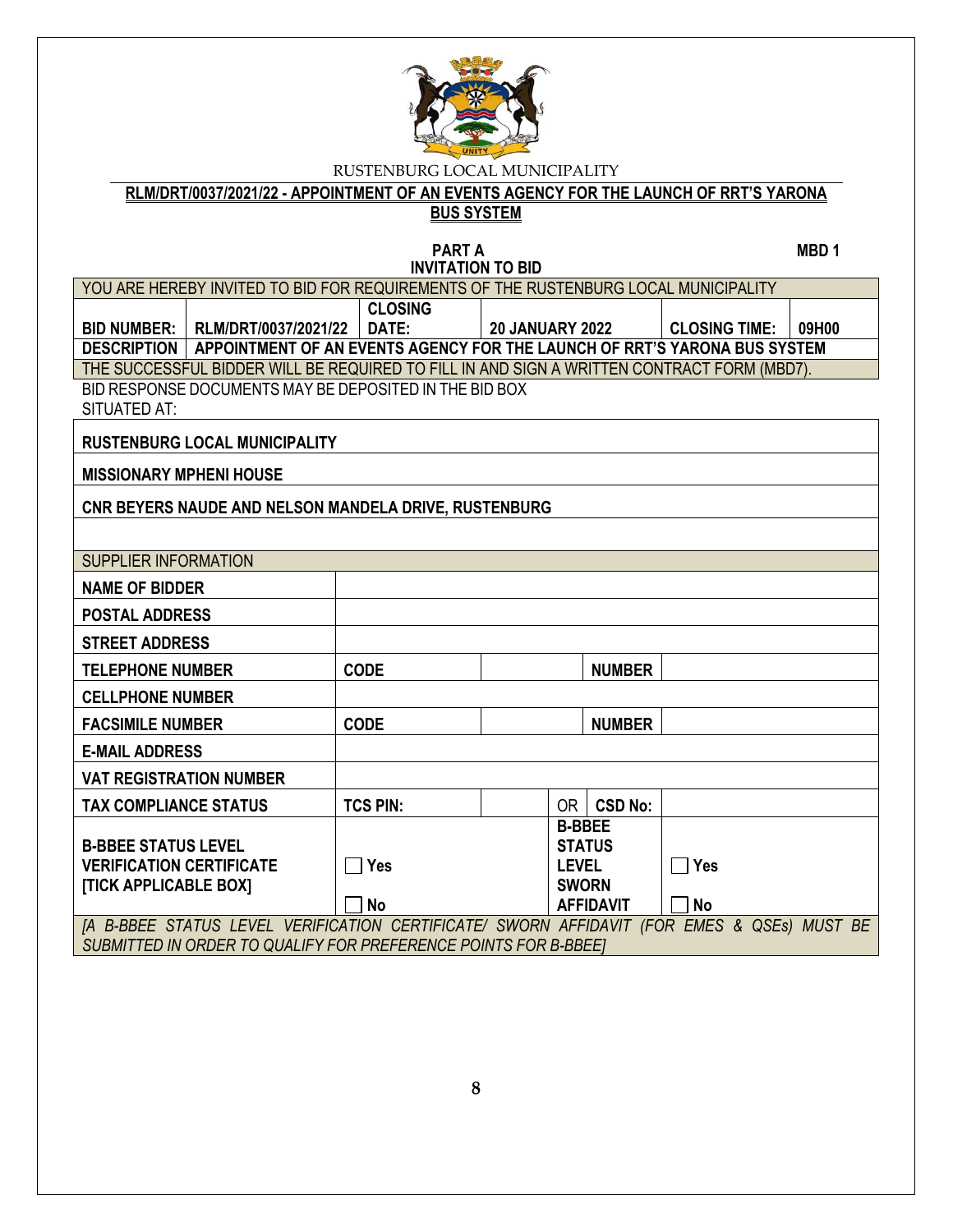

| <b>BUS SYSTEM</b>                                                                                                                 |                                                          |                                                                                                                              |                                                        |  |  |  |
|-----------------------------------------------------------------------------------------------------------------------------------|----------------------------------------------------------|------------------------------------------------------------------------------------------------------------------------------|--------------------------------------------------------|--|--|--|
| <b>ARE YOU THE ACCREDITED</b><br><b>REPRESENTATIVE IN SOUTH</b><br><b>AFRICA FOR THE GOODS</b><br><b>/SERVICES/WORKS OFFERED?</b> | $\neg$ No<br>$\Box$ Yes<br>[IF YES ENCLOSE PROOF]        | <b>ARE YOU A</b><br><b>FOREIGN BASED</b><br><b>SUPPLIER FOR</b><br><b>THE GOODS</b><br>/SERVICES<br><b>MORKS</b><br>OFFERED? | $\Box$ No<br><b>Nes</b><br>[IF YES, ANSWER PART<br>B:3 |  |  |  |
| <b>TOTAL NUMBER OF ITEMS</b><br><b>OFFERED</b>                                                                                    |                                                          | <b>TOTAL BID PRICE</b>                                                                                                       | $\mathsf{R}$                                           |  |  |  |
| <b>SIGNATURE OF BIDDER</b>                                                                                                        |                                                          | <b>DATE</b>                                                                                                                  |                                                        |  |  |  |
| <b>CAPACITY UNDER WHICH THIS BID</b><br><b>IS SIGNED</b>                                                                          |                                                          |                                                                                                                              |                                                        |  |  |  |
| BIDDING PROCEDURE ENQUIRIES MAY BE DIRECTED TO:                                                                                   |                                                          | TO:                                                                                                                          | TECHNICAL INFORMATION MAY BE DIRECTED                  |  |  |  |
| <b>DEPARTMENT</b>                                                                                                                 | <b>SCM</b>                                               | <b>CONTACT</b><br><b>PERSON</b>                                                                                              | Mr. T. Rapoo                                           |  |  |  |
| <b>CONTACT PERSON</b>                                                                                                             | Mr. J. Masinga                                           | <b>TELEPHONE</b><br><b>NUMBER</b>                                                                                            | 014 590 3721                                           |  |  |  |
| <b>TELEPHONE NUMBER</b>                                                                                                           | 014 590 3123                                             | E-MAIL<br><b>ADDRESS</b>                                                                                                     | theron.rrtmarketing@gmail.<br>com                      |  |  |  |
| <b>E-MAIL ADDRESS</b>                                                                                                             | jmasinga@rustenburg.gov.za<br>&tenders@rustenburg.gov.za |                                                                                                                              |                                                        |  |  |  |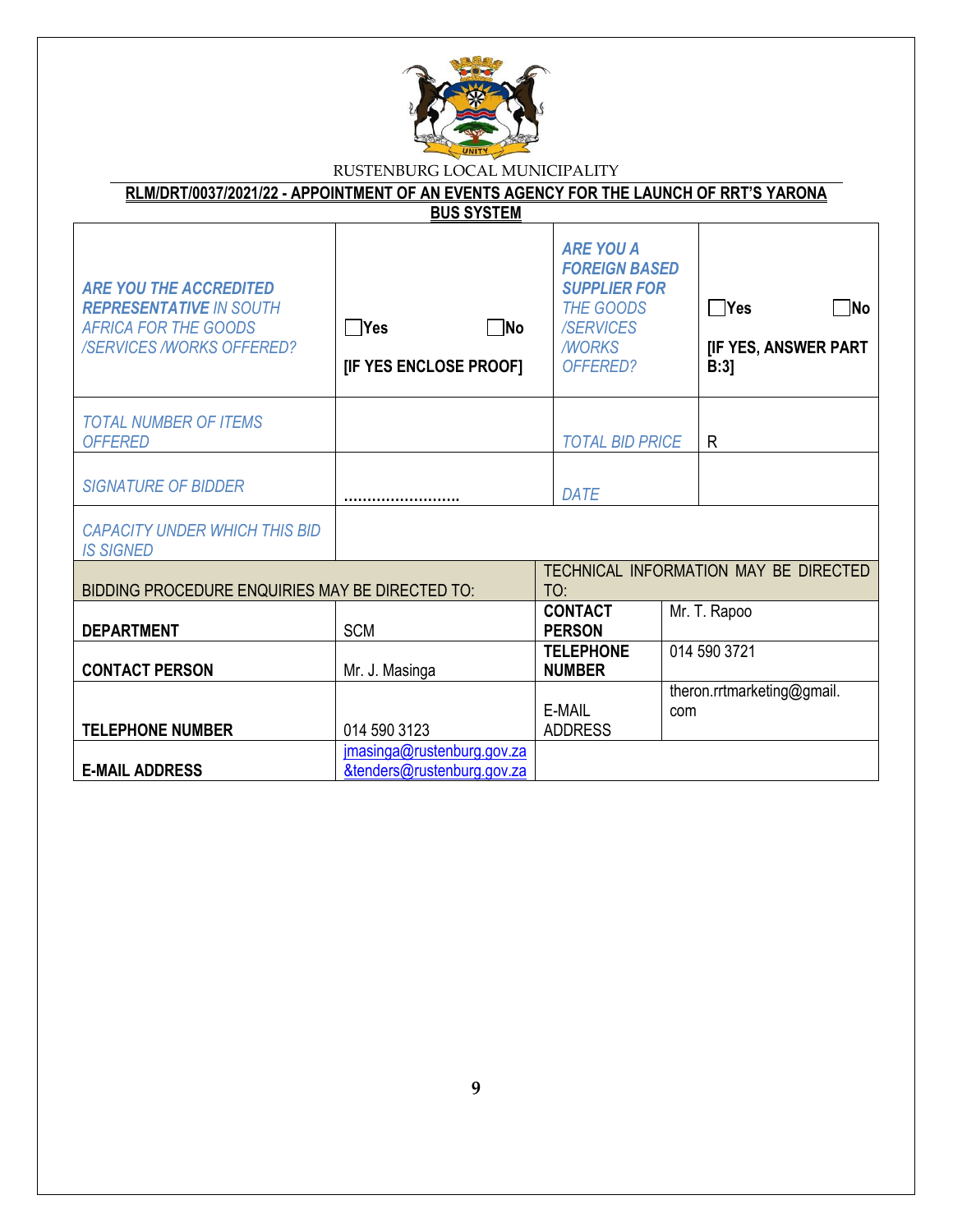

**RLM/DRT/0037/2021/22 - APPOINTMENT OF AN EVENTS AGENCY FOR THE LAUNCH OF RRT'S YARONA** 

# **BUS SYSTEM**

### **PART B**

### **TERMS AND CONDITIONS FOR BIDDING**

| 1.                                                                                                                                                       | <b>BID SUBMISSION:</b><br>1.1. BIDS MUST BE DELIVERED BY THE STIPULATED TIME TO THE CORRECT ADDRESS. LATE BIDS WILL NOT BE ACCEPTED<br>FOR CONSIDERATION.                                                                                                                                                        |  |  |  |  |
|----------------------------------------------------------------------------------------------------------------------------------------------------------|------------------------------------------------------------------------------------------------------------------------------------------------------------------------------------------------------------------------------------------------------------------------------------------------------------------|--|--|--|--|
|                                                                                                                                                          | 1.2. ALL BIDS MUST BE SUBMITTED ON THE OFFICIAL FORMS PROVIDED, COMPLETED WITH A BLACK PEN                                                                                                                                                                                                                       |  |  |  |  |
|                                                                                                                                                          | 1.3. THIS BID IS SUBJECT TO THE RLM SUPPLY CHAIN MANAGEMENT POLICY, PREFERENTIAL PROCUREMENT POLICY<br>FRAMEWORK ACT AND THE PREFERENTIAL PROCUREMENT REGULATIONS, 2017, THE GENERAL CONDITIONS OF<br>CONTRACT (GCC) AND, IF APPLICABLE, ANY OTHER SPECIAL CONDITIONS OF CONTRACT.                               |  |  |  |  |
| 2.                                                                                                                                                       | <b>TAX COMPLIANCE REQUIREMENTS</b>                                                                                                                                                                                                                                                                               |  |  |  |  |
| 2.1                                                                                                                                                      | BIDDERS MUST ENSURE COMPLIANCE WITH THEIR TAX OBLIGATIONS.                                                                                                                                                                                                                                                       |  |  |  |  |
| $2.2^{\circ}$                                                                                                                                            | BIDDERS ARE REQUIRED TO SUBMIT THEIR UNIQUE PERSONAL IDENTIFICATION NUMBER (PIN) ISSUED BY SARS TO<br><b>ENABLE THE ORGAN OF STATE TO VIEW THE TAXPAYER'S PROFILE AND TAX STATUS.</b>                                                                                                                            |  |  |  |  |
| 2.3                                                                                                                                                      | APPLICATION FOR THE TAX COMPLIANCE STATUS (TCS) CERTIFICATE OR PIN MAY ALSO BE MADE VIA E-FILING. IN<br>ORDER TO USE THIS PROVISION, TAXPAYERS WILL NEED TO REGISTER WITH SARS AS E-FILERS THROUGH THE<br>WEBSITE WWW.SARS.GOV.ZA.                                                                               |  |  |  |  |
| 2.4                                                                                                                                                      | FOREIGN SUPPLIERS MUST COMPLETE THE PRE-AWARD QUESTIONNAIRE IN PART B:3.                                                                                                                                                                                                                                         |  |  |  |  |
| 2.5                                                                                                                                                      | BIDDERS MAY ALSO SUBMIT A PRINTED TCS CERTIFICATE TOGETHER WITH THE BID.                                                                                                                                                                                                                                         |  |  |  |  |
| 2.6                                                                                                                                                      | IN BIDS WHERE CONSORTIA / JOINT VENTURES / SUB-CONTRACTORS ARE INVOLVED; EACH PARTY MUST SUBMIT A<br>SEPARATE TCS CERTIFICATE / PIN / CSD NUMBER.                                                                                                                                                                |  |  |  |  |
| 2.7                                                                                                                                                      | WHERE NO TCS IS AVAILABLE BUT THE BIDDER IS REGISTERED ON THE CENTRAL SUPPLIER DATABASE (CSD), A CSD<br><b>NUMBER MUST BE PROVIDED.</b>                                                                                                                                                                          |  |  |  |  |
| 3.                                                                                                                                                       | QUESTIONNAIRE TO BIDDING FOREIGN SUPPLIERS                                                                                                                                                                                                                                                                       |  |  |  |  |
|                                                                                                                                                          | 3.1. IS THE ENTITY A RESIDENT OF THE REPUBLIC OF SOUTH AFRICA (RSA)?<br>$\Box$ Yes $\Box$ No                                                                                                                                                                                                                     |  |  |  |  |
|                                                                                                                                                          | 3.2. DOES THE ENTITY HAVE A BRANCH IN THE RSA?<br>$\Box$ YES $\Box$ NO                                                                                                                                                                                                                                           |  |  |  |  |
|                                                                                                                                                          | 3.3. DOES THE ENTITY HAVE A PERMANENT ESTABLISHMENT IN THE RSA?<br>$\Box$ YES $\Box$ NO                                                                                                                                                                                                                          |  |  |  |  |
|                                                                                                                                                          | 3.4. DOES THE ENTITY HAVE ANY SOURCE OF INCOME IN THE RSA?<br>$\Box$ Yes $\Box$ No                                                                                                                                                                                                                               |  |  |  |  |
|                                                                                                                                                          | 3.5. IS THE ENTITY LIABLE IN THE RSA FOR ANY FORM OF TAXATION?<br>$\Box$ Yes $\Box$ No<br>IF THE ANSWER IS "NO" TO ALL OF THE ABOVE, THEN IT IS NOT A REQUIREMENT TO REGISTER FOR A TAX COMPLIANCE STATUS<br>SYSTEM PIN CODE FROM THE SOUTH AFRICAN REVENUE SERVICE (SARS) AND IF NOT REGISTER AS PER 2.3 ABOVE. |  |  |  |  |
| NB: FAILURE TO PROVIDE ANY OF THE ABOVE PARTICULARS WILL RENDER THE BID INVALID.<br>NO BIDS WILL BE CONSIDERED FROM PERSONS IN THE SERVICE OF THE STATE. |                                                                                                                                                                                                                                                                                                                  |  |  |  |  |
| <b>SIGNATURE OF BIDDER:</b>                                                                                                                              |                                                                                                                                                                                                                                                                                                                  |  |  |  |  |
| <b>CAPACITY UNDER WHICH THIS BID IS SIGNED:</b>                                                                                                          |                                                                                                                                                                                                                                                                                                                  |  |  |  |  |
| DATE:                                                                                                                                                    |                                                                                                                                                                                                                                                                                                                  |  |  |  |  |
|                                                                                                                                                          | 10                                                                                                                                                                                                                                                                                                               |  |  |  |  |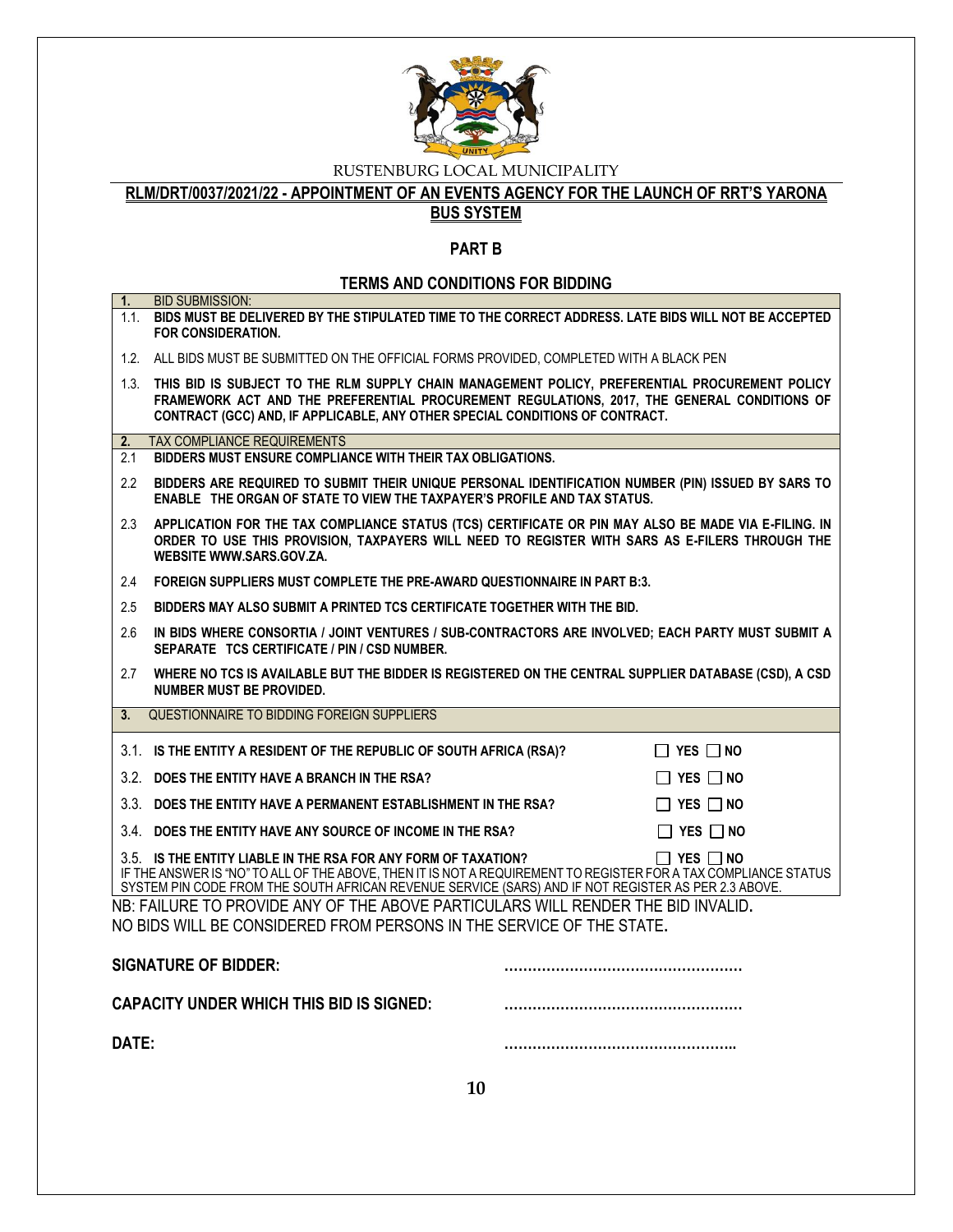

#### **RLM/DRT/0037/2021/22 - APPOINTMENT OF AN EVENTS AGENCY FOR THE LAUNCH OF RRT'S YARONA BUS SYSTEM**

#### **MBD 4: DECLARATION OF INTEREST**

No bid will be accepted from persons in the service of the state ...

Any person, having a kinship with persons in the service of the state, including a blood relationship, may make an offer or offers in terms of this invitation to bid. In view of possible allegations of favouritism, should the resulting bid, or part thereof, be awarded to persons connected with or related to persons in service of the state, it is required that the bidder or their authorised representative declare their position in relation to the evaluating/adjudicating authority.

In order to give effect to the above, the following questionnaire must be completed and submitted with the bid.

3.7 The names of all directors / trustees / shareholders members, their individual identity numbers and state employee numbers must be indicated in paragraph 4 below.

3.8 Are you presently in the service of the state?

#### *(Tick applicable box*)



3.8.1 If yes, furnish particulars. ….……………………………………………………………

……………………………………………………………………………………………..

 $1$ MSCM Regulations: "in the service of the state" means to be  $-$ 

(a) a member of  $-$ 

- (i) any municipal council;
- (ii) any provincial legislature; or
- (iii) the national Assembly or the national Council of provinces;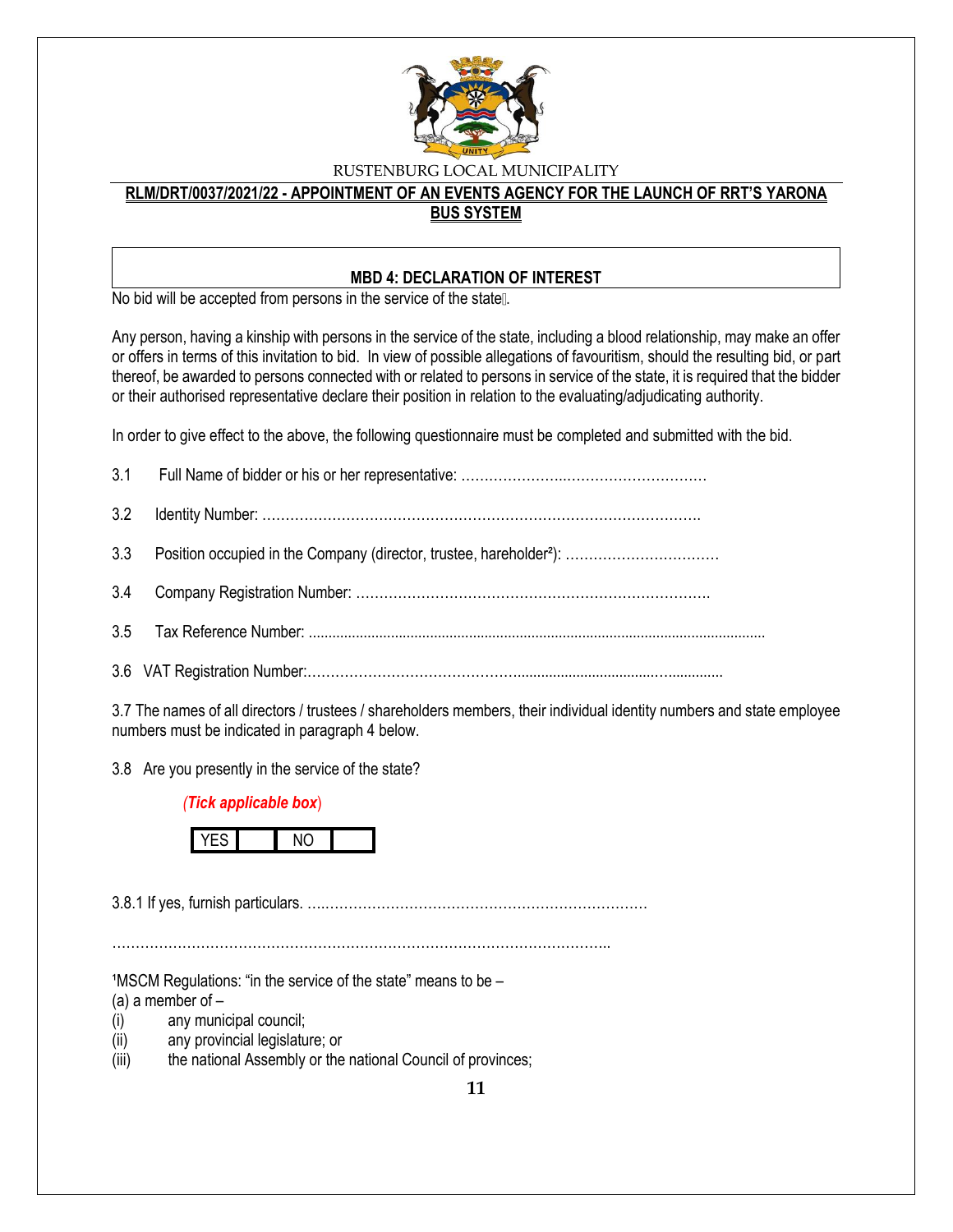

#### **RLM/DRT/0037/2021/22 - APPOINTMENT OF AN EVENTS AGENCY FOR THE LAUNCH OF RRT'S YARONA BUS SYSTEM**

(b) a member of the board of directors of any municipal entity; (c) an official of any municipality or municipal entity;

(d) an employee of any national or provincial department, national or provincial public entity or constitutional institution within the meaning of the Public Finance Management Act, 1999 (Act No.1 of 1999);

(e) a member of the accounting authority of any national or provincial public entity; or

(f) an employee of Parliament or a provincial legislature.

² Shareholder" means a person who owns shares in the company and is actively involved in the management of the company or business and exercises control over the company.

3.9 Have you been in the service of the state for the past twelve months? *(Tick applicable box*)

3.9.1 If yes, furnish particulars.………………………...……………………………………..

…………………………………………………………………………………………….

3.10 Do you have any relationship (family, friend, other) with persons in the service of the state and who may be involved with the evaluation and or adjudication of this bid?

#### *(Tick applicable box*)



3.10.1 If yes, furnish particulars.………………………...……………………………………..

…………………………………………………………………………………………….

3.11 Are you, aware of any relationship (family, friend, other) between any other bidder and any persons in the service of the state who

may be involved with the evaluation and or adjudication of this bid?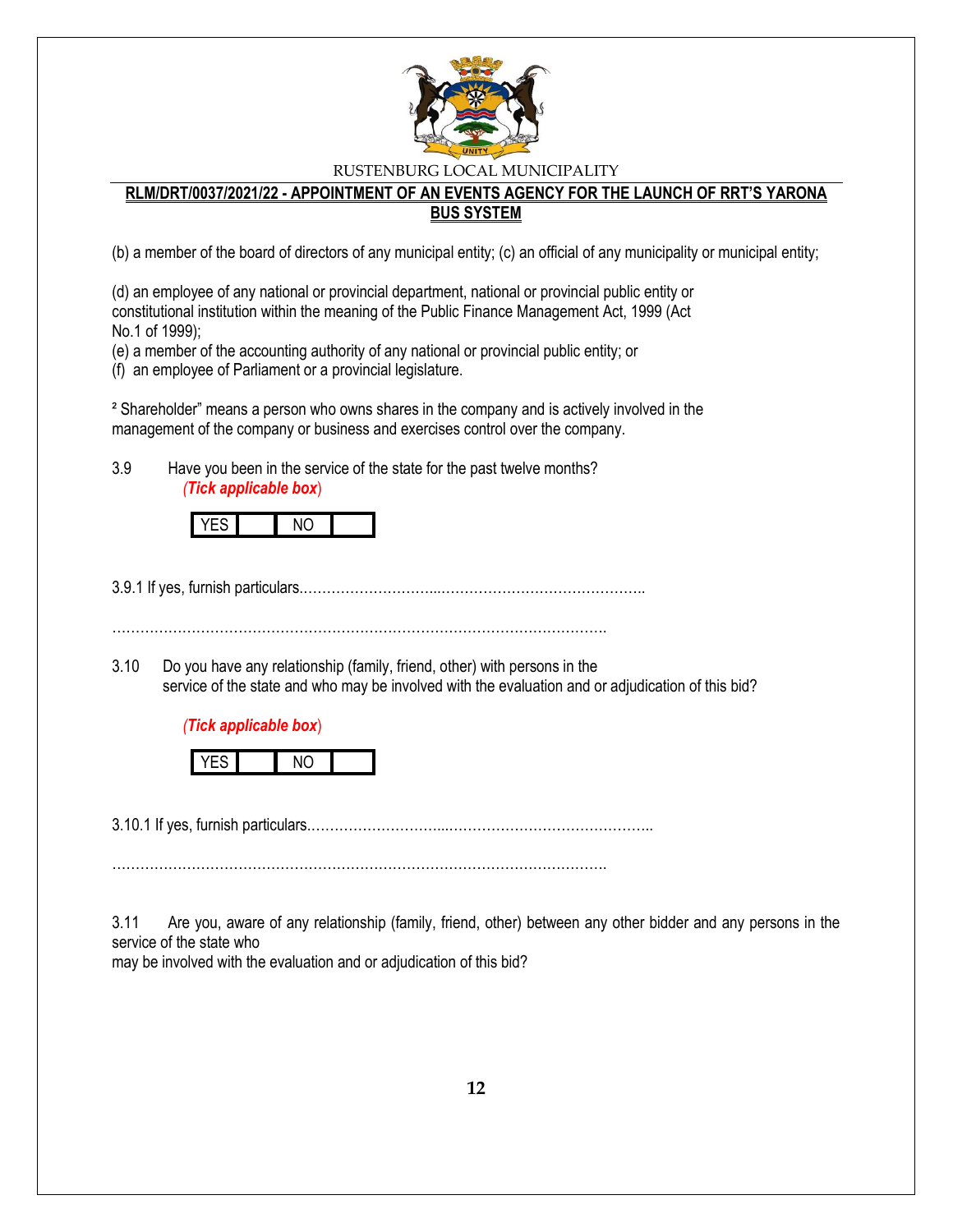

#### **RLM/DRT/0037/2021/22 - APPOINTMENT OF AN EVENTS AGENCY FOR THE LAUNCH OF RRT'S YARONA**

#### **BUS SYSTEM**

*(Tick applicable box*)



3.11.1 If yes, furnish particulars.………………………...……………………………………..

3.12 Are any of the company's directors, trustees, managers, principle shareholders or stakeholders in service of the state?

*(Tick applicable box*)



3.12.1 If yes, furnish particulars.………………………...……………………………………..

……………………………………………………………………………………………………

3.13 Are any spouse, child or parent of the company's directors trustees, managers, principle shareholders or stakeholders in service of the state?

*(Tick applicable box*)



3.13.1 If yes, furnish particulars.………………………...……………………………………..

……………………………………………………………………………………………………

3.14 Do you or any of the directors, trustees, managers, principle shareholders, or stakeholders of this company have any interest in any other related companies or

business whether or not they are bidding for this contract.

*(Tick applicable box*)



3.14.1 If yes, furnish particulars.………………………...……………………………………..

………………………………………………………………………………………………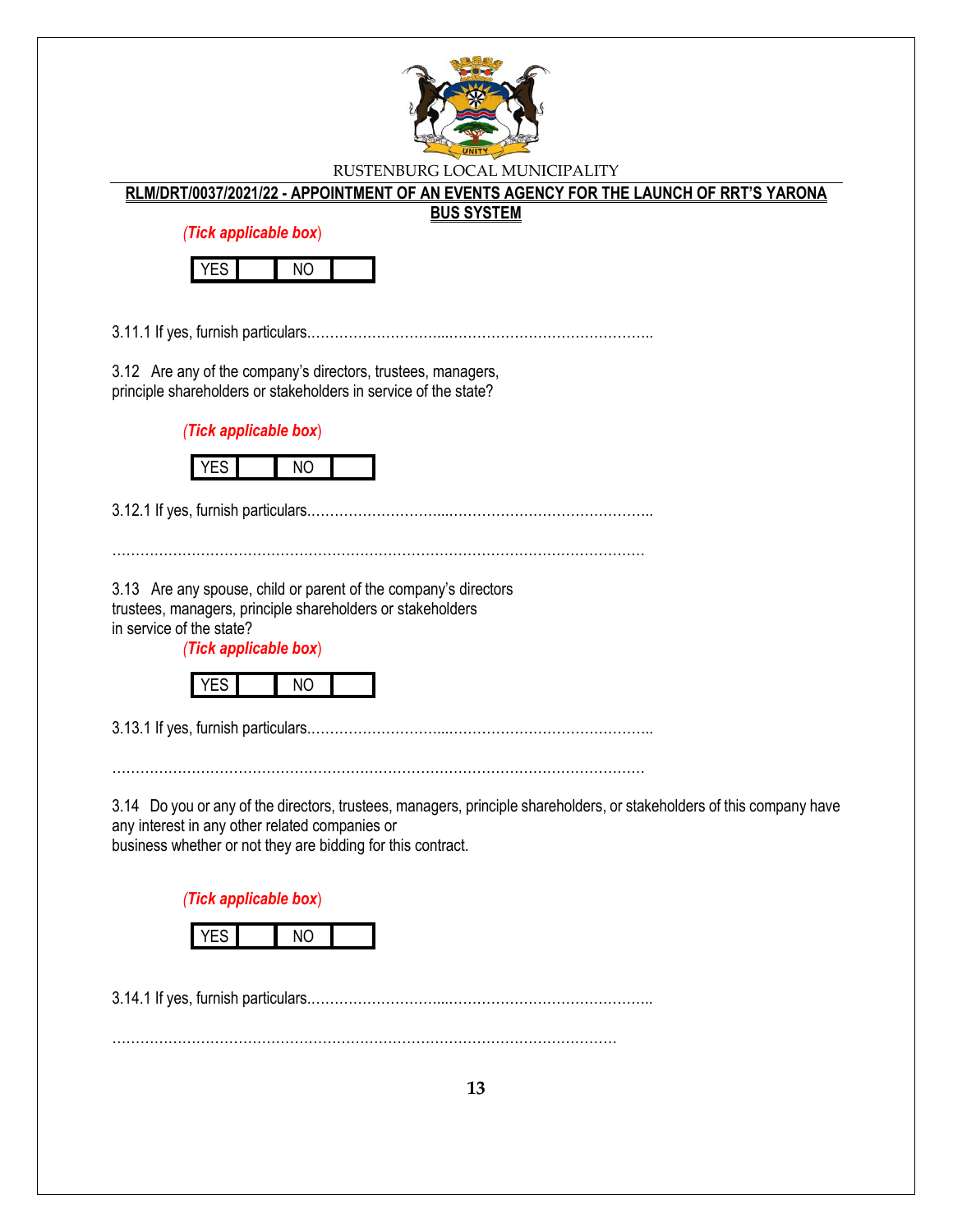

### **RLM/DRT/0037/2021/22 - APPOINTMENT OF AN EVENTS AGENCY FOR THE LAUNCH OF RRT'S YARONA**

**BUS SYSTEM**

### **4. Full details of directors / trustees / members / shareholders.**

| <b>Full</b><br><b>Name</b> | <b>Identity Number</b> | Personal<br>Reference<br><b>Tax</b><br><b>Number</b> | <b>State</b><br>Employee<br>Number |
|----------------------------|------------------------|------------------------------------------------------|------------------------------------|
|                            |                        |                                                      |                                    |
|                            |                        |                                                      |                                    |
|                            |                        |                                                      |                                    |
|                            |                        |                                                      |                                    |
|                            |                        |                                                      |                                    |
|                            |                        |                                                      |                                    |
|                            |                        |                                                      |                                    |
|                            |                        |                                                      |                                    |
|                            |                        |                                                      |                                    |
|                            |                        |                                                      |                                    |
|                            |                        |                                                      |                                    |
|                            |                        |                                                      |                                    |

**Signature Date** 

 **……………………………… ………………………**

 **Capacity Name of Bidder**

 **…………………………………. ……………………………………**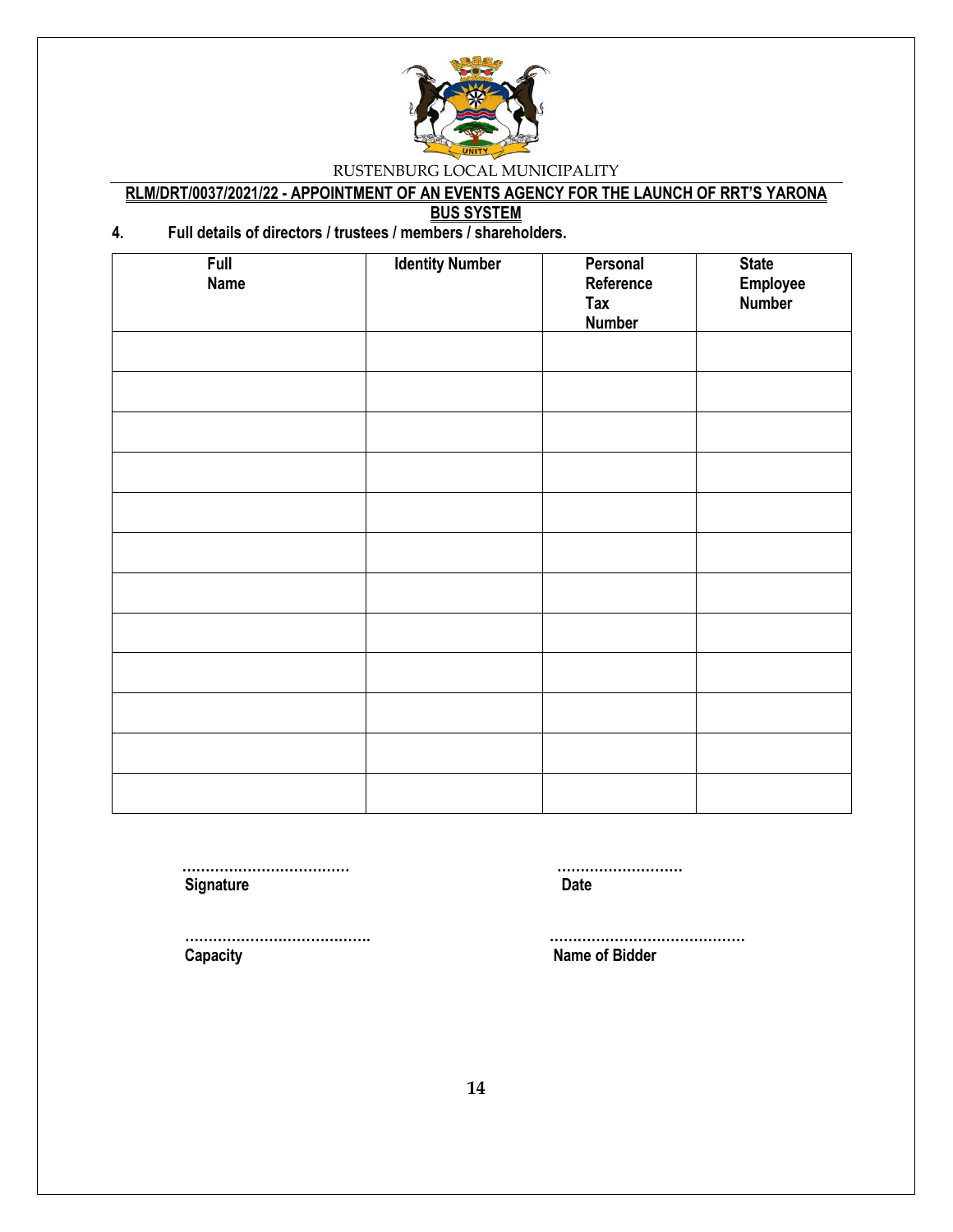

**RLM/DRT/0037/2021/22 - APPOINTMENT OF AN EVENTS AGENCY FOR THE LAUNCH OF RRT'S YARONA BUS SYSTEM**

**MBD 5**

#### **DECLARATION FOR PROCUREMENT ABOVE R10 MILLION (ALL APPLICABLE TAXES INCLUDED)**

For all procurement expected to exceed R10 million (all applicable taxes included), bidders must complete the following questionnaire: 1 Are you by law required to prepare annual financial statements for auditing? \*YES | NO 1.1 If yes, submit audited annual financial statements for the past three years or since the date of establishment if established during the past three years. ……………………………………………………………….................................................................  $\mathcal{L}^{\text{max}}_{\text{max}}$ 2 Do you have any outstanding undisputed commitments for municipal services towards any municipality for more than three months or any other service provider in respect of which payment is overdue for more than 30 days? \*YES NO 2.1 If no, this serves to certify that the bidder has no undisputed commitments for municipal services towards any municipality for more than three months or other service provider in respect of which payment is overdue for more than 30 days. **2.2** If yes, provide particulars. ………………………………………………...................................................................…………… …………………………….....................................................................………………………………. …………………………………..................................................................…………………………. 3 Has any contract been awarded to you by an organ of state during the past five years, including particulars of any material non-compliance or dispute concerning the execution of such contract?  $*YES$  | NO 3.1 If yes, furnish particulars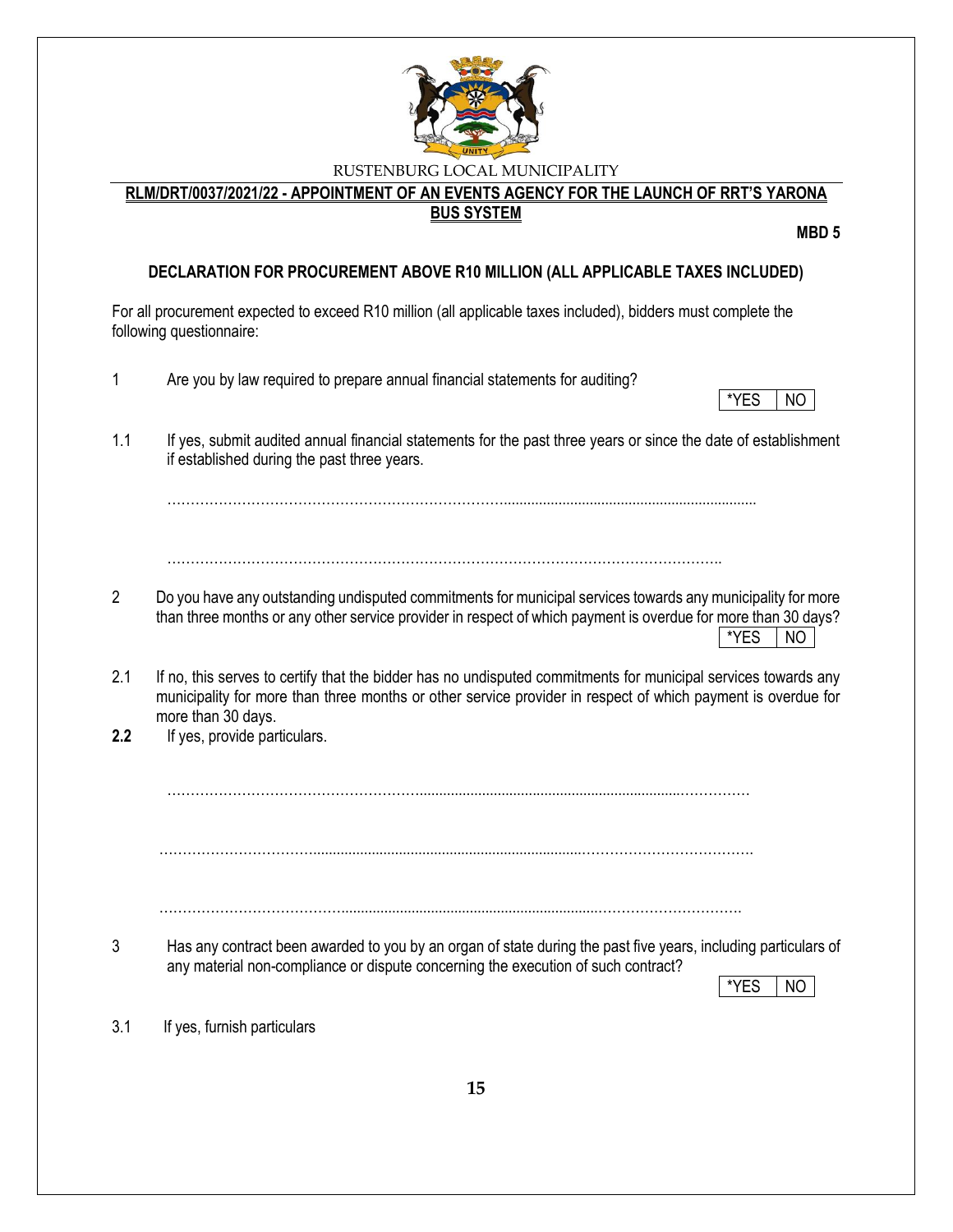

| Will any portion of goods or services be sourced from outside the Republic, and, if so, what portion of payment |
|-----------------------------------------------------------------------------------------------------------------|
|                                                                                                                 |
|                                                                                                                 |
|                                                                                                                 |
|                                                                                                                 |
|                                                                                                                 |
|                                                                                                                 |
|                                                                                                                 |
| *YES<br>NO.                                                                                                     |
|                                                                                                                 |
|                                                                                                                 |
|                                                                                                                 |
|                                                                                                                 |
|                                                                                                                 |
|                                                                                                                 |
|                                                                                                                 |
|                                                                                                                 |
|                                                                                                                 |
|                                                                                                                 |
|                                                                                                                 |
|                                                                                                                 |
|                                                                                                                 |
|                                                                                                                 |
|                                                                                                                 |
|                                                                                                                 |
|                                                                                                                 |
|                                                                                                                 |
|                                                                                                                 |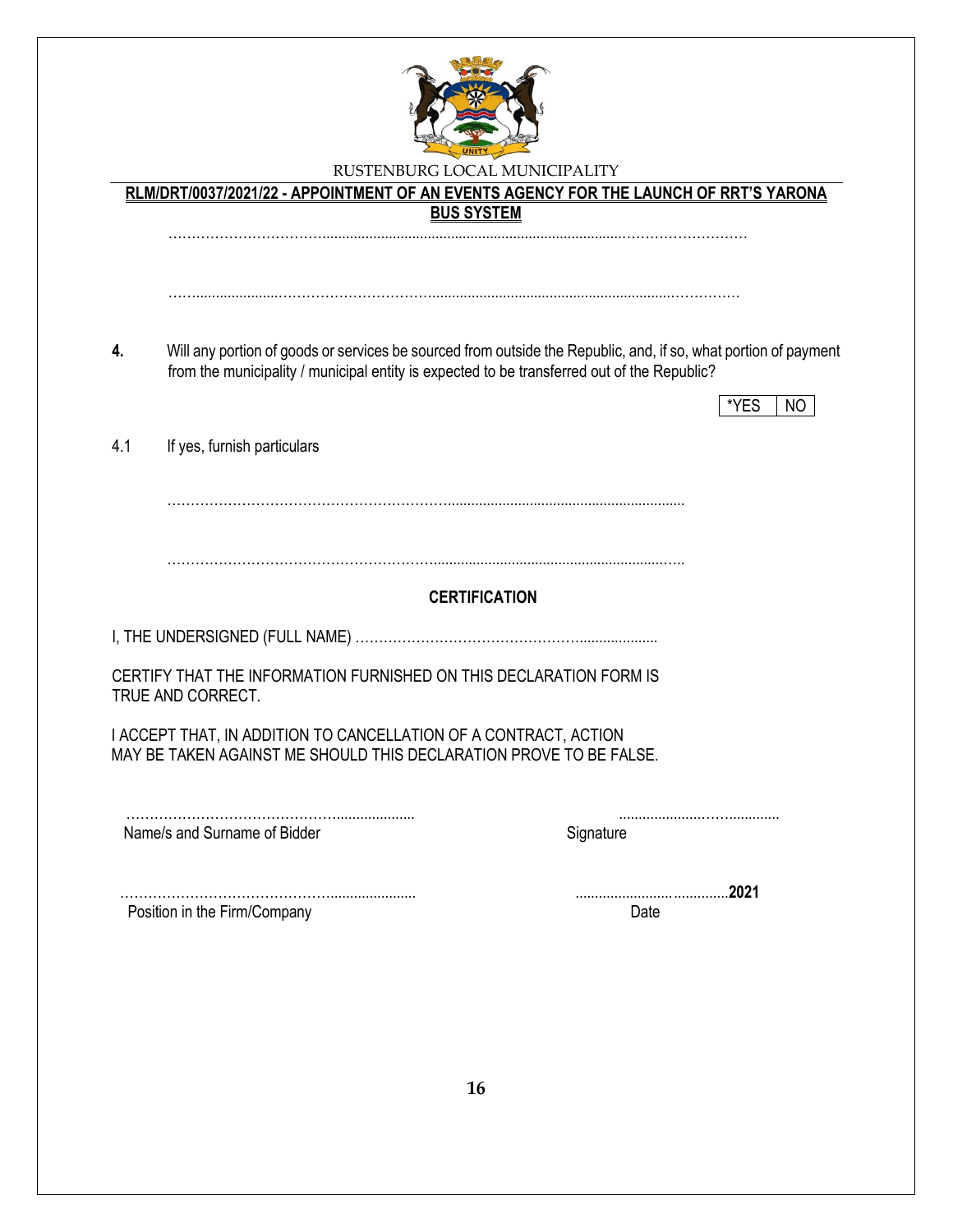

**RLM/DRT/0037/2021/22 - APPOINTMENT OF AN EVENTS AGENCY FOR THE LAUNCH OF RRT'S YARONA BUS SYSTEM**

#### **MBD 6.1 PREFERENCE CLAIMED IN TERMS OF THE PREFERENTIAL PROCUREMENT REGULATIONS, 2011**

This preference form must form part of all bids invited. It contains general information and serves as a claim form for preference points for Broad-Based Black Economic Empowerment (B-BBEE) Status Level of Contribution

#### **NB: BEFORE COMPLETING THIS FORM, BIDDERS MUST STUDY THE GENERAL CONDITIONS, DEFINITIONS AND DIRECTIVES APPLICABLE IN RESPECT OF B-BBEE, AS PRESCRIBED IN THE PREFERENTIAL PROCUREMENT REGULATIONS, 2017.**

#### **1. GENERAL CONDITIONS**

- 1.1 The following preference point systems are applicable to all bids:
	- the 80/20 system for requirements with a Rand value of up to R50 000 000 (all applicable taxes included); and
	- the 90/10 system for requirements with a Rand value above R50 000 000 (all applicable taxes included).

1.2

- a) The value of this bid is estimated to not exceed R50 000 000 (all applicable taxes included) and therefore the 80/20 preference point system shall be applicable; or
- b) The 80/20 preference point system will be applicable to this tender Points for this bid shall be awarded for:
- (a) Price; and
- (b) B-BBEE Status Level of Contributor.

#### 1.3 The maximum points for this bid are allocated as follows:

|                                                   | <b>POINTS</b> |
|---------------------------------------------------|---------------|
| <b>PRICE</b>                                      | 80            |
| <b>B-BBEE STATUS LEVEL OF CONTRIBUTOR</b>         | 20            |
| Total points for Price and B-BBEE must not exceed | 100           |

- 1.4 Failure on the part of a bidder to submit proof of B-BBEE Status level of contributor together with the bid, will be interpreted to mean that preference points for B-BBEE status level of contribution are not claimed.
- 1.5 The purchaser reserves the right to require of a bidder, either before a bid is adjudicated or at any time subsequently, to substantiate any claim in regard to preferences, in any manner required by the purchaser.

#### **2. DEFINITIONS**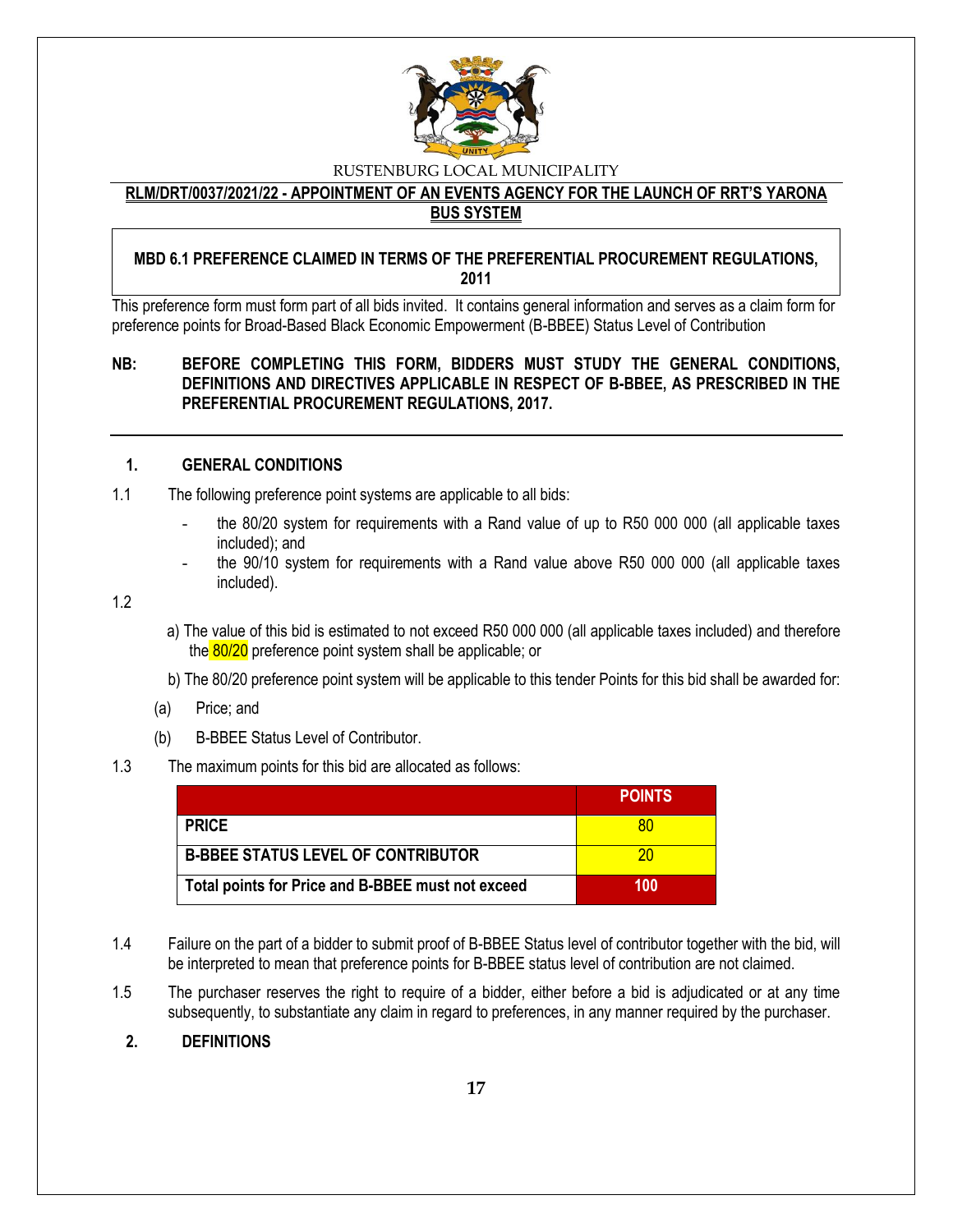

#### **RLM/DRT/0037/2021/22 - APPOINTMENT OF AN EVENTS AGENCY FOR THE LAUNCH OF RRT'S YARONA BUS SYSTEM**

- (a) **"B-BBEE"** means broad-based black economic empowerment as defined in section 1 of the Broad-Based Black Economic Empowerment Act;
- (b) "**B-BBEE status level of contributor"** means the B-BBEE status of an entity in terms of a code of good practice on black economic empowerment, issued in terms of section 9(1) of the Broad-Based Black Economic Empowerment Act;
- (c) **"bid"** means a written offer in a prescribed or stipulated form in response to an invitation by an organ of state for the provision of goods or services, through price quotations, advertised competitive bidding processes or proposals;
- (d) **"Broad-Based Black Economic Empowerment Act"** means the Broad-Based Black Economic Empowerment Act, 2003 (Act No. 53 of 2003);
- **(e) "EME"** means an Exempted Micro Enterprise in terms of a code of good practice on black economic empowerment issued in terms of section 9 (1) of the Broad-Based Black Economic Empowerment Act;
- (f) **"functionality"** means the ability of a tenderer to provide goods or services in accordance with specifications as set out in the tender documents.
- (g) **"prices"** includes all applicable taxes less all unconditional discounts;
- (h) **"proof of B-BBEE status level of contributor"** means:
	- **1)** B-BBEE Status level certificate issued by an authorized body or person;
	- **2)** A sworn affidavit as prescribed by the B-BBEE Codes of Good Practice;
	- **3)** Any other requirement prescribed in terms of the B-BBEE Act;
	- (i) **"QSE"** means a qualifying small business enterprise in terms of a code of good practice on black economic empowerment issued in terms of section 9 (1) of the Broad-Based Black Economic Empowerment Act;
- *(j)* **"rand value"**means the total estimated value of a contract in Rand, calculated at the time of bid invitation, and includes all applicable taxes;

#### **3. POINTS AWARDED FOR PRICE**

#### **3.1 THE 80/20 OR 90/10 PREFERENCE POINT SYSTEMS**

A maximum of 80 or 90 points is allocated for price on the following basis:

or

**80/20 or 90/10**

I

$$
Ps = 80 \left( 1 - \frac{Pt - P \min}{P \min} \right)
$$

$$
Ps = 90\left(1 - \frac{Pt - P\min P}{\min}\right)
$$

Where

Ps = Points scored for price of bid under consideration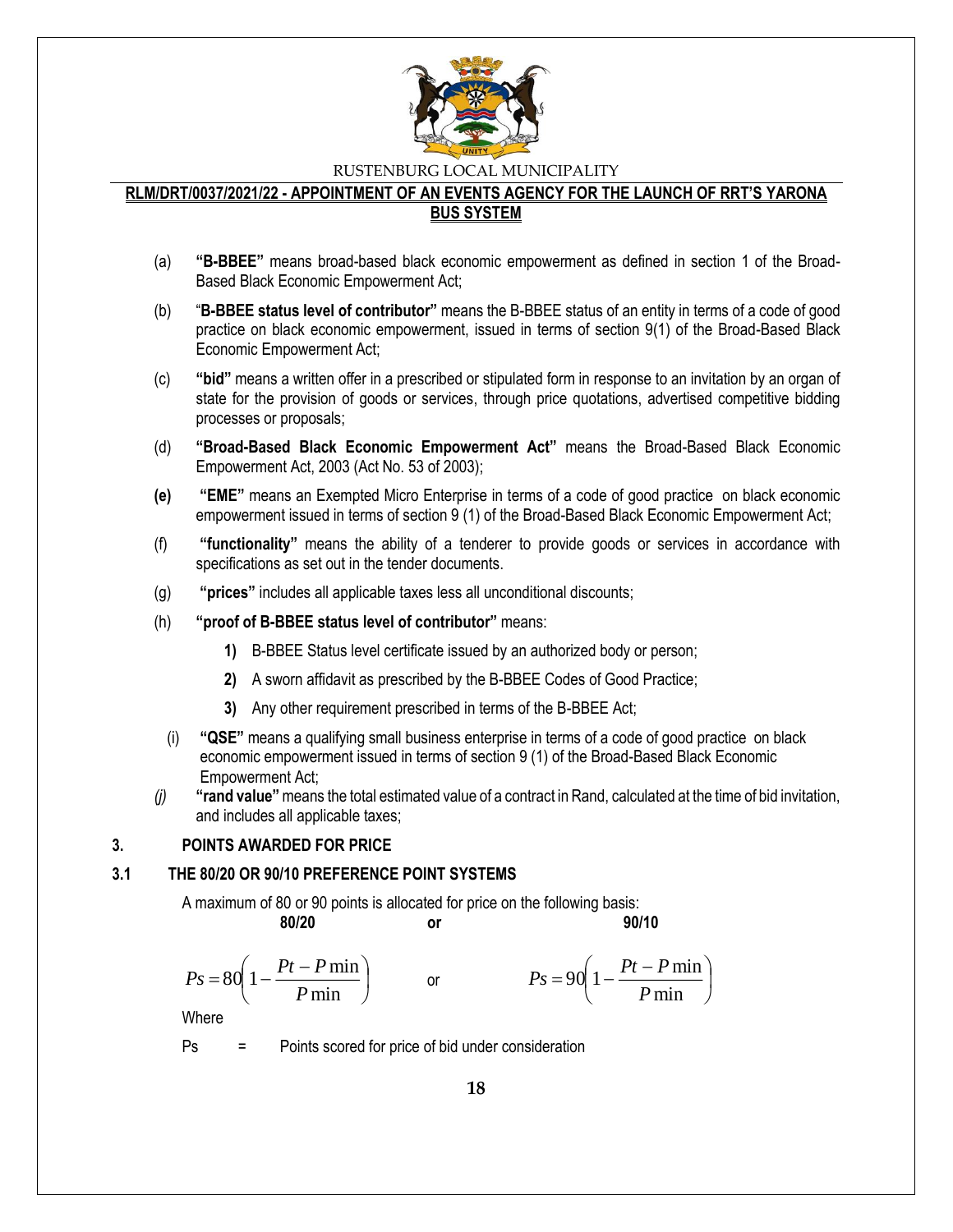

#### **RLM/DRT/0037/2021/22 - APPOINTMENT OF AN EVENTS AGENCY FOR THE LAUNCH OF RRT'S YARONA BUS SYSTEM**

Pt = Price of bid under consideration

P min = Price of lowest acceptable bid

### **4. POINTS AWARDED FOR B-BBEE STATUS LEVEL OF CONTRIBUTOR**

4.1 In terms of Regulation 6 (2) and 7 (2) of the Preferential Procurement Regulations, preference points must be awarded to a bidder for attaining the B-BBEE status level of contribution in accordance with the table below:

| <b>B-BBEE Status Level of</b><br><b>Contributor</b> | <b>Number of points</b><br>(90/10 system) | <b>Number of points</b><br>$(80/20$ system) |
|-----------------------------------------------------|-------------------------------------------|---------------------------------------------|
|                                                     | 10                                        | 20                                          |
| 2                                                   | 9                                         | 18                                          |
|                                                     | 6                                         | 14                                          |
|                                                     | 5                                         | 12                                          |
| 5                                                   |                                           | 8                                           |
| 6                                                   |                                           | 6                                           |
|                                                     | 2                                         |                                             |
| ጸ                                                   |                                           | 2                                           |
| Non-compliant contributor                           |                                           |                                             |

### **5. BID DECLARATION**

### **6. B-BBEE STATUS LEVEL OF CONTRIBUTOR CLAIMED IN TERMS OF PARAGRAPHS 1.4 AND 4.1**

6.1 B-BBEE Status Level of Contributor:  $\qquad \qquad = \qquad \qquad \dots \dots \dots (maximum of 10 or 20 points)$ 

(Points claimed in respect of paragraph 7.1 must be in accordance with the table reflected in paragraph 4.1 and must be substantiated by relevant proof of B-BBEE status level of contributor.

### **7. SUB-CONTRACTING**

7.1 Will any portion of the contract be sub-contracted?

(*Tick applicable box*)

<sup>5.1</sup> Bidders who claim points in respect of B-BBEE Status Level of Contribution must complete the following: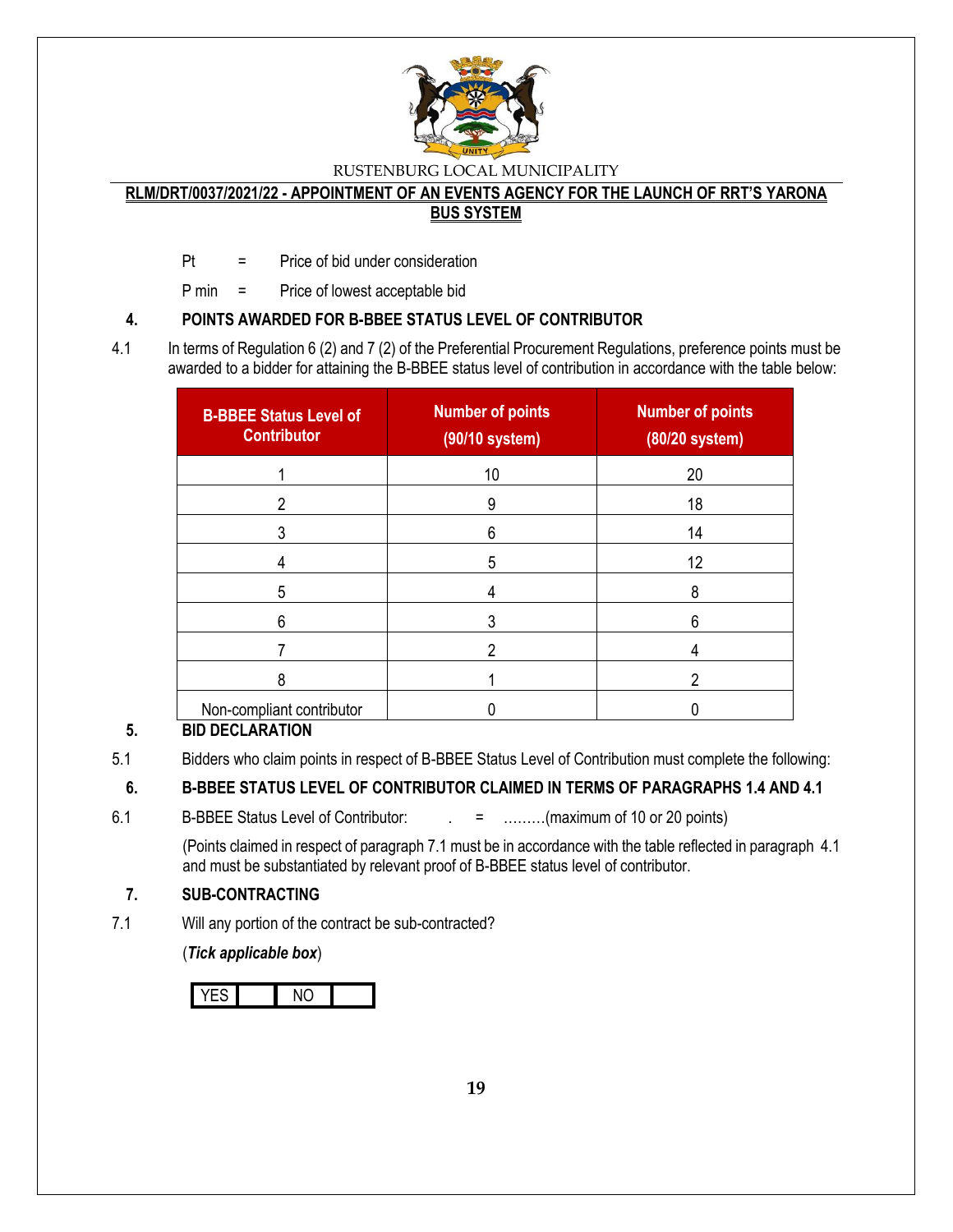

# **RLM/DRT/0037/2021/22 - APPOINTMENT OF AN EVENTS AGENCY FOR THE LAUNCH OF RRT'S YARONA**

### **BUS SYSTEM**

### 7.1.1 If yes, indicate:

- i) What percentage of the contract will be subcontracted............…………….…………%
- ii) The name of the sub-contractor…………………………………………………………..
- iii) The B-BBEE status level of the sub-contractor......................................……………..
- iv) Whether the sub-contractor is an EME or QSE

### *(Tick applicable box*)

- YES NO
- v) Specify, by ticking the appropriate box, if subcontracting with an enterprise in terms of Preferential Procurement Regulations,2017:

| Designated Group: An EME or QSE which is at last 51% owned by:    | $EME\sqrt{}$ | QSE |
|-------------------------------------------------------------------|--------------|-----|
| Black people                                                      |              |     |
| Black people who are youth                                        |              |     |
| Black people who are women                                        |              |     |
| Black people with disabilities                                    |              |     |
| Black people living in rural or underdeveloped areas or townships |              |     |
| Cooperative owned by black people                                 |              |     |
| Black people who are military veterans                            |              |     |
| <b>OR</b>                                                         |              |     |
| Any EME                                                           |              |     |
| Any QSE                                                           |              |     |

### 8. **DECLARATION WITH REGARD TO COMPANY/FIRM**

- 8.1 Name of company/firm:…………………………………………………………………………….
- 8.2 VAT registration number:……………………………………….………………………
- 8.3 Company registration number:………….……………………….……………………

### 8.4 TYPE OF COMPANY/ FIRM

- □ Partnership/Joint Venture / Consortium
- □ One-person business/sole propriety
- **Close corporation**
- □ Company
- (Pty) Limited
- [TICK APPLICABLE BOX]

### 8.5 DESCRIBE PRINCIPAL BUSINESS ACTIVITIES

………………………………………………………………………………………………………………………… …………………………………………………………………………………………………………………………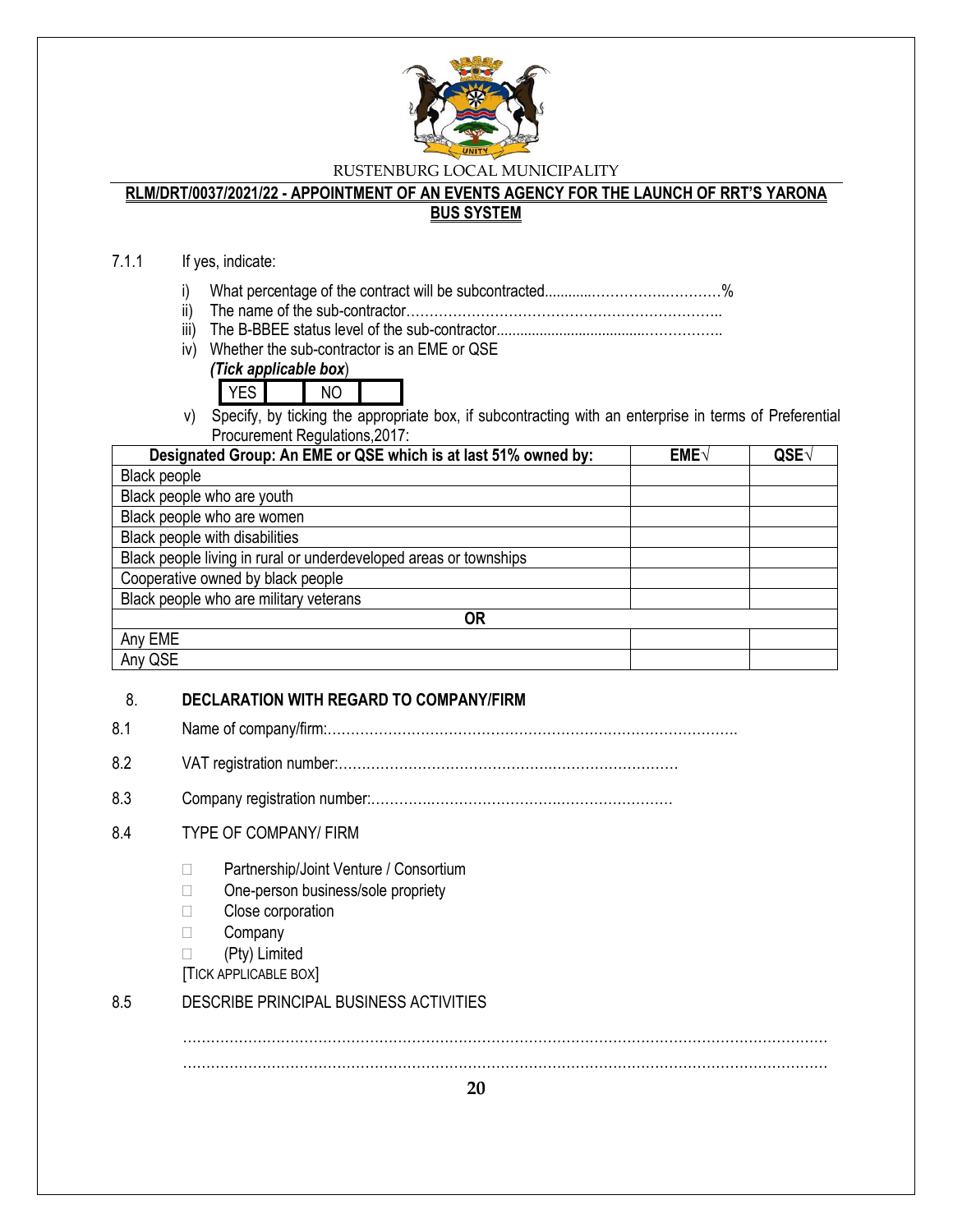

#### **RLM/DRT/0037/2021/22 - APPOINTMENT OF AN EVENTS AGENCY FOR THE LAUNCH OF RRT'S YARONA BUS SYSTEM**

#### 8.6 COMPANY CLASSIFICATION

- Manufacturer
- $\Box$  Supplier
- □ Professional service provider
- $\Box$  Other service providers, e.g. transporter, etc.

[*TICK APPLICABLE BOX*]

#### **8.7 MUNICIPAL INFORMATION**

**Municipality where business is situated: ….………………………………………………. Registered Account Number: …………………………. Stand Number**:…………………………………………….

#### 8.8 Total number of years the company/firm has been in business:…………………………

- 8.9 I/we, the undersigned, who is / are duly authorised to do so on behalf of the company/firm, certify that the points claimed, based on the B-BBE status level of contributor indicated in paragraphs 1.4 and 6.1 of the foregoing certificate, qualifies the company/ firm for the preference(s) shown and I / we acknowledge that:
	- i) The information furnished is true and correct;
	- ii) The preference points claimed are in accordance with the General Conditions as indicated in paragraph 1 of this form;
	- iii) In the event of a contract being awarded as a result of points claimed as shown in paragraphs 1.4 and 6.1, the contractor may be required to furnish documentary proof to the satisfaction of the purchaser that the claims are correct;
- iv) If the B-BBEE status level of contributor has been claimed or obtained on a fraudulent basis or any of the conditions of contract have not been fulfilled, the purchaser may, in addition to any other remedy it may have –
	- (a) disqualify the person from the bidding process;
	- (b) recover costs, losses or damages it has incurred or suffered as a result of that person's conduct;
	- (c) cancel the contract and claim any damages which it has suffered as a result of having to make less favourable arrangements due to such cancellation;
	- (d) recommend that the bidder or contractor, its shareholders and directors, or only the shareholders and directors who acted on a fraudulent basis, be restricted by the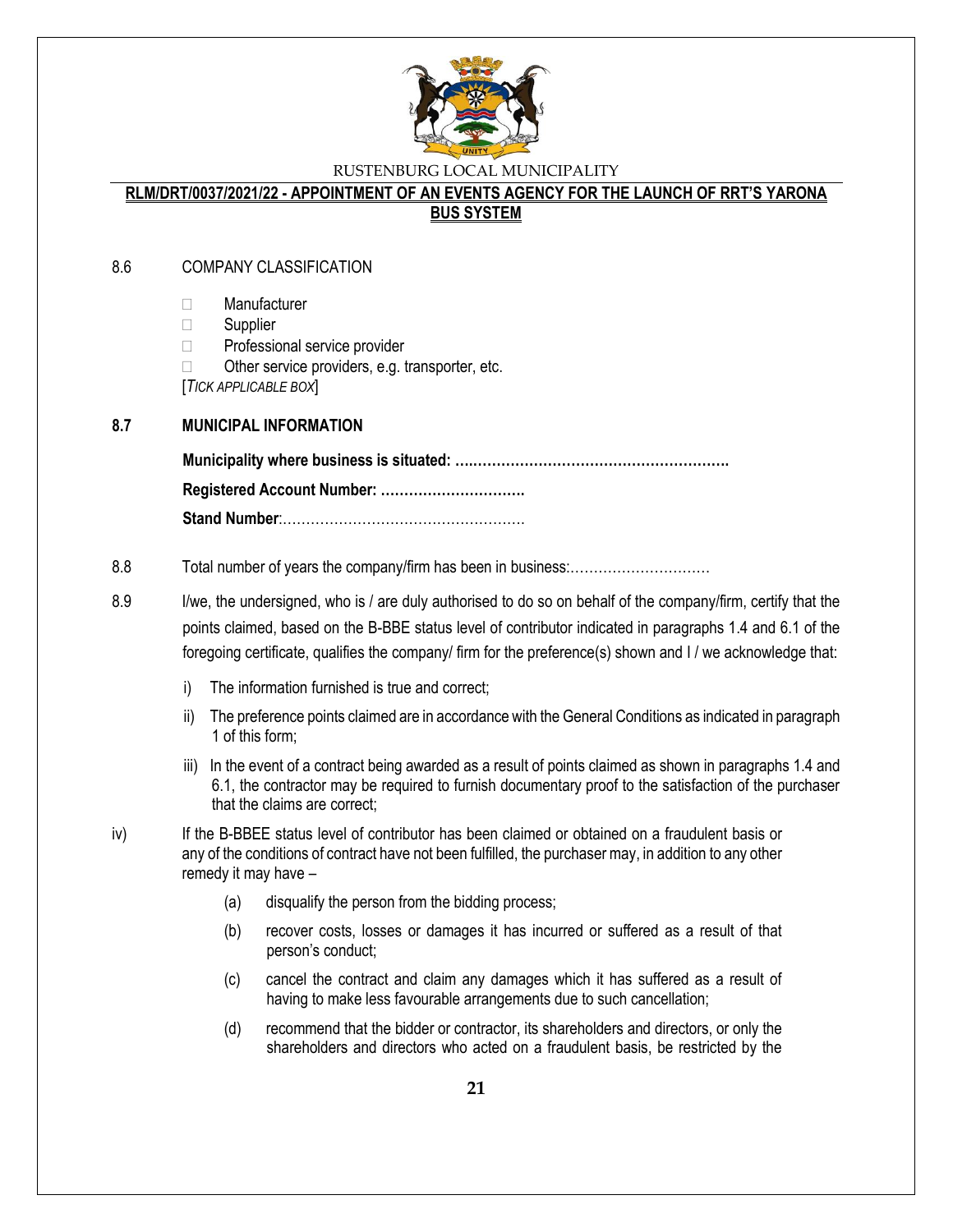

# **RLM/DRT/0037/2021/22 - APPOINTMENT OF AN EVENTS AGENCY FOR THE LAUNCH OF RRT'S YARONA**

### **BUS SYSTEM**

National Treasury from obtaining business from any organ of state for a period not exceeding 10 years, after the *audi alteram partem* (hear the other side) rule has been applied; and

(e) forward the matter for criminal prosecution.

| <b>WITNESSES</b> |                                 |
|------------------|---------------------------------|
|                  | SIGNATURE(S) OF BIDDERS(S)      |
|                  | DATE:<br><b>ADDRESS</b><br><br> |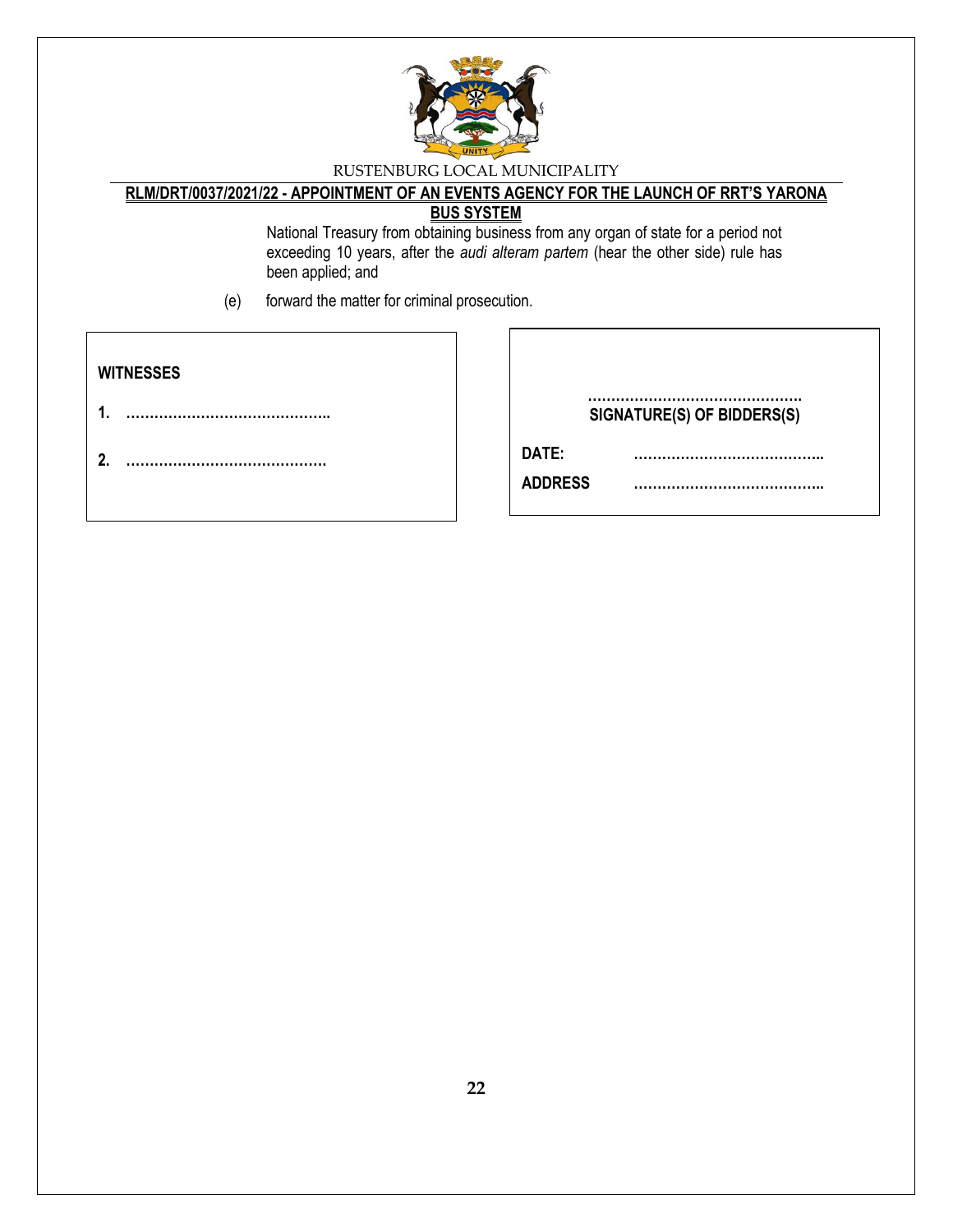

**RLM/DRT/0037/2021/22 - APPOINTMENT OF AN EVENTS AGENCY FOR THE LAUNCH OF RRT'S YARONA** 

**BUS SYSTEM**

**CONTRACT FORM - RENDERING OF SERVICES MDB 7.2** 

**THIS FORM MUST BE FILLED IN DUPLICATE BY BOTH THE SERVICE PROVIDER (PART 1) AND THE PURCHASER (PART 2). BOTH FORMS MUST BE SIGNED IN THE ORIGINAL SO THAT THE SERVICE PROVIDER AND THE PURCHASER WOULD BE IN POSSESSION OF ORIGINALLY SIGNED CONTRACTS FOR THEIR RESPECTIVE RECORDS.**

### **PART 1 (TO BE FILLED IN BY THE SERVICE PROVIDER)**

1. I hereby undertake to render services described in the attached bidding documents to (name of the institution)

……………………………………………………………………………………………………………………………... in accordance with the requirements and task directives / proposals specifications stipulated in Bid Number………….………………………………… at the price/s quoted. My offer/s remain binding upon me and open for acceptance by the Purchaser during the validity period indicated and calculated from the closing date of the bid.

### 2. The following documents shall be deemed to form and be read and construed as part of this agreement:

- (i) Bidding documents,
	- *-* Invitation to bid;
		- *-* Tax compliance status (CSD report);
	- Pricing schedule(s);
	- Filled in task directive/proposal;
	- Preference claims for Broad Based Black Economic Empowerment Status Level of Contribution in terms of the Preferential Procurement Regulations 2011;
	- *-* Declaration of interest;
	- *-* Declaration of bidder's past SCM practices;
	- *-* Certificate of Independent Bid Determination;
	- **Special Conditions of Contract;**
- (ii) General Conditions of Contract; and
- (iii) Other (specify)
- 3. I confirm that I have satisfied myself as to the correctness and validity of my bid; that the price(s) and rate(s) quoted cover all the services specified in the bidding documents; that the price(s) and rate(s) cover all my obligations and I accept that any mistakes regarding price(s) and rate(s) and calculations will be at my own risk.
- 4. I accept full responsibility for the proper execution and fulfilment of all obligations and conditions devolving on me under this agreement as the principal liable for the due fulfillment of this contract.
- 5. I declare that I have no participation in any collusive practices with any bidder or any other person regarding this or any other bid.
- 6. I confirm that I am duly authorised to sign this contract.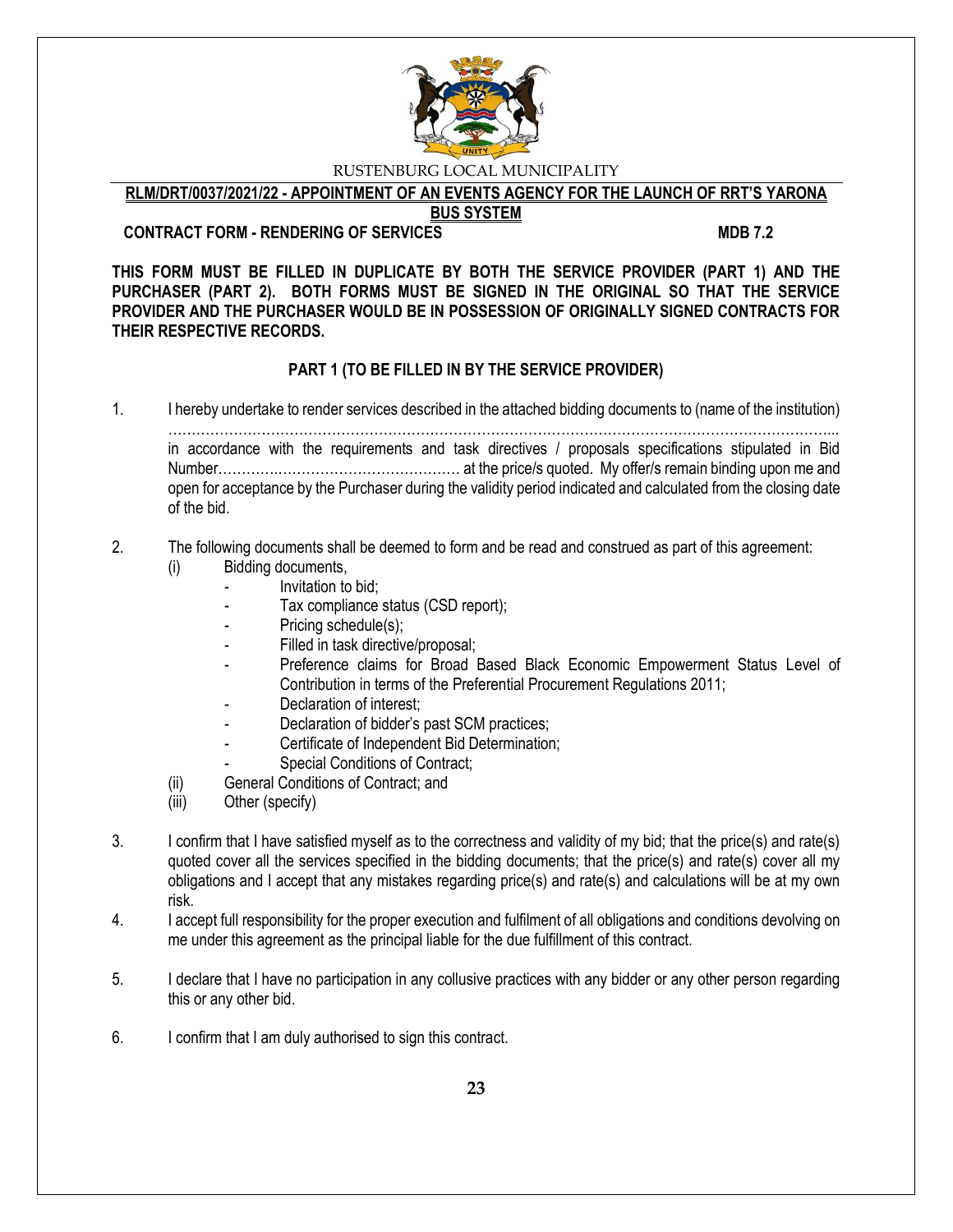

**RLM/DRT/0037/2021/22 - APPOINTMENT OF AN EVENTS AGENCY FOR THE LAUNCH OF RRT'S YARONA BUS SYSTEM**

| NAME (PRINT)     |  |
|------------------|--|
| <b>CAPACITY</b>  |  |
| <b>SIGNATURE</b> |  |
| NAME OF FIRM     |  |
| DATE             |  |

| WITNESSES |
|-----------|
|-----------|

**1 …….……………………..**

**2 ……….…………………**

**………………………**

**DATE:**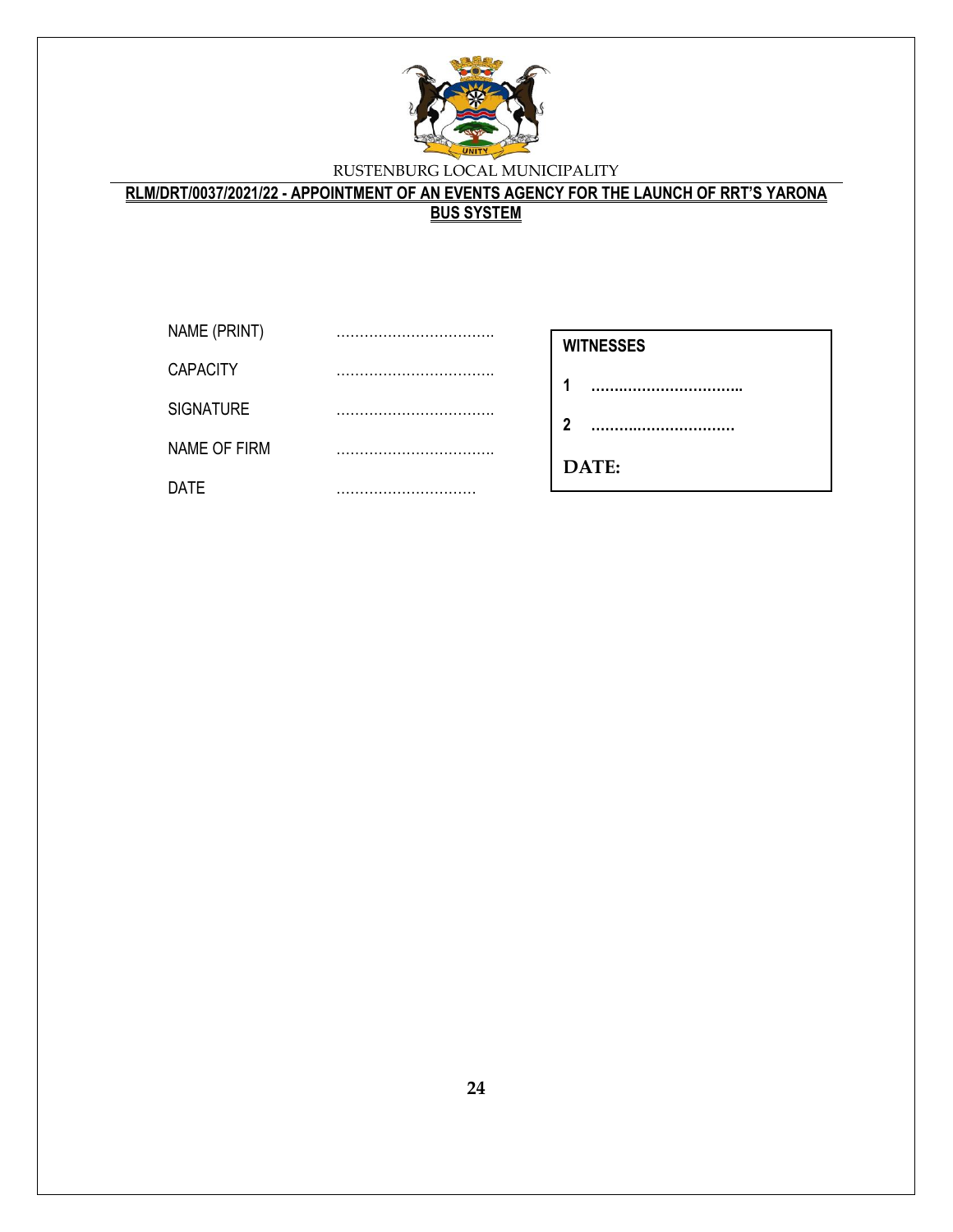

**RLM/DRT/0037/2021/22 - APPOINTMENT OF AN EVENTS AGENCY FOR THE LAUNCH OF RRT'S YARONA** 

### **BUS SYSTEM**

**MBD 7.2**

### **CONTRACT FORM - RENDERING OF SERVICES**

### **PART 2 (TO BE FILLED IN BY THE PURCHASER [RLM])**

- 1. I……………………………………………. in my capacity as……………………...…………………………….. accept your bid under reference number ………………………………………….dated………………………for the rendering of services indicated hereunder and/or further specified in the annexure(s).
- 2. An official order indicating service delivery instructions is forthcoming.
- 3. I undertake to make payment for the services rendered in accordance with the terms and conditions of the contract, within 30 (thirty) days after receipt of an invoice.

| <b>DESCRIPTION OF</b><br><b>SERVICE</b> | <b>PRICE (ALL</b><br><b>APPLICABLE</b><br><b>TAXES</b><br>INCLUDED) | <b>COMPLETION</b><br><b>DATE</b> | <b>B-BBEE</b><br><b>STATUS</b><br><b>LEVEL OF</b><br><b>CONTRIBUTIO</b><br>N | <b>MINIMUM</b><br><b>THRESHOLD</b><br><b>FOR LOCAL</b><br><b>PRODUCTION</b><br><b>AND</b><br><b>CONTENT (if</b><br>applicable) |
|-----------------------------------------|---------------------------------------------------------------------|----------------------------------|------------------------------------------------------------------------------|--------------------------------------------------------------------------------------------------------------------------------|
|                                         |                                                                     |                                  |                                                                              |                                                                                                                                |

4. I confirm that I am duly authorized to sign this contract.

SIGNED AT ………………………………………ON………………………………...

- NAME (PRINT) ………………………………………….
- SIGNATURE …………………………………………

OFFICIAL STAMP

**DATE: ……………………..**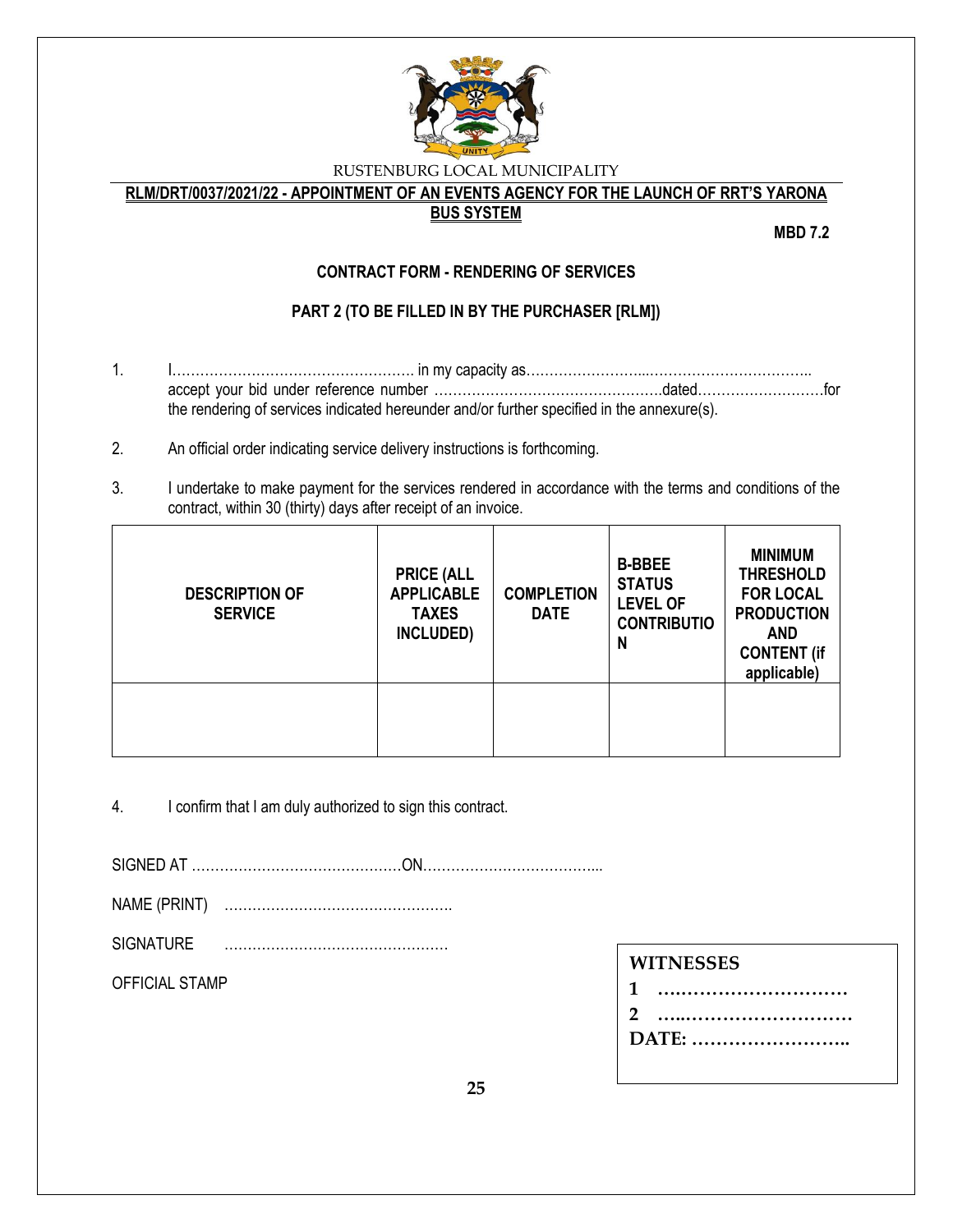

#### **RLM/DRT/0037/2021/22 - APPOINTMENT OF AN EVENTS AGENCY FOR THE LAUNCH OF RRT'S YARONA BUS SYSTEM**

### **MBD 8: DECLARATION OF ABUSE OF SUPPLY CHAIN MANAGEMENT SYSTEM**

- 1 This Standard Bidding Document must form part of all bids invited.
- 2 It serves as a declaration to be used by institutions in ensuring that when goods and services are being procured, all reasonable steps are taken to combat the abuse of the supply chain management system.
- 3 The bid of any bidder may be disregarded if that bidder, or any of its directors have
	- a. abused the institution's supply chain management system;
	- b. committed fraud or any other improper conduct in relation to such system; or
	- c. failed to perform on any previous contract.
- 4 In order to give effect to the above, the following questionnaire must be completed and submitted with the bid.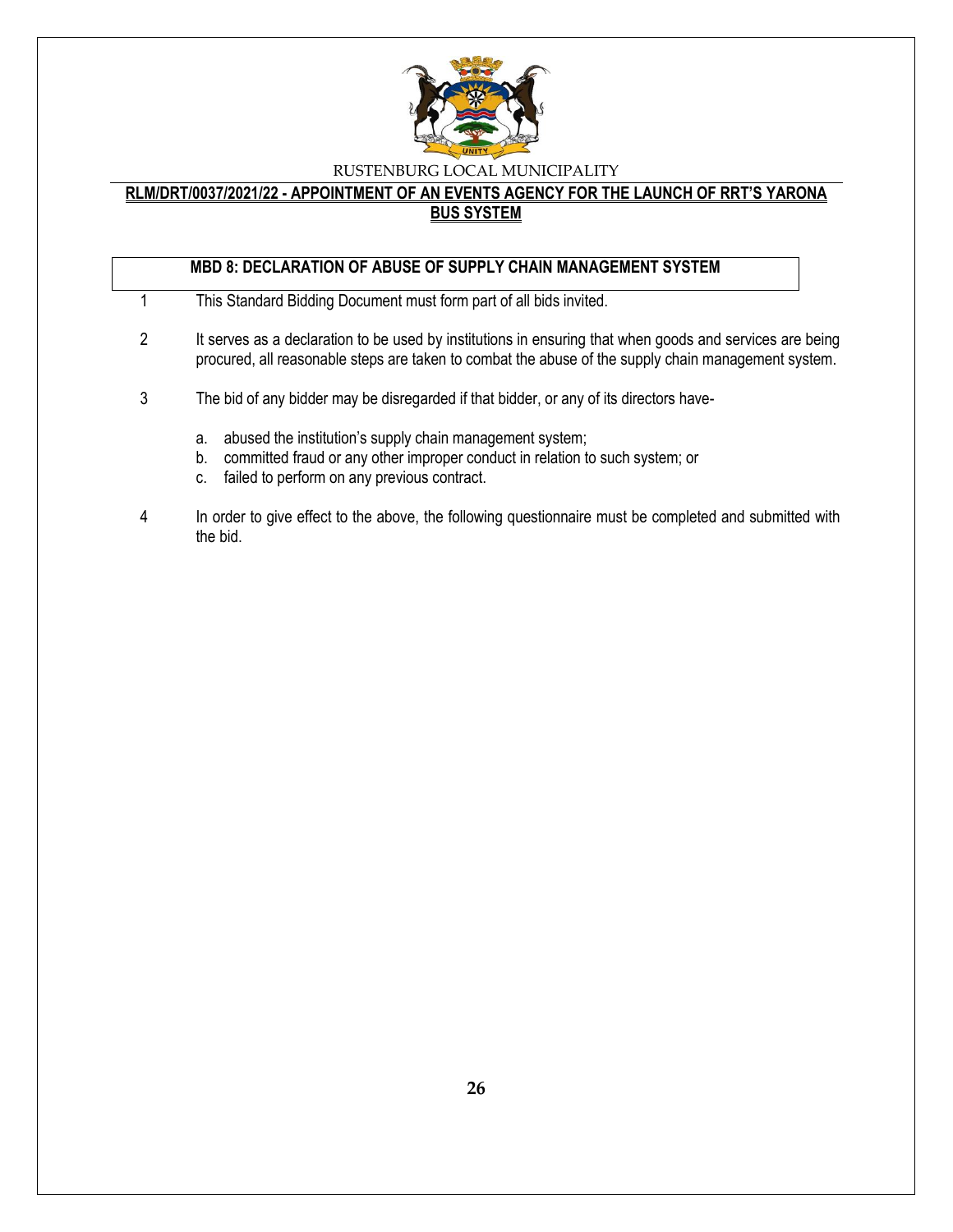

|       | <b>BUS SYSTEM</b>                                                                                                                                                                                                                                                                                                                                                 |            |           |
|-------|-------------------------------------------------------------------------------------------------------------------------------------------------------------------------------------------------------------------------------------------------------------------------------------------------------------------------------------------------------------------|------------|-----------|
| Item  | Question                                                                                                                                                                                                                                                                                                                                                          | Yes        | No        |
| 4.1   | Is the bidder or any of its directors listed on the National Treasury's Database of Restricted<br>Suppliers as companies or persons prohibited from doing business with the public sector?                                                                                                                                                                        | <b>Yes</b> | <b>No</b> |
|       | Companies or persons who are listed on this Database were informed in writing of this                                                                                                                                                                                                                                                                             |            |           |
|       | restriction by the Accounting Officer/Authority of the institution that imposed the restriction after                                                                                                                                                                                                                                                             |            |           |
|       | the audi alteram partem rule was applied). The Database of Restricted Suppliers now resides                                                                                                                                                                                                                                                                       |            |           |
|       | on the National Treasury's website (www.treasury.gov.za) and can be accessed by clicking                                                                                                                                                                                                                                                                          |            |           |
|       | on its link at the bottom of the home page.                                                                                                                                                                                                                                                                                                                       |            |           |
| 4.1.1 | If so, furnish particulars:                                                                                                                                                                                                                                                                                                                                       |            |           |
| 4.2   | Is the bidder or any of its directors listed on the Register for Tender Defaulters in terms of<br>section 29 of the Prevention and Combating of Corrupt Activities Act (No 12 of 2004)?<br>The Register for Tender Defaulters can be accessed on the National Treasury's website<br>(www.treasury.gov.za) by clicking on its link at the bottom of the home page. | Yes        | No        |
| 4.2.1 | If so, furnish particulars:                                                                                                                                                                                                                                                                                                                                       |            |           |
| 4.3   | Was the bidder or any of its directors convicted by a court of law (including a court outside of<br>the Republic of South Africa) for fraud or corruption during the past five years?                                                                                                                                                                             | Yes        | No.       |
| 4.3.1 | If so, furnish particulars:                                                                                                                                                                                                                                                                                                                                       |            |           |
| 4.4   | Was any contract between the bidder and any organ of state terminated during the past five<br>years on account of failure to perform on or comply with the contract?                                                                                                                                                                                              | Yes        | No.       |
| 4.4.1 | If so, furnish particulars:                                                                                                                                                                                                                                                                                                                                       |            |           |
|       |                                                                                                                                                                                                                                                                                                                                                                   |            |           |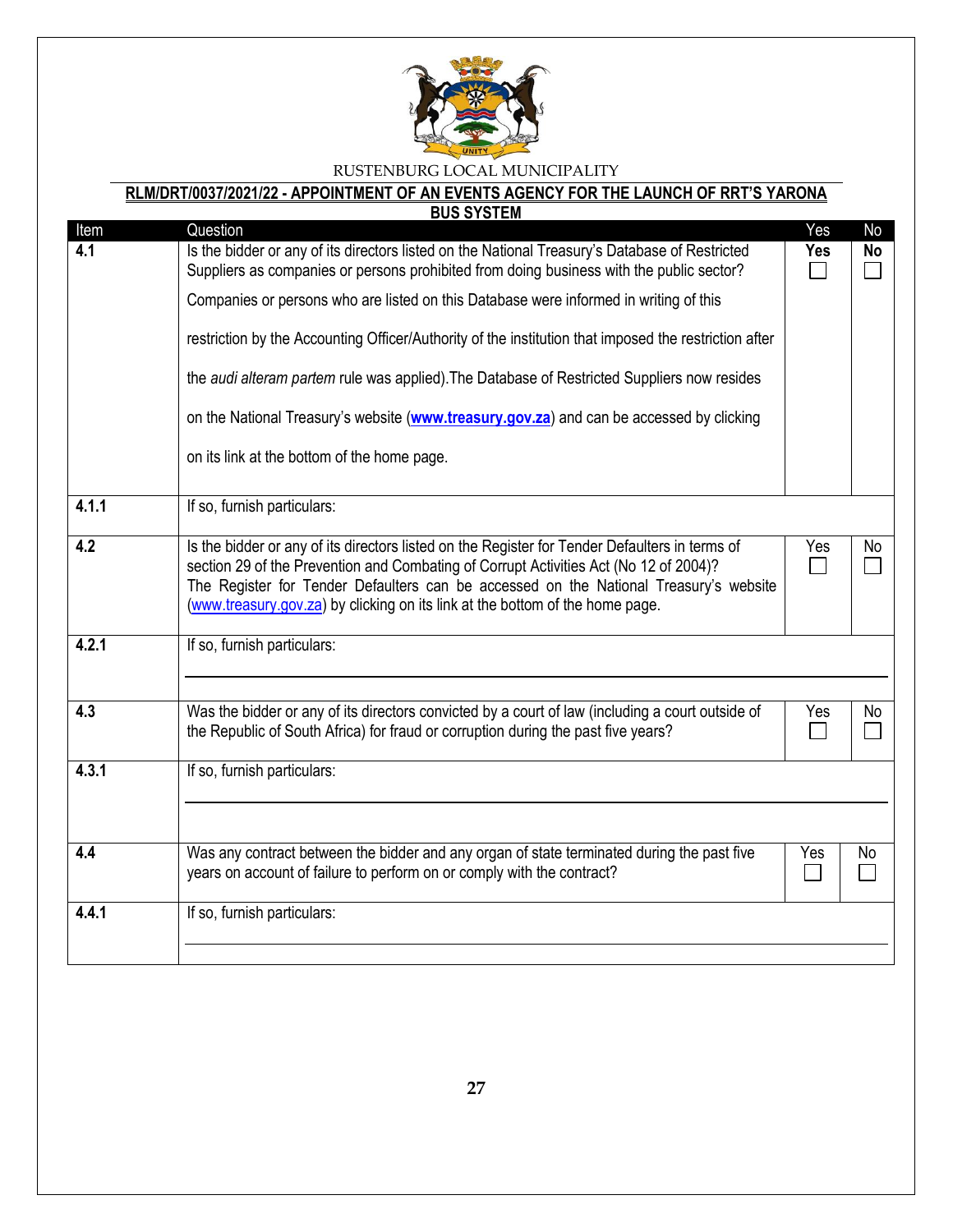

**RLM/DRT/0037/2021/22 - APPOINTMENT OF AN EVENTS AGENCY FOR THE LAUNCH OF RRT'S YARONA BUS SYSTEM**

#### **CERTIFICATION**

I, THE UNDERSIGNED (FULL NAME)…………………………………………………....................CERTIFY THAT THE INFORMATION FURNISHED ON THIS DECLARATION FORM IS TRUE AND CORRECT. I ACCEPT THAT, IN ADDITION TO CANCELLATION OF A CONTRACT, ACTION MAY BE TAKEN AGAINST ME SHOULD THIS DECLARATION PROVE TO BE FALSE.

| Name/s and surname of Bidder |  |
|------------------------------|--|

………………………………………........................... ........................................... Position in the Firm/Company Date Date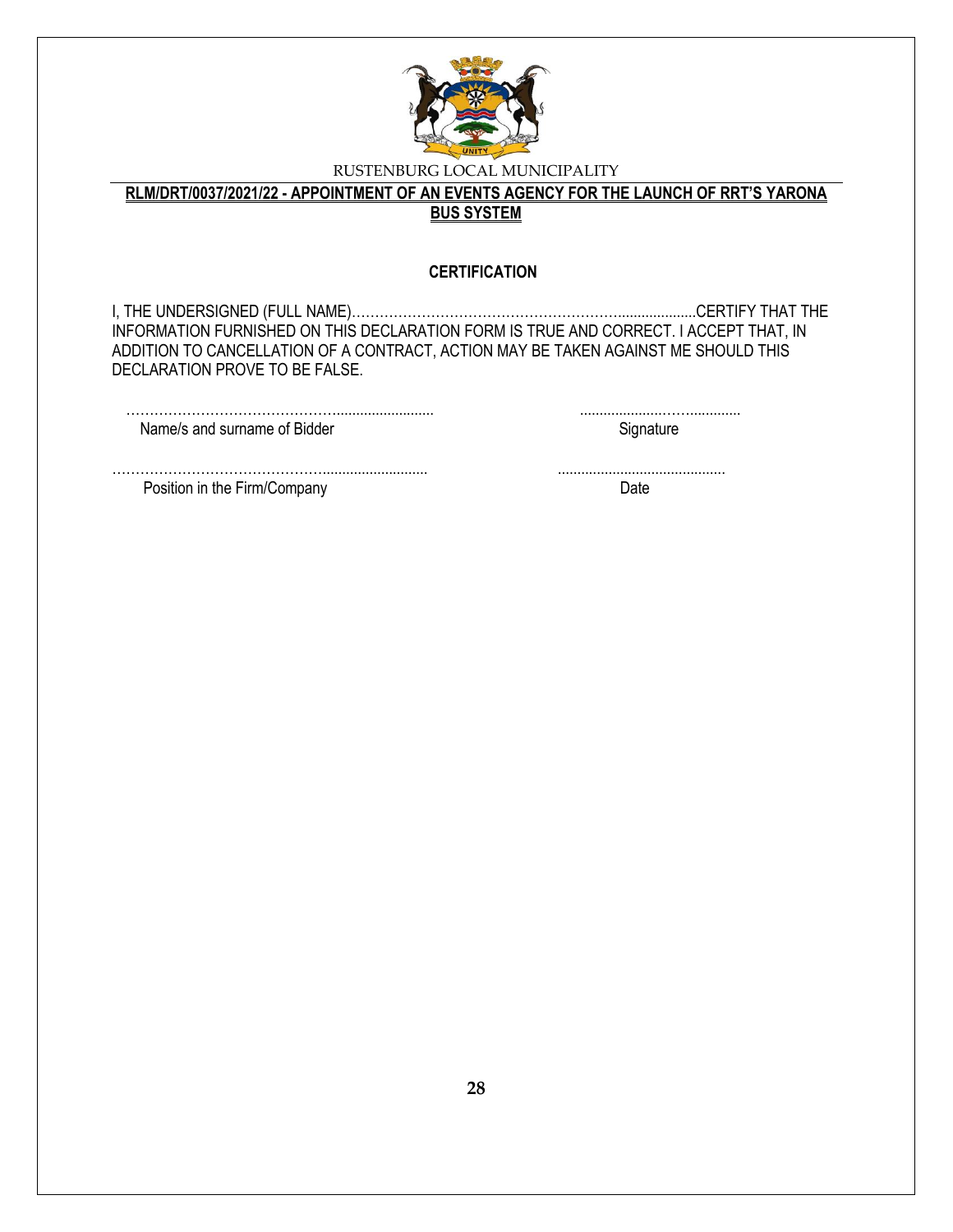

# **RLM/DRT/0037/2021/22 - APPOINTMENT OF AN EVENTS AGENCY FOR THE LAUNCH OF RRT'S YARONA**

**BUS SYSTEM**

### **MBD 9: CERTIFICATE OF INDEPENDENT BID DETERMINATION**

**1** This Municipal Bidding Document (MBD) must form part of all bids<sup>1</sup> invited.

- 2 Section 4 (1) (b) (iii) of the Competition Act No. 89 of 1998, as amended, prohibits an agreement between, or concerted practice by, firms, or a decision by an association of firms, if it is between parties in a horizontal relationship and if it involves collusive bidding (or bid rigging).² Collusive bidding is a *pe se* prohibition meaning that it cannot be justified under any grounds.
- 3 Municipal Supply Regulation 38 (1) prescribes that a supply chain management policy must provide measures for the combating of abuse of the supply chain management system, and must enable the accounting officer, among others, to:
	- a. take all reasonable steps to prevent such abuse;
	- b. reject the bid of any bidder if that bidder or any of its directors has abused the supply chain management system of the municipality or municipal entity or has committed any improper conduct in relation to such system; and
	- c. cancel a contract awarded to a person if the person committed any corrupt or fraudulent act during the bidding process or the execution of the contract.
	- 4 This MBD serves as a certificate of declaration that would be used by institutions to ensure that, when bids are considered, reasonable steps are taken to prevent any form of bid-rigging.
	- 5 In order to give effect to the above, the attached Certificate of Bid Determination (MBD 9) must be completed and submitted with the bid:

<sup>1</sup> Includes price quotations, advertised competitive bids, limited bids and proposals.

² Bid rigging (or collusive bidding) occurs when businesses, that would otherwise be expected to compete, secretly conspire to raise prices or lower the quality of goods and / or services for purchasers who wish to acquire goods and / or services through a bidding process. Bid rigging is, therefore, an agreement between competitors not to compete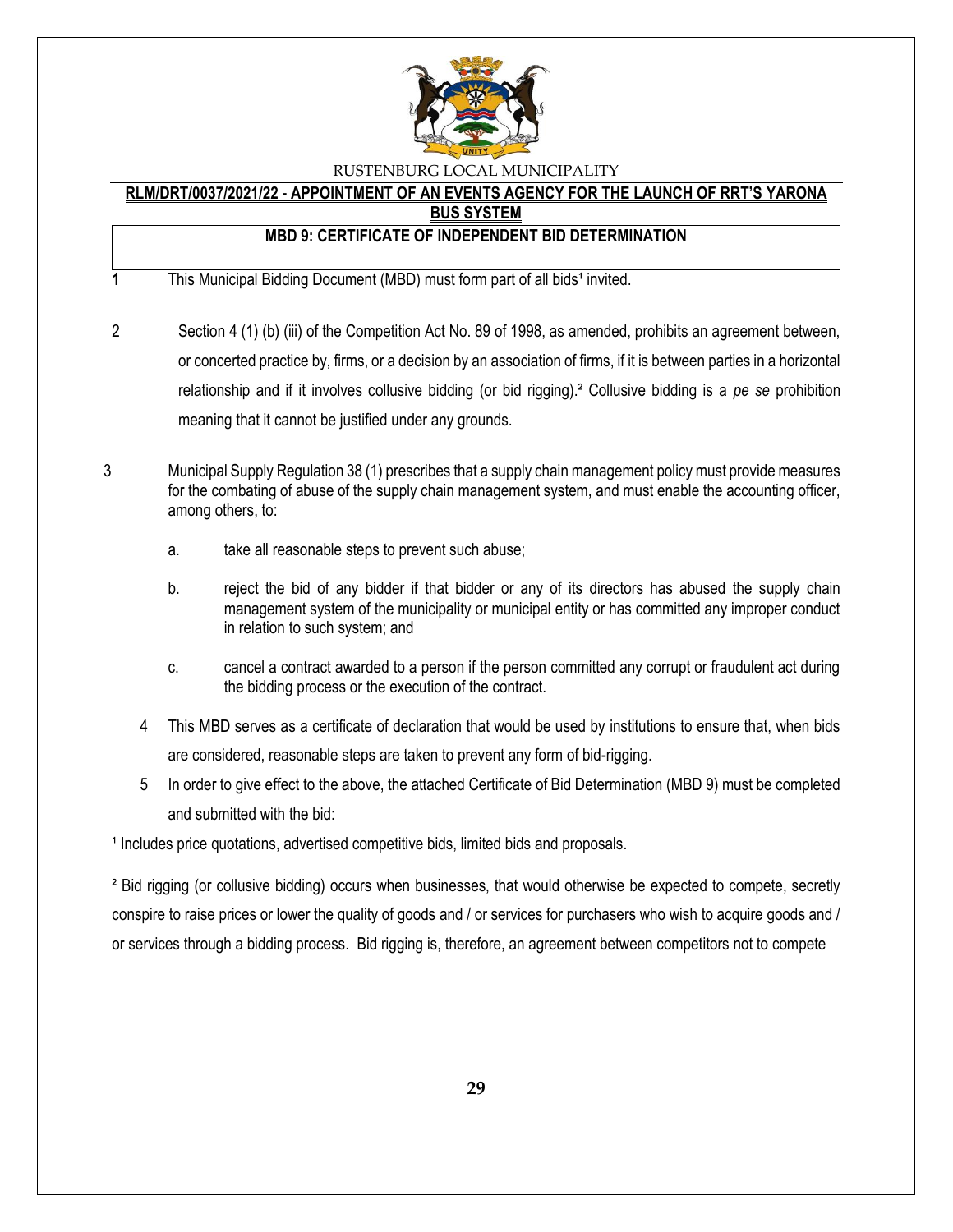

### **RLM/DRT/0037/2021/22 - APPOINTMENT OF AN EVENTS AGENCY FOR THE LAUNCH OF RRT'S YARONA**

#### **BUS SYSTEM**

I, the undersigned, in submitting the accompanying bid:

(Bid Number and Description)

in response to the invitation for the bid made by:

(Name of Municipality / Municipal Entity)

do hereby make the following statements that I certify to be true and complete in every respect: I certify, on behalf of: that:  $\blacksquare$ 

\_\_\_\_\_\_\_\_\_\_\_\_\_\_\_\_\_\_\_\_\_\_\_\_\_\_\_\_\_\_\_\_\_\_\_\_\_\_\_\_\_\_\_\_\_\_\_\_\_\_\_\_\_\_\_\_\_\_\_\_\_\_\_\_\_\_\_\_\_\_\_\_\_\_\_\_\_\_

\_\_\_\_\_\_\_\_\_\_\_\_\_\_\_\_\_\_\_\_\_\_\_\_\_\_\_\_\_\_\_\_\_\_\_\_\_\_\_\_\_\_\_\_\_\_\_\_\_\_\_\_\_\_\_\_\_\_\_\_\_\_\_\_\_\_\_\_\_\_\_\_

(Name of Bidder)

- 1. I have read and I understand the contents of this Certificate;
- 2. I understand that the accompanying bid will be disqualified if this Certificate is found not to be true and complete in every respect;
- 3. I am authorized by the bidder to sign this Certificate, and to submit the accompanying bid, on behalf of the bidder;
- 4. Each person whose signature appears on the accompanying bid has been authorized by the bidder to determine the terms of, and to sign, the bid, on behalf of the bidder;
- 5. For the purposes of this Certificate and the accompanying bid, I understand that the word "competitor" shall include any individual or organization, other than the bidder, whether or not affiliated with the bidder, who:
	- (a) has been requested to submit a bid in response to this bid invitation;
	- (b) could potentially submit a bid in response to this bid invitation, based on their qualifications, abilities or experience; and
	- (c) provides the same goods and services as the bidder and/or is in the same line of business as the bidder
- 6. The bidder has arrived at the accompanying bid independently from, and without consultation, communication, agreement or arrangement with any competitor. However communication between partners in a joint venture or consortium<sup>3</sup> will not be construed as collusive bidding.
- 7. In particular, without limiting the generality of paragraphs 6 above, there has been no consultation, communication, agreement or arrangement with any competitor regarding:
	- (a) prices;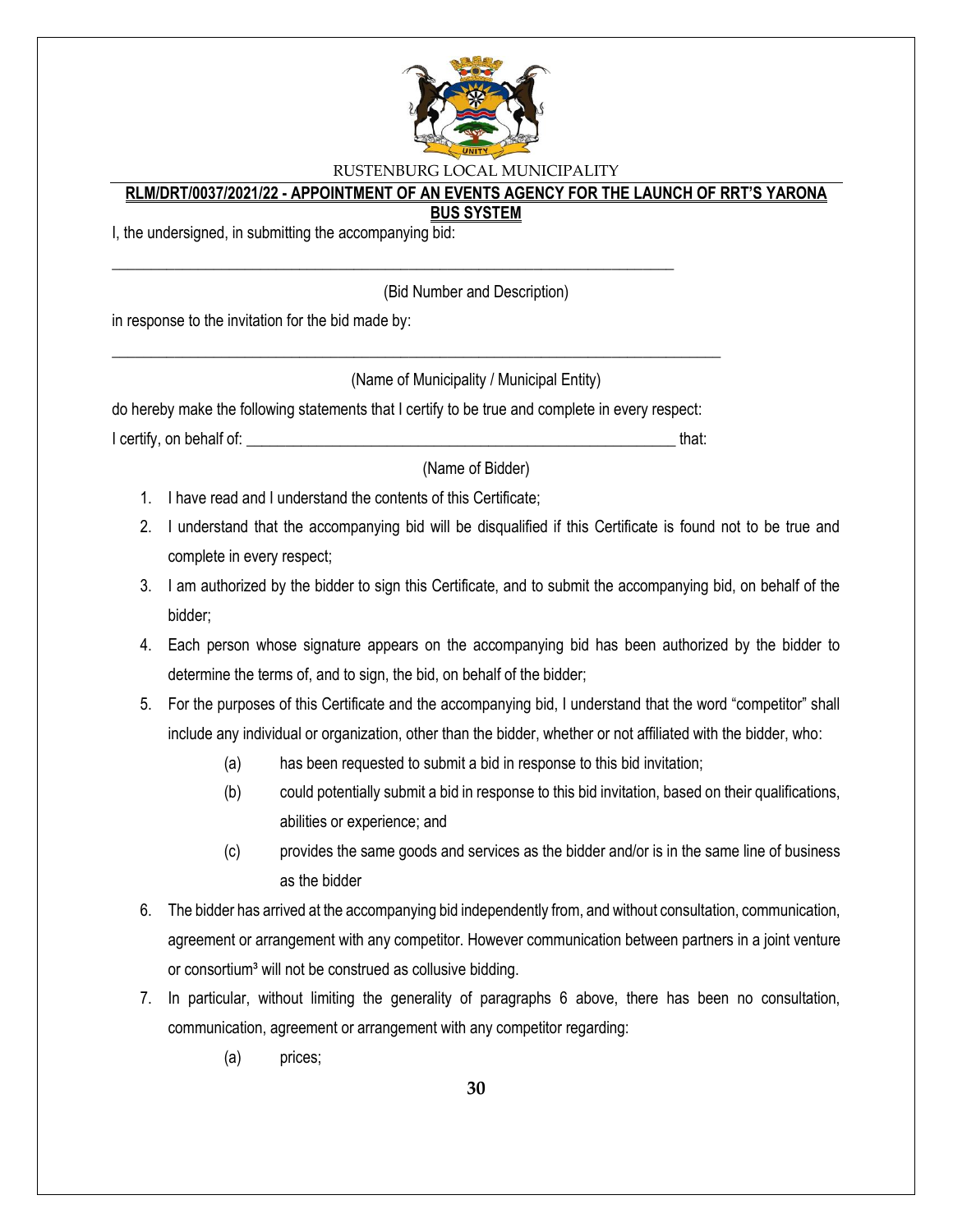

### **RLM/DRT/0037/2021/22 - APPOINTMENT OF AN EVENTS AGENCY FOR THE LAUNCH OF RRT'S YARONA**

#### **BUS SYSTEM**

- (b) geographical area where product or service will be rendered (market allocation)
- (c) methods, factors or formulas used to calculate prices;
- (d) the intention or decision to submit or not to submit, a bid;
- (e) the submission of a bid which does not meet the specifications and conditions of the bid;or
- (f) bidding with the intention not to win the bid.
- 8. In addition, there have been no consultations, communications, agreements or arrangements with any competitor regarding the quality, quantity, specifications and conditions or delivery particulars of the products or services to which this bid invitation relates.
- 9. The terms of the accompanying bid have not been, and will not be, disclosed by the bidder, directly or indirectly, to any competitor, prior to the date and time of the official bid opening or of the awarding of the contract.
- 10. I am aware that, in addition and without prejudice to any other remedy provided to combat any restrictive practices related to bids and contracts, bids that are suspicious will be reported to the Competition Commission for investigation and possible imposition of administrative penalties in terms of section 59 of the Competition Act No 89 of 1998 and or may be reported to the National Prosecuting Authority (NPA) for criminal investigation and or may be restricted from conducting business with the public sector for a period not exceeding ten (10) years in terms of the Prevention and Combating of Corrupt Activities Act No 12 of 2004 or any other applicable legislation.

<sup>3</sup> Joint venture or Consortium means an association of persons for the purpose of combining their expertise, property, capital, efforts, skill and knowledge in an activity for the execution of a contract.

| Signature | Date           |
|-----------|----------------|
|           |                |
| Position  | Name of Bidder |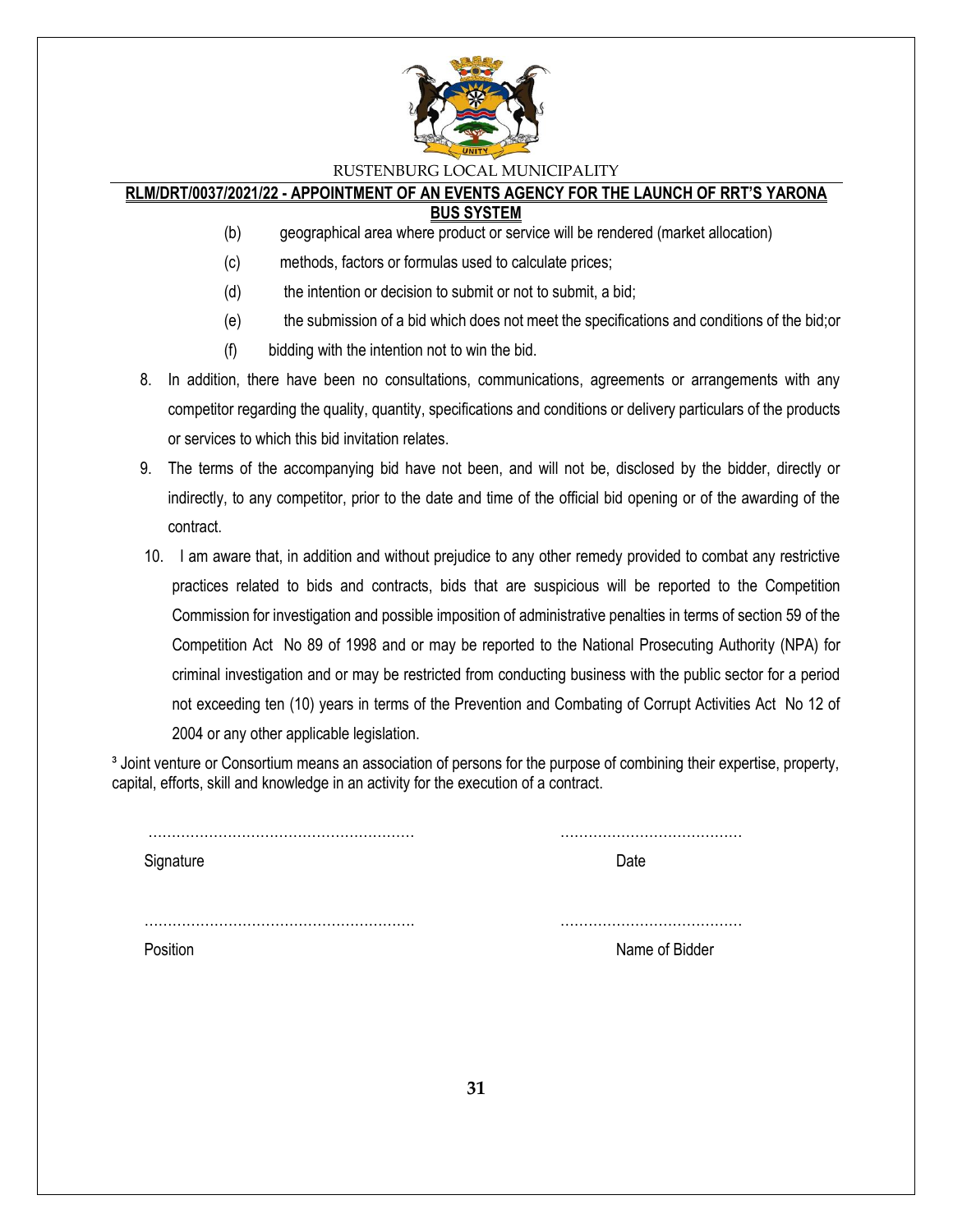

#### **RLM/DRT/0037/2021/22 - APPOINTMENT OF AN EVENTS AGENCY FOR THE LAUNCH OF RRT'S YARONA BUS SYSTEM**

#### **SECTION 38: DECLARATION FORM**

Having examined the BID and the general conditions thereto, I/we hereby certify that the bid price in the bid schedules and the preference points claimed are correct.

I/We furthermore certify that I/we/the Company comply/complies with the issues around Section 38 of the Supply Chain Management Policy inter alia:

### **IF ALL IS IN PLACE IN RESPECT OF THE CONTRACTUAL ISSUES LISTED IN THE TABLE BELOW; THE ANSWER SHOULD BE YES. ATTACH SUPPORTING INFORMATION IF ANY OF THE ANSWERS IS NO.**

Note that the Municipality's Procurement Section will verify the statements.

I/we certify the following:

| No. | <b>CONTRACTUAL ISSUES</b>                                                                     | <b>YES</b> | N <sub>O</sub> |
|-----|-----------------------------------------------------------------------------------------------|------------|----------------|
| 1.  | In terms of Section 38 (1) (c) that the Bidder or any of the Directors is not listed as a     |            |                |
|     | person prohibited from doing business with the Public Sector                                  |            |                |
| 2.  | In terms of Section 38 (1)(d) (i) that the Bidder or any of the Directors does not owe        |            |                |
|     | rates and taxes or Municipal service charges to any Municipality that is in any arrears for   |            |                |
|     | more than three (3) months. Copies of the latest Municipal service charges statement of       |            |                |
|     | the Bidder and the Directors must be attached to the tender/bid document                      |            |                |
| 3.  | In terms of Section 38 (1) (d) (ii) that the Bidder or any of the Directors has not failed to |            |                |
|     | perform satisfactorily on a previous/previous contract/s with the Municipality or any organ   |            |                |
|     | of state                                                                                      |            |                |
| 4.  | In terms of Section 38 (i) (9) that the Bidder or any of the Directors has not been           |            |                |
|     | convicted for fraud or corruption during the past five (5) years                              |            |                |
| 5.  | In terms of Section 38 (i) (9) (iv) that the Bidder or any of the Directors has not been      |            |                |
|     | listed in the Register Of Tender Defaulters in terms of Section 29 of the Prevention and      |            |                |
|     | Combating of Corrupt Activities Act, (Act No. 12 of 2004)                                     |            |                |

................................................. ..................................2021. SIGNATURE OF BIDDER DATE

 $COMPANY NAMF$ 

FULL NAME AND SURNAME OF BIDDER IN BLOCK LETTERS

.................................................................................................................

TELEPHONE NUMBER: ............................................................................

EMAIL ADDRESS: ..............................................................................

WITNESS 1: ...................................... WITNESS 2: ..................................................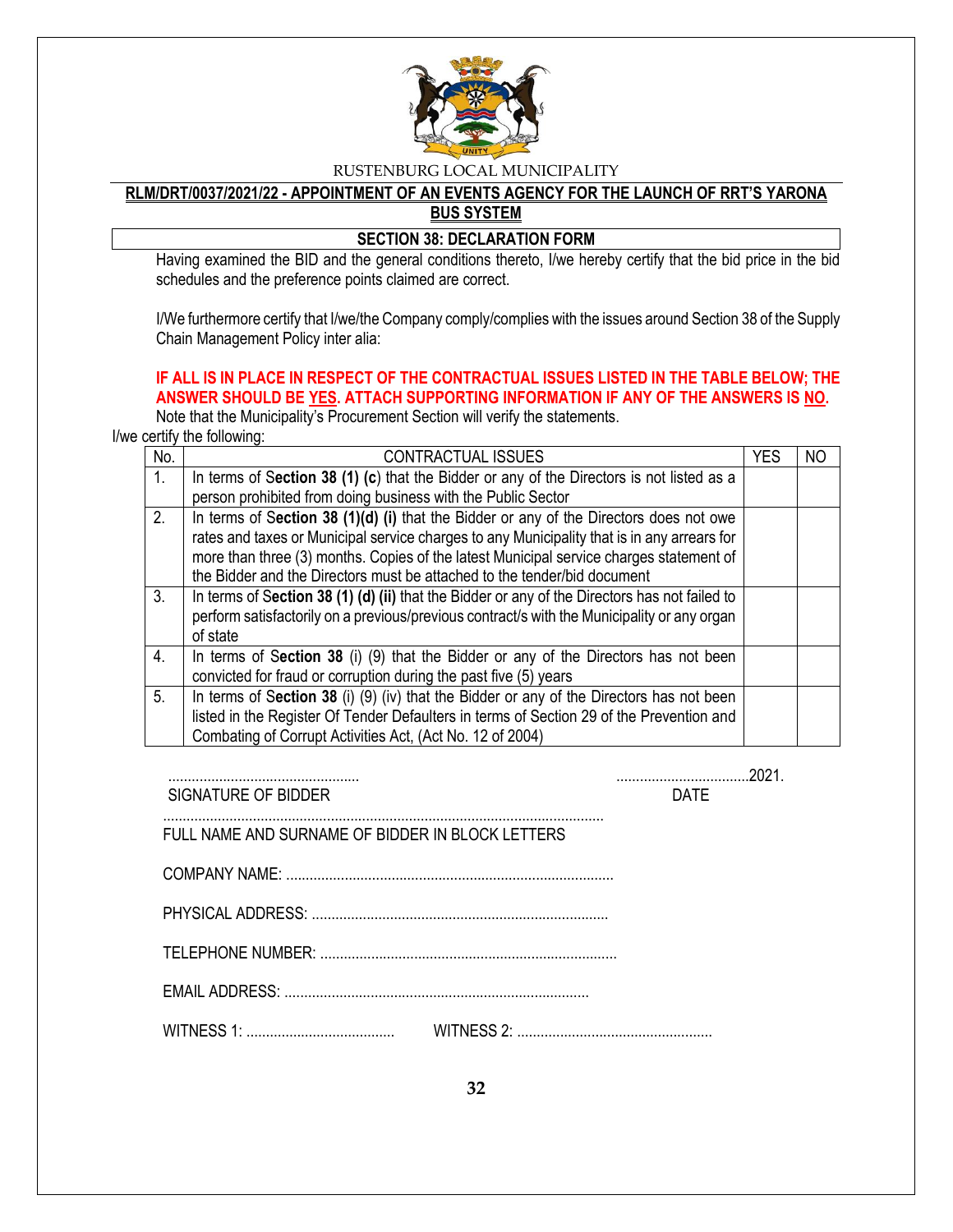

### **RLM/DRT/0037/2021/22 - APPOINTMENT OF AN EVENTS AGENCY FOR THE LAUNCH OF RRT'S YARONA BUS SYSTEM**

### **SIGNATORY AUTHORISATION**

### **(TO BE COMPLETED BY THE BIDDER)**

I/We the undersigned, am/are authorized to enter into this contract on behalf of

| (Name of Firm)                              |  |  |  |
|---------------------------------------------|--|--|--|
|                                             |  |  |  |
|                                             |  |  |  |
|                                             |  |  |  |
| all the documents on behalf of the company. |  |  |  |
|                                             |  |  |  |

Signature: ………………………………………………………….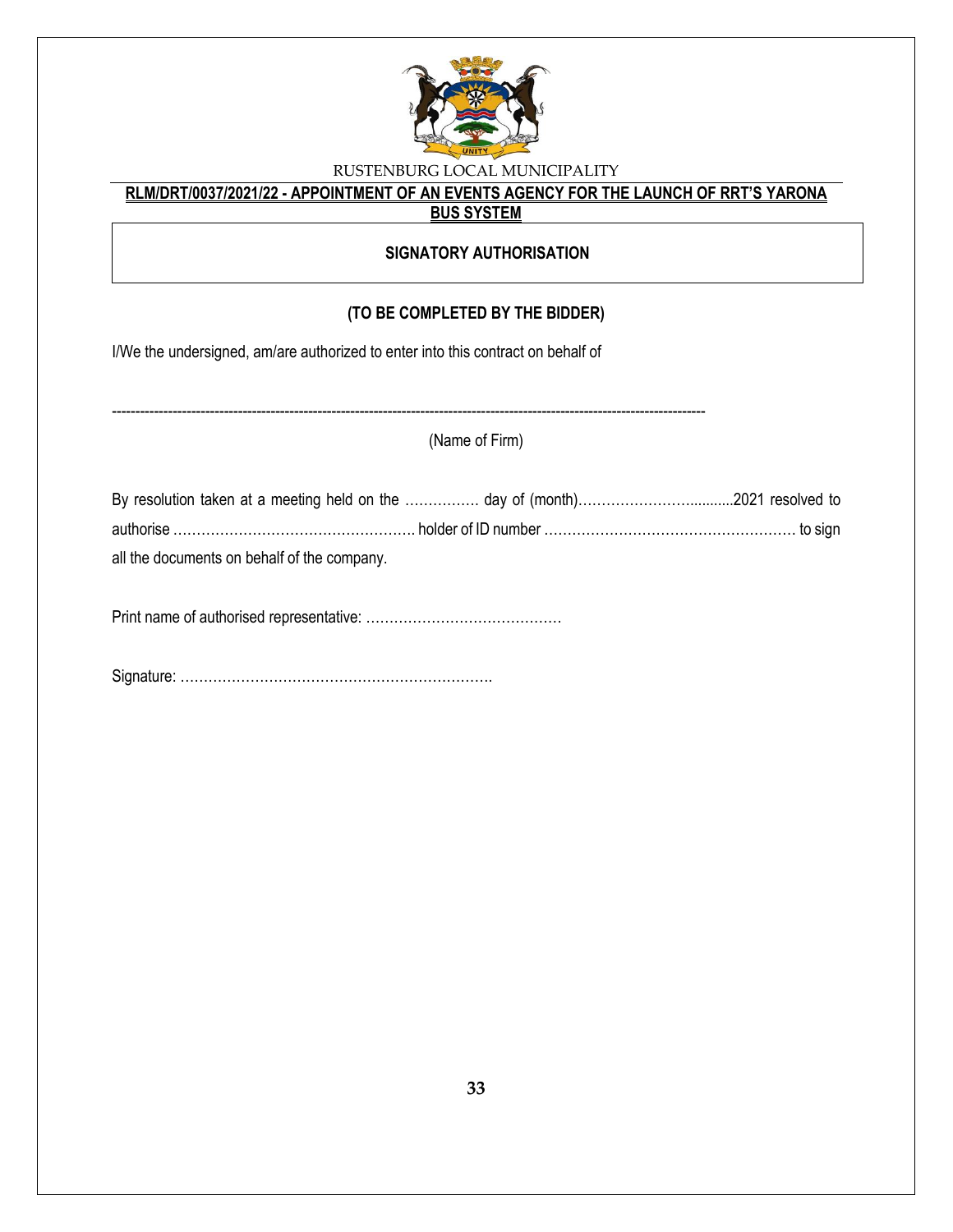

### **RLM/DRT/0037/2021/22 - APPOINTMENT OF AN EVENTS AGENCY FOR THE LAUNCH OF RRT'S YARONA**

**BUS SYSTEM**

| NAME AND SURNAME OF THE DIRECTORS | <b>SIGNATURE</b> |
|-----------------------------------|------------------|
|                                   |                  |
|                                   |                  |
|                                   |                  |
|                                   |                  |
|                                   |                  |
|                                   |                  |
|                                   |                  |
|                                   |                  |
|                                   |                  |
|                                   |                  |
|                                   |                  |
|                                   |                  |
|                                   |                  |
|                                   |                  |
|                                   |                  |
|                                   |                  |
|                                   |                  |
|                                   |                  |

**PLEASE NOTE: Failure to complete all blank spaces on this form or attend to other details mentioned therein will render the bid/tender liable to rejection.**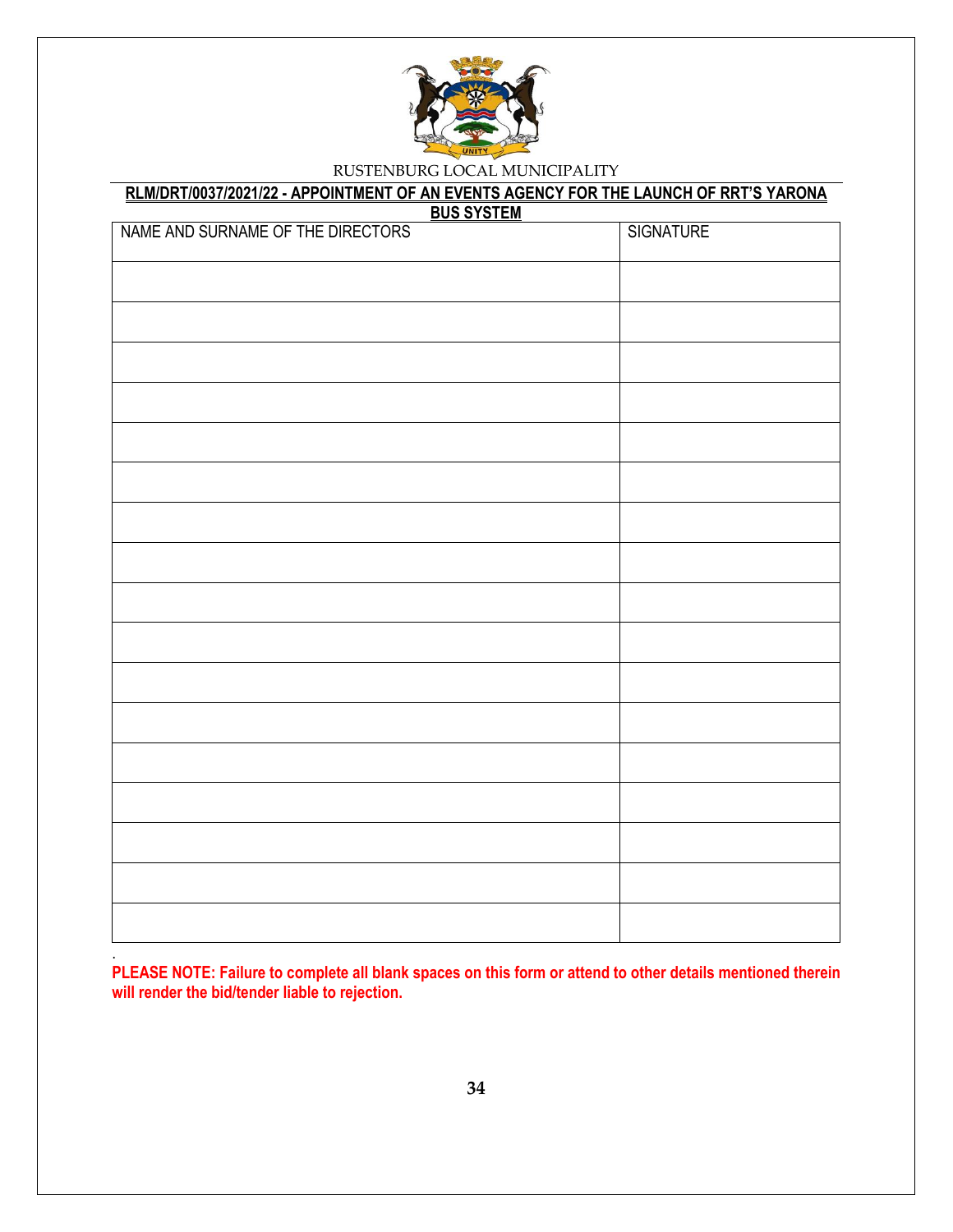

**RLM/DRT/0037/2021/22 - APPOINTMENT OF AN EVENTS AGENCY FOR THE LAUNCH OF RRT'S YARONA BUS SYSTEM**

#### GENERAL CONDITIONS OF CONTRACT (NOT TO BE ALTERED)

#### **PROCUREMENT: GENERAL CONDITIONS OF CONTRACT Dated July 2010 as set out by the National Treasury: Republic of South Africa TABLE OF CLAUSES**

- 1. Definitions
- 2. Application
- 3. General
- 4. Standards
- 5. Use of contract documents and information inspection
- 6. Patent Rights
- 7. Performance security
- 8. Inspections, tests and analyses
- 9. Packing
- 10. Delivery and documents
- 11. Insurance
- 12. Transportation
- 13. Incidental Services
- 14. Spare parts
- 15. Warranty
- 16. Payment
- 17. Prices
- 18. Variation orders
- 19. Assignment
- 20. Subcontracts
- 21. Delays in the supplier's performance
- 22. Penalties
- 23. Termination for default
- 24. Anti-dumping and countervailing duties and rights
- 25. Force Majeure
- 26. Termination for insolvency
- 27. Settlement of Disputes
- 28. Limitation of Liability
- 29. Governing language
- 30. Applicable law
- 31. Notices
- 32. Taxes and duties
- 33. Transfer of contracts
- 34. Amendments of contracts
- 35. Prohibition of restrictive practices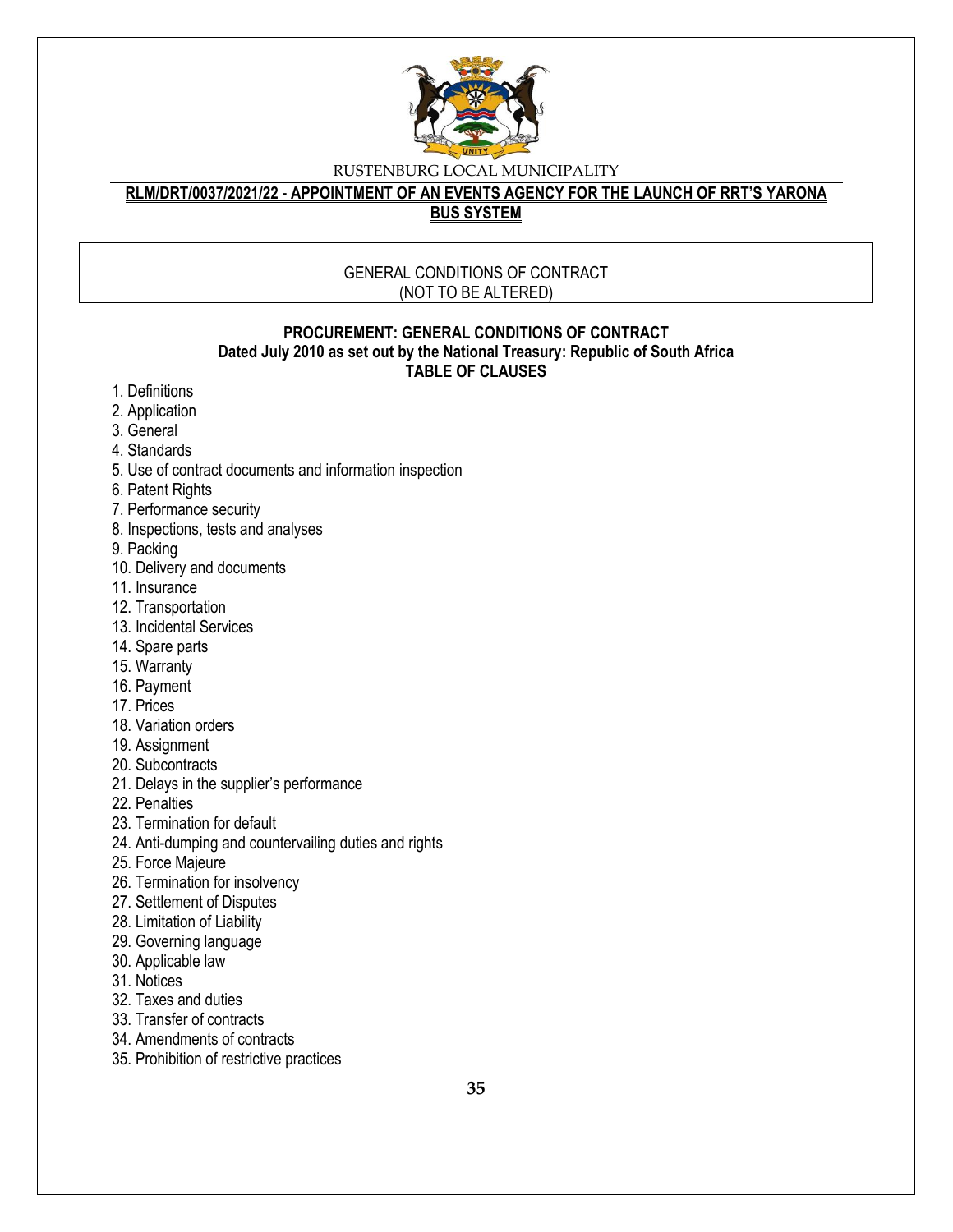

#### **RLM/DRT/0037/2021/22 - APPOINTMENT OF AN EVENTS AGENCY FOR THE LAUNCH OF RRT'S YARONA BUS SYSTEM**

#### **General Conditions of Contract**

#### **1. Definitions**

1. The following terms shall be interpreted as indicated:

1.1 "Closing time" means the date and hour specified in the bidding documents for the receipt of bids.

1.2 "Contract" means the written agreement entered into between the purchaser and the supplier, as recorded in the contract form signed by the parties, including all attachments and appendices thereto and all documents incorporated by reference therein.

1.3 "Contract price" means the price payable to the supplier under the contract for the full and proper performance of his contractual obligations.

1.4 "Corrupt practice" means the offering, giving, receiving, or soliciting of anything of value to influence the action of a public official in the procurement process or in contract execution.

- 1.5 "Countervailing duties" are imposed in cases where an enterprise abroad is subsidized by its government and encouraged to market its products internationally.
- 1.6 "Country of origin" means the place where the goods were mined, grown or produced or from which the services are supplied. Goods are produced when, through manufacturing, processing or substantial and major assembly of components, a commercially recognized new product results that is substantially different in basic characteristics or in purpose or utility from its components.

1.7 "Day" means calendar day.

1.8 "Delivery" means delivery in compliance of the conditions of the contract or order.

1.9 "Delivery ex stock" means immediate delivery directly from stock actually on hand.

1.10 "Delivery into consignees store or to his site" means delivered and unloaded in the specified store or depot or on the specified site in compliance with the conditions of the contract or order, the supplier bearing all risks and charges involved until the goods are so delivered and a valid receipt is obtained.

 1.11 "Dumping" occurs when a private enterprise abroad market its goods on own initiative in the RSA at lower prices than that of the country of origin and which have the potential to harm the local industries in the RSA.

1.12"Force majeure" means an event beyond the control of the supplier and not involving the supplier's fault or negligence and not foreseeable. Such events may include, but is not restricted to, acts of the purchaser in its sovereign capacity, wars or revolutions, fires, floods, epidemics, quarantine restrictions and freight embargoes.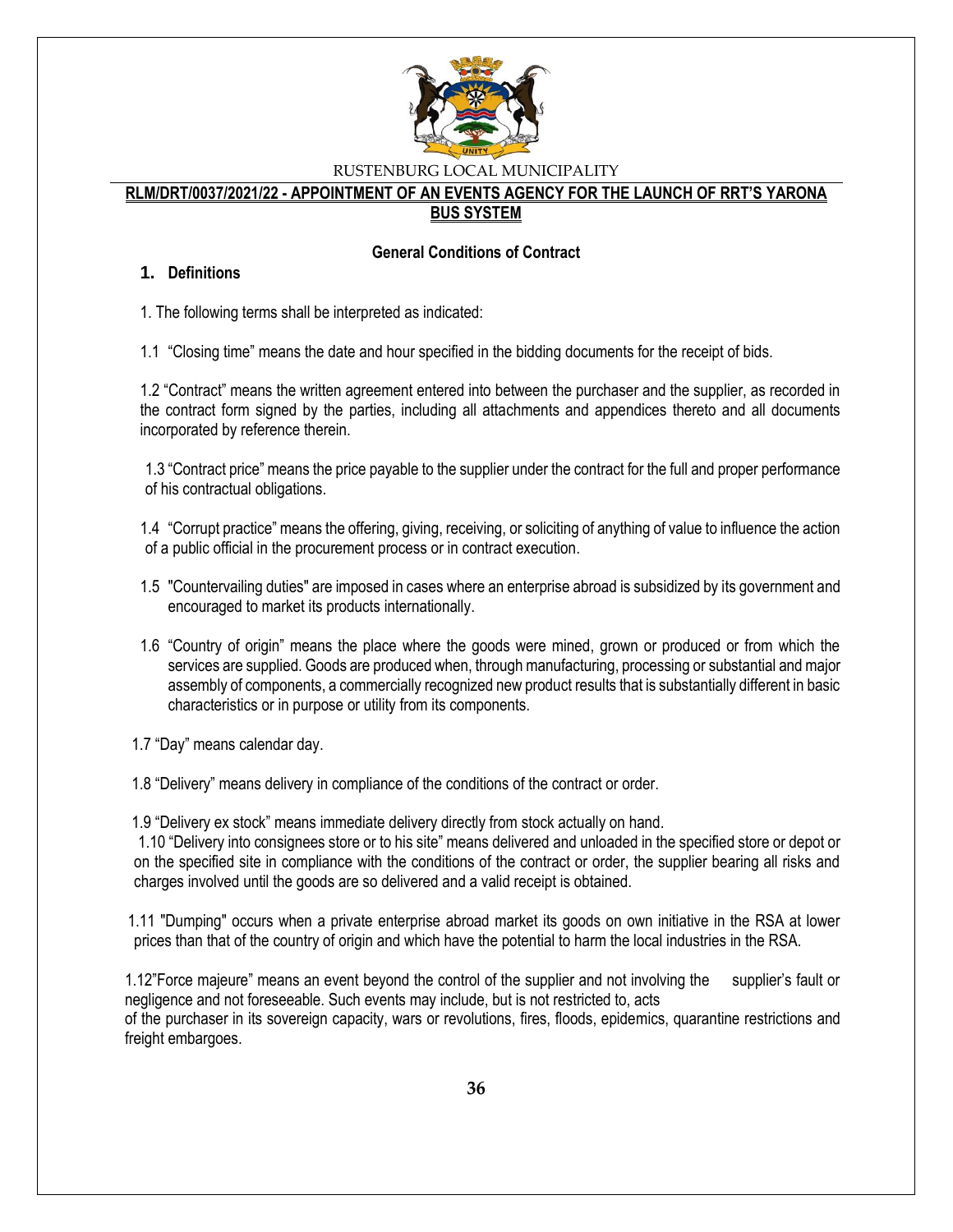

#### **RLM/DRT/0037/2021/22 - APPOINTMENT OF AN EVENTS AGENCY FOR THE LAUNCH OF RRT'S YARONA BUS SYSTEM**

1.13 "Fraudulent practice" means a misrepresentation of facts in order to influence a procurement process or the execution of a contract to the detriment of any bidder, and includes collusive practice among bidders (prior to or after bid submission) designed to establish bid prices at artificial non-competitive levels and to deprive the bidder of the benefits of free and open competition.

1.14 "GCC" means the General Conditions of Contract.

1.15 "Goods" means all of the equipment, machinery, and/or other materials that the supplier is required to supply to the purchaser under the contract.

1.16 "Imported content" means that portion of the bidding price represented by the cost of components, parts or materials which have been or are still to be imported (whether by the supplier or his subcontractors) and which costs are inclusive of the costs abroad, plus freight and other direct importation costs such as landing costs, dock dues, import duty, sales duty or other similar tax or duty at the South African place of entry as well as transportation and handling charges to the factory in the Republic where the goods covered by the bid will be manufactured.

1.17 "Local content" means that portion of the bidding price, which is not included in the imported content provided that local manufacture does take place.

1.18 "Manufacture" means the production of products in a factory using labour, materials, components and machinery and includes other related value-adding activities.

1.19 "Order" means an official written order issued for the supply of goods or works or the rendering of a service.

1.20 "Project site," where applicable, means the place indicated in bidding documents.

1.21 "Purchaser" means the organization purchasing the goods.

1.22 "Republic" means the Republic of South Africa.

1.23 "SCC" means the Special Conditions of Contract.

1.24 "Services" means those functional services ancillary to the supply of the goods, such as transportation and any other incidental services, such as installation, commissioning, provision of technical assistance, training, catering, gardening, security, maintenance and other such obligations of the supplier covered under the contract. 1.25 "Supplier" means the successful bidder who is awarded the contract to maintain and administer the required and specified service(s) to the State.

1.26 "Tort" means in breach of contract.

1.27 "Turnkey" means a procurement process where one service provider assumes total responsibility for all aspects of the project and delivers the full end product / service required by the contract.

1.28 "Written" or "in writing" means hand-written in ink or any form of electronic or mechanical writing.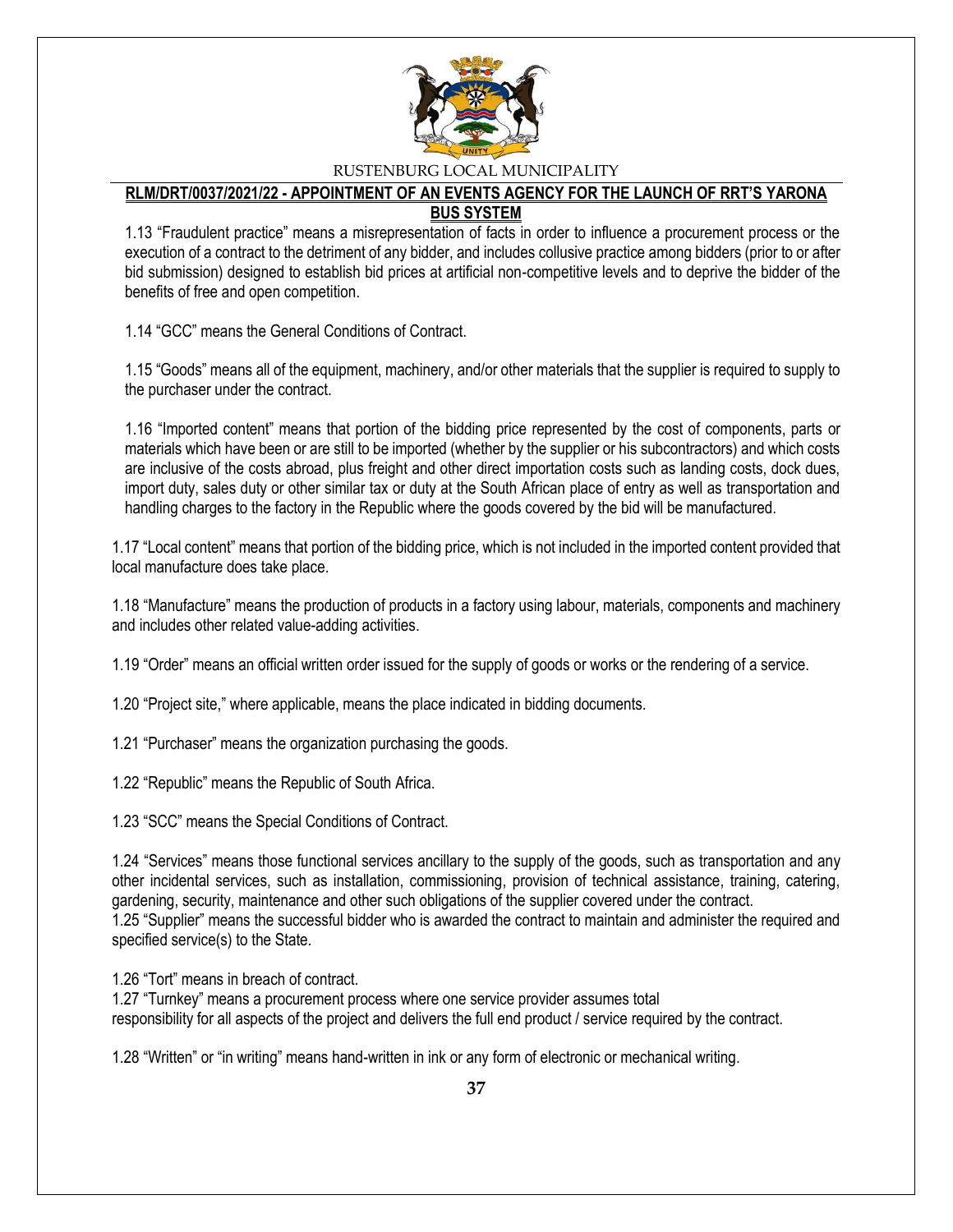

#### **RLM/DRT/0037/2021/22 - APPOINTMENT OF AN EVENTS AGENCY FOR THE LAUNCH OF RRT'S YARONA BUS SYSTEM**

#### **2. Application**

2.1 These general conditions are applicable to all bids, contracts and orders including bids for functional and professional services (excluding professional services related to the building and construction industry), sales, hiring, letting and the granting or acquiring of rights, but excluding immovable property, unless otherwise indicated in the bidding documents.

2.2 Where applicable, special conditions of contract are also laid down to cover specific goods, services or works.

2.3 Where such special conditions of contract are in conflict with these general conditions, the special conditions shall apply.

#### **3. General**

3.1 Unless otherwise indicated in the bidding documents, the purchaser shall not be liable for any expense incurred in the preparation and submission of a bid. Where applicable a nonrefundable fee for documents may be charged.

3.2 Invitations to bid are usually published in locally distributed news media and on the municipality/municipal entity website.

#### **4. Standards**

4.1 The goods supplied shall conform to the standards mentioned in the bidding documents and specifications.

#### **5. Use of contract documents and information inspection**

5.1 The supplier shall not, without the purchaser's prior written consent, disclose the contract, or any provision thereof, or any specification, plan, drawing, pattern, sample, or information furnished by or on behalf of the purchaser in connection therewith, to any person other than a person employed by the supplier in the performance of the contract. Disclosure to any such employed person shall be made in confidence and shall extend only as far as may be necessary for purposes of such performance.

5.2 The supplier shall not, without the purchaser's prior written consent, make use of any document or information mentioned in GCC clause 5.1 except for purposes of performing the contract.

5.3 Any document, other than the contract itself mentioned in GCC clause 5.1 shall remain the property of the purchaser and shall be returned (all copies) to the purchaser on completion of the supplier's performance under the contract if so required by the purchaser.

5.4 The supplier shall permit the purchaser to inspect the supplier's records relating to the performance of the supplier and to have them audited by auditors appointed by the purchaser, if so required by the purchaser.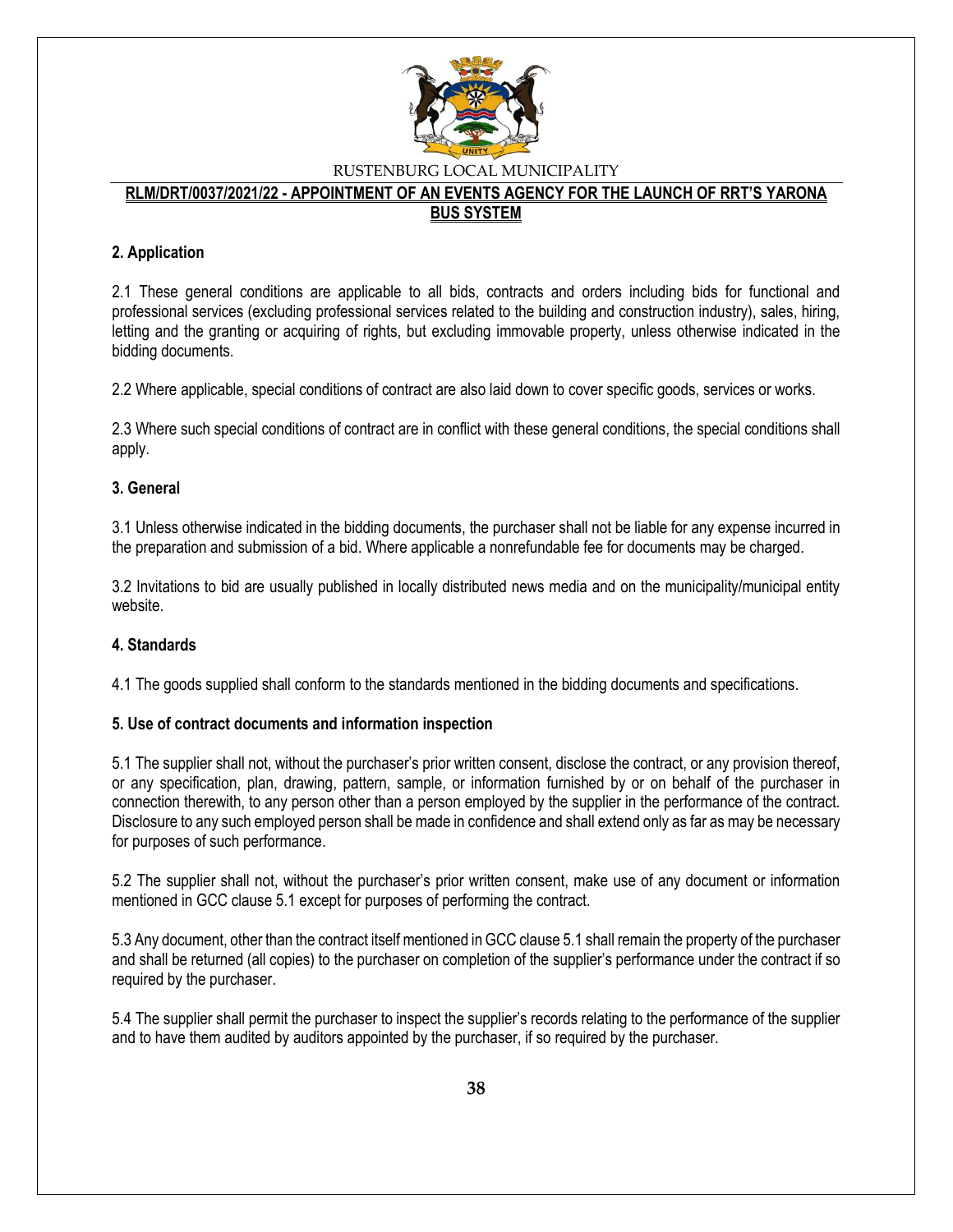

### **RLM/DRT/0037/2021/22 - APPOINTMENT OF AN EVENTS AGENCY FOR THE LAUNCH OF RRT'S YARONA**

#### **BUS SYSTEM**

#### **6. Patent Rights**

6.1 The supplier shall indemnify the purchaser against all third-party claims of infringement of patent, trademark, or industrial design rights arising from use of the goods or any part thereof by the purchaser.

6.2 When a supplier developed documentation / projects for the municipality / municipal entity, the intellectual, copy and patent rights or ownership of such documents or projects will vest in the municipality / municipal entity.

#### **7. Performance security**

7.1 Within thirty (30) days of receipt of the notification of contract award, the successful bidder shall furnish to the purchaser the performance security of the amount specified in SCC.

7.2 The proceeds of the performance security shall be payable to the purchaser as compensation for any loss resulting from the supplier's failure to complete his obligations under the contract.

7.3 The performance security shall be denominated in the currency of the contract or in a freely convertible currency acceptable to the purchaser and shall be in one of the following forms:

(a) a bank guarantee or an irrevocable letter of credit issued by a reputable bank located in the purchaser's country or abroad, acceptable to the purchaser, in the form provided in the bidding documents or another form acceptable to the purchaser; or

(b) a cashier's or certified cheque.

7.4 The performance security will be discharged by the purchaser and returned to the supplier not later than thirty (30) days following the date of completion of the supplier's performance obligations under the contract, including any warranty obligations, unless otherwise specified.

#### **8. Inspections, tests and analyses**

8.1 All pre-bidding testing will be for the account of the bidder.

8.2 If it is a bid condition that goods to be produced or services to be rendered should at any stage be subject to inspections, tests and analyses, the bidder or contractor's premises shall be open, at all reasonable hours, for inspection by a representative of the purchaser or organization acting on behalf of the purchaser.

8.3 If there are no inspection requirements indicated in the bidding documents and no mention is made in the contract, but during the contract period it is decided that inspections shall be carried out, the purchaser shall itself make the necessary arrangements, including payment arrangements with the testing authority concerned.

8.4 If the inspections, tests and analyses referred to in clauses 8.2 and 8.3 show the goods to be in accordance with the contract requirements, the cost of the inspections, tests and analyses shall be defrayed by the purchaser.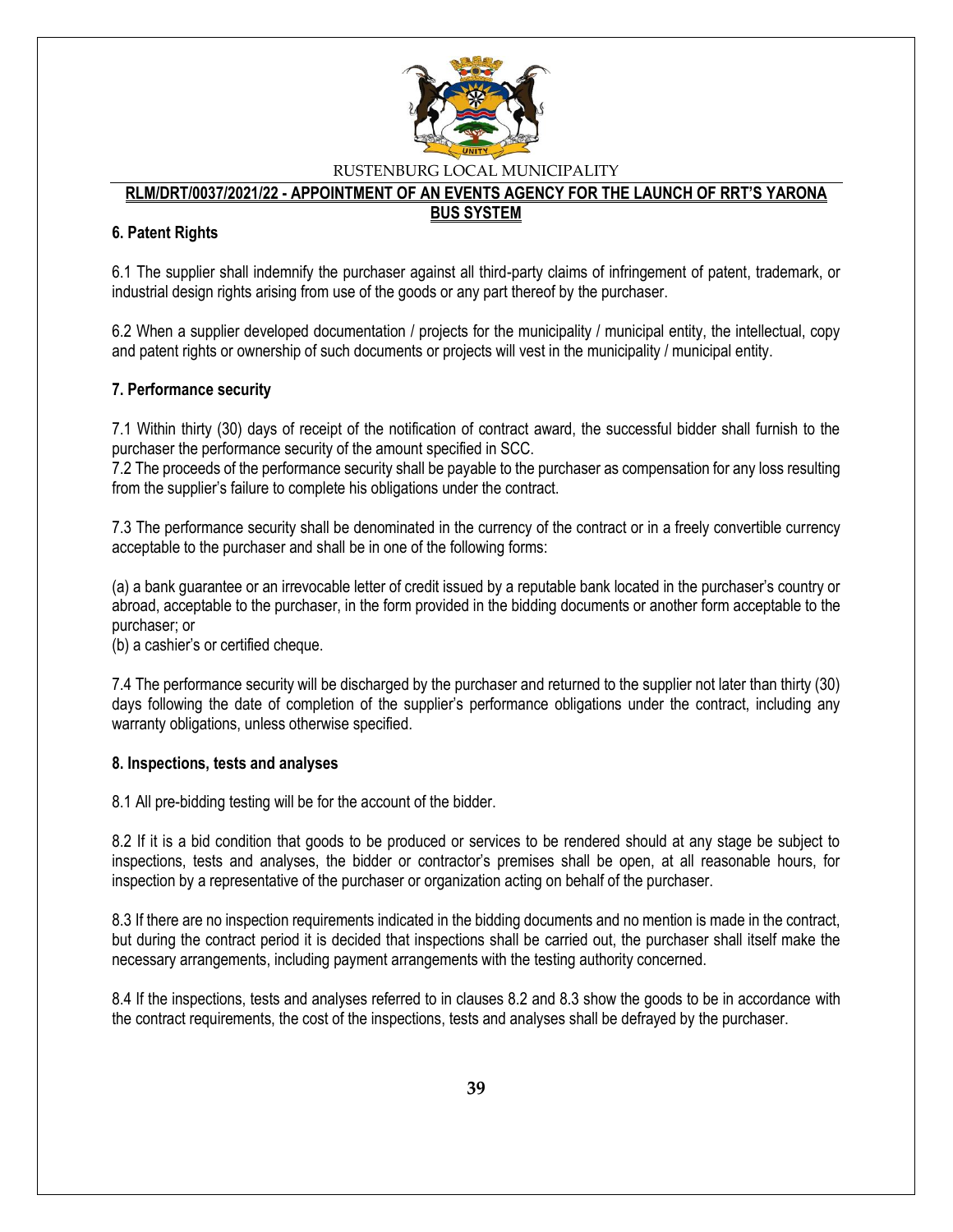

#### **RLM/DRT/0037/2021/22 - APPOINTMENT OF AN EVENTS AGENCY FOR THE LAUNCH OF RRT'S YARONA BUS SYSTEM**

8.5 Where the goods or services referred to in clauses 8.2 and 8.3 do not comply with the contract requirements, irrespective of whether such goods or services are accepted or not, the cost in connection with these inspections, tests or analyses shall be defrayed by the supplier.

8.6 Goods and services which are referred to in clauses 8.2 and 8.3 and which do not comply with the contract requirements may be rejected.

8.7 Any contract goods may on or after delivery be inspected, tested or analysed and may be rejected if found not to comply with the requirements of the contract. Such rejected goods shall be held at the cost and risk of the supplier who shall, when called upon, remove them immediately at his own cost and forthwith substitute them with goods, which do comply with the requirements of the contract. Failing such removal the rejected goods shall be returned at the suppliers cost and risk. Should the supplier fail to provide the substitute goods forthwith, the purchaser may, without giving the supplier further opportunity to substitute the rejected goods, purchase such goods as may be necessary at the expense of the supplier.

8.8 The provisions of clauses 8.4 to 8.7 shall not prejudice the right of the purchaser to cancel the contract on account of a breach of the conditions thereof, or to act in terms of Clause 22 of GCC.

#### **9. Packing**

9.1 The supplier shall provide such packing of the goods as is required to prevent their damage or deterioration during transit to their final destination, as indicated in the contract. The packing shall be sufficient to withstand, without limitation, rough handling during transit and exposure to extreme temperatures, salt and precipitation during transit, and open storage. Packing, case size weights shall take into consideration, where appropriate, the remoteness of the goods' final destination and the absence of heavy handling facilities at all points in transit.

9.2 The packing, marking, and documentation within and outside the packages shall comply strictly with such special requirements as shall be expressly provided for in the contract, including additional requirements, if any, and in any subsequent instructions ordered by the purchaser.

#### **10. Delivery and documents**

10.1 Delivery of the goods and arrangements for shipping and clearance obligations shall be made by the supplier in accordance with the terms specified in the contract.

#### **11. Insurance**

11.1 The goods supplied under the contract shall be fully insured in a freely convertible currency against loss or damage incidental to manufacture or acquisition, transportation, storage and delivery in the manner specified.

#### **12. Transportation**

12.1 Should a price other than an all-inclusive delivered price be required, this shall be specified.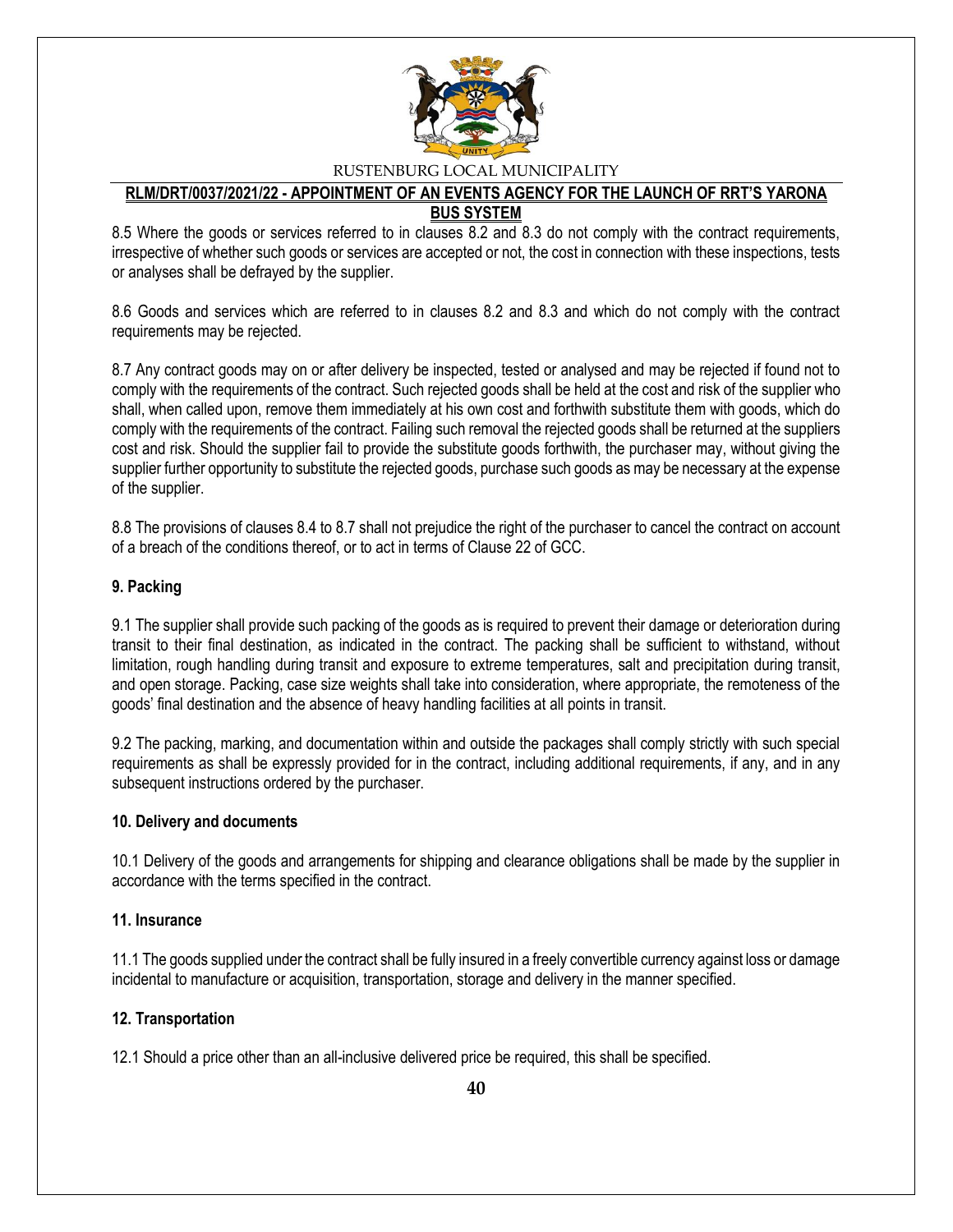

# **RLM/DRT/0037/2021/22 - APPOINTMENT OF AN EVENTS AGENCY FOR THE LAUNCH OF RRT'S YARONA**

### **BUS SYSTEM**

#### **13. Incidental Services**

13.1 The supplier may be required to provide any or all of the following services, including additional services, if any:

(a) performance or supervision of on-site assembly and/or commissioning of the supplied goods;

(b) furnishing of tools required for assembly and/or maintenance of the supplied goods;

(c) furnishing of a detailed operations and maintenance manual for each appropriate unit of the supplied goods;

(d) performance or supervision or maintenance and/or repair of the supplied goods, for a period of time agreed by the parties, provided that this service shall not relieve the supplier of any warranty obligations under this contract; and (e) training of the purchaser's personnel, at the supplier's plant and/or on-site, in assembly, start-up, operation, maintenance, and/or repair of the supplied goods.

13.2 Prices charged by the supplier for incidental services, if not included in the contract price for the goods, shall be agreed upon in advance by the parties and shall not exceed the prevailing rates charged to other parties by the supplier for similar services.

#### **14. Spare parts**

14.1 As specified, the supplier may be required to provide any or all of the following materials, notifications, and information pertaining to spare parts manufactured or distributed by the supplier:

(a) such spare parts as the purchaser may elect to purchase from the supplier, provided that this election shall not relieve the supplier of any warranty obligations under the contract; and; (b) in the event of termination of production of the spare parts:

(i) advance notification to the purchaser of the pending termination, in sufficient time to permit the purchaser to procure needed requirements; and (ii) following such termination, furnishing at no cost to the purchaser, the blueprints, drawings, and specifications of the spare parts, if requested.

### **15. Warranty**

15.1 The supplier warrants that the goods supplied under the contract are new, unused, of the most recent or current models and that they incorporate all recent improvements in design and materials unless provided otherwise in the contract. The supplier further warrants that all goods supplied under this contract shall have no defect, arising from design, materials, or workmanship (except when the design and/or material is required by the purchaser's specifications) or from any act or omission of the supplier, that may develop under normal use of the supplied goods in the conditions prevailing in the country of final destination.

15.2 This warranty shall remain valid for twelve (12) months after the goods, or any portion thereof as the case may be, have been delivered to and accepted at the final destination indicated in the contract, or for eighteen (18) months after the date of shipment from the port or place of loading in the source country, whichever period concludes earlier, unless specified otherwise.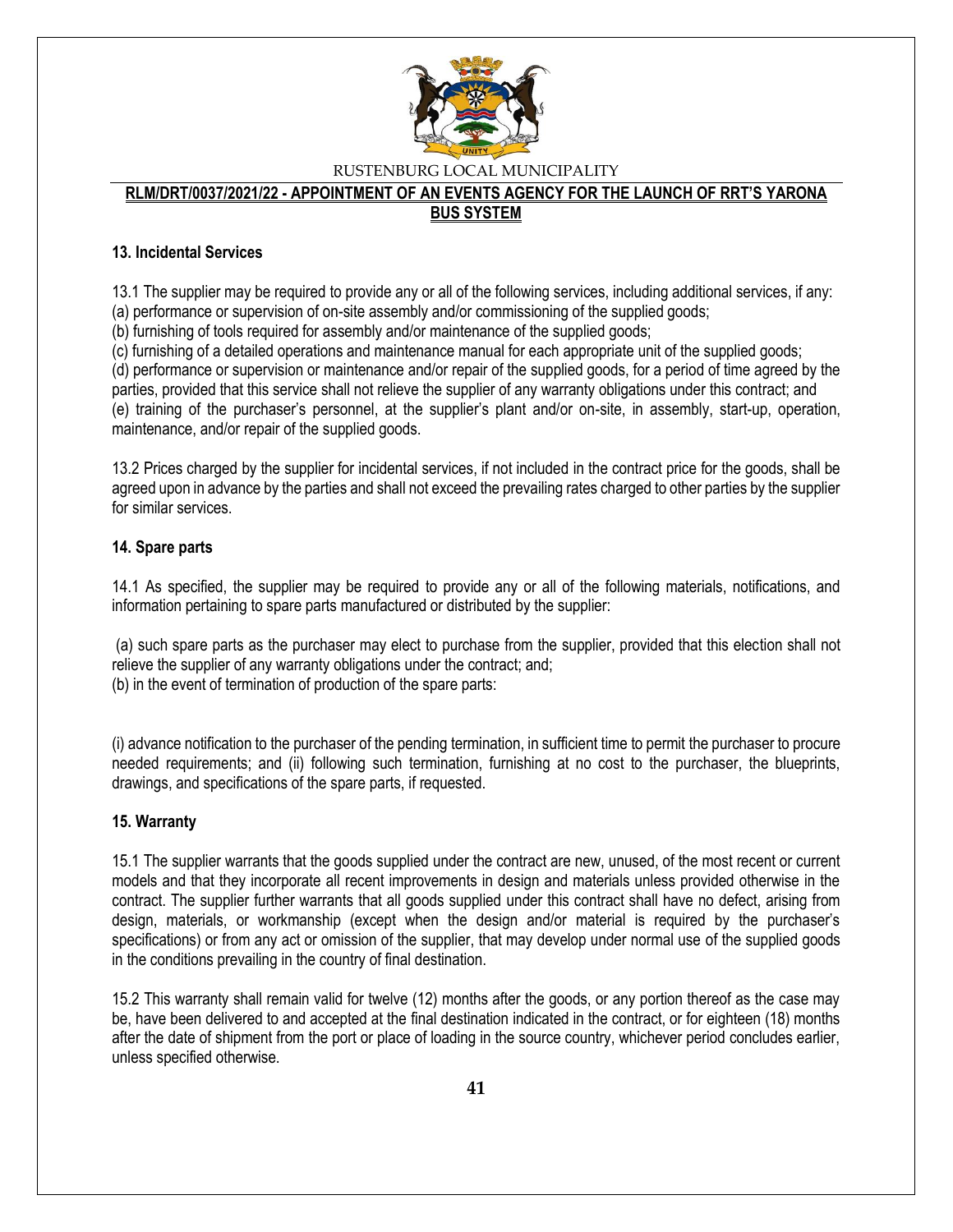

#### **RLM/DRT/0037/2021/22 - APPOINTMENT OF AN EVENTS AGENCY FOR THE LAUNCH OF RRT'S YARONA BUS SYSTEM**

15.3 The purchaser shall promptly notify the supplier in writing of any claims arising under this warranty.

15.4 Upon receipt of such notice, the supplier shall, within the period specified and with all reasonable speed, repair or replace the defective goods or parts thereof, without costs to the purchaser.

15.5 If the supplier, having been notified, fails to remedy the defect(s) within the period specified, the purchaser may proceed to take such remedial action as may be necessary, at the supplier's risk and expense and without prejudice to any other rights which the purchaser may have against the supplier under the contract.

#### **16. Payment**

16.1 The method and conditions of payment to be made to the supplier under this contract shall be specified.

16.2 The supplier shall furnish the purchaser with an invoice accompanied by a copy of the delivery note and upon fulfillment of other obligations stipulated in the contract.

16.3 Payments shall be made promptly by the purchaser, but in no case later than thirty (30) days after submission of an invoice or claim by the supplier.

16.4 Payment will be made in Rand unless otherwise stipulated.

#### **17. Prices**

17.1 Prices charged by the supplier for goods delivered and services performed under the contract shall not vary from the prices quoted by the supplier in his bid, with the exception of any price adjustments authorized or in the purchaser's request for bid validity extension, as the case may be.

#### **18. Variation orders**

18.1 In cases where the estimated value of the envisaged changes in purchase does not vary more than 15% of the total value of the original contract, the contractor may be instructed to deliver the goods or render the services as such. In cases of measurable quantities, the contractor may be approached to reduce the unit price, and such offers may be accepted provided that there is no escalation in price.

#### **19. Assignment**

19.1 The supplier shall not assign, in whole or in part, its obligations to perform under the contract, except with the purchaser's prior written consent.

#### **20. Subcontracts**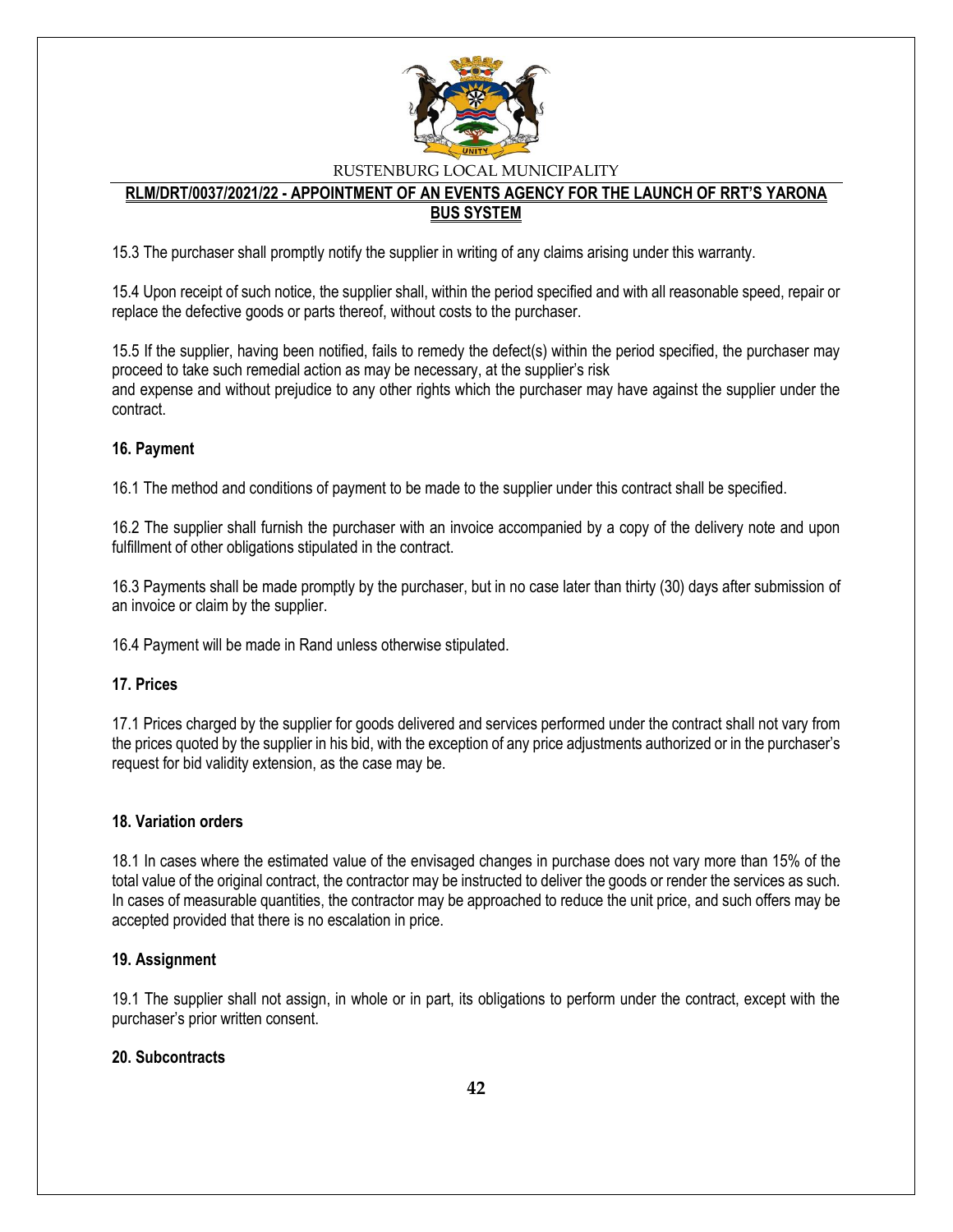

#### **RLM/DRT/0037/2021/22 - APPOINTMENT OF AN EVENTS AGENCY FOR THE LAUNCH OF RRT'S YARONA BUS SYSTEM**

20.1 The supplier shall notify the purchaser in writing of all subcontracts awarded under these contracts if not already specified in the bid. Such notification, in the original bid or later, shall not relieve the supplier from any liability or obligation under the contract.

#### **21. Delays in the supplier's delivery and/or performance**

21.1 Delivery of the goods and performance of services shall be made by the supplier in accordance with the time schedule prescribed by the purchaser in the contract.

21.2 If at any time during performance of the contract, the supplier or its subcontractor(s) should encounter conditions impeding timely delivery of the goods and performance of services, the supplier shall promptly notify the purchaser in writing of the fact of the delay, it's likely duration and its cause(s). As soon as practicable after receipt of the supplier's notice, the purchaser shall evaluate the situation and may at his discretion extend the supplier's time for performance, with or without the imposition of penalties, in which case the extension shall be ratified by the parties by amendment of contract.

21.3 The right is reserved to procure outside of the contract small quantities or to have minor essential services executed if an emergency arises, the supplier's point of supply is not situated at or near the place where the goods are required, or the supplier's services are not readily available.

21.4 Except as provided under GCC Clause 25, a delay by the supplier in the performance of its delivery obligations shall render the supplier liable to the imposition of penalties, pursuant to GCC Clause 22, unless an extension of time is agreed upon pursuant to GCC Clause 22.2 without the application of penalties.

21.5 Upon any delay beyond the delivery period in the case of a goods contract, the purchaser shall, without cancelling the contract, be entitled to purchase goods of a similar quality and up to the same quantity in substitution of the goods not supplied in conformity with the contract and to return any goods delivered later at the supplier's expense and risk, or to cancel the contract and buy such goods as may be required to complete the contract and without prejudice to his other rights, be entitled to claim damages from the supplier.

### **22. Penalties**

22.1 Subject to GCC Clause 25, if the supplier fails to deliver any or all of the goods or to perform the services within the period(s) specified in the contract, the purchaser shall, without prejudice to its other remedies under the contract, deduct from the contract price, as a penalty, a sum calculated on the delivered price of the delayed goods or unperformed services using the current prime interest rate calculated for each day of the delay until actual delivery or performance. The purchaser may also consider termination of the contract pursuant to GCC Clause 23.

#### **23. Termination for default**

23.1 The purchaser, without prejudice to any other remedy for breach of contract, by written notice of default sent to the supplier, may terminate this contract in whole or in part: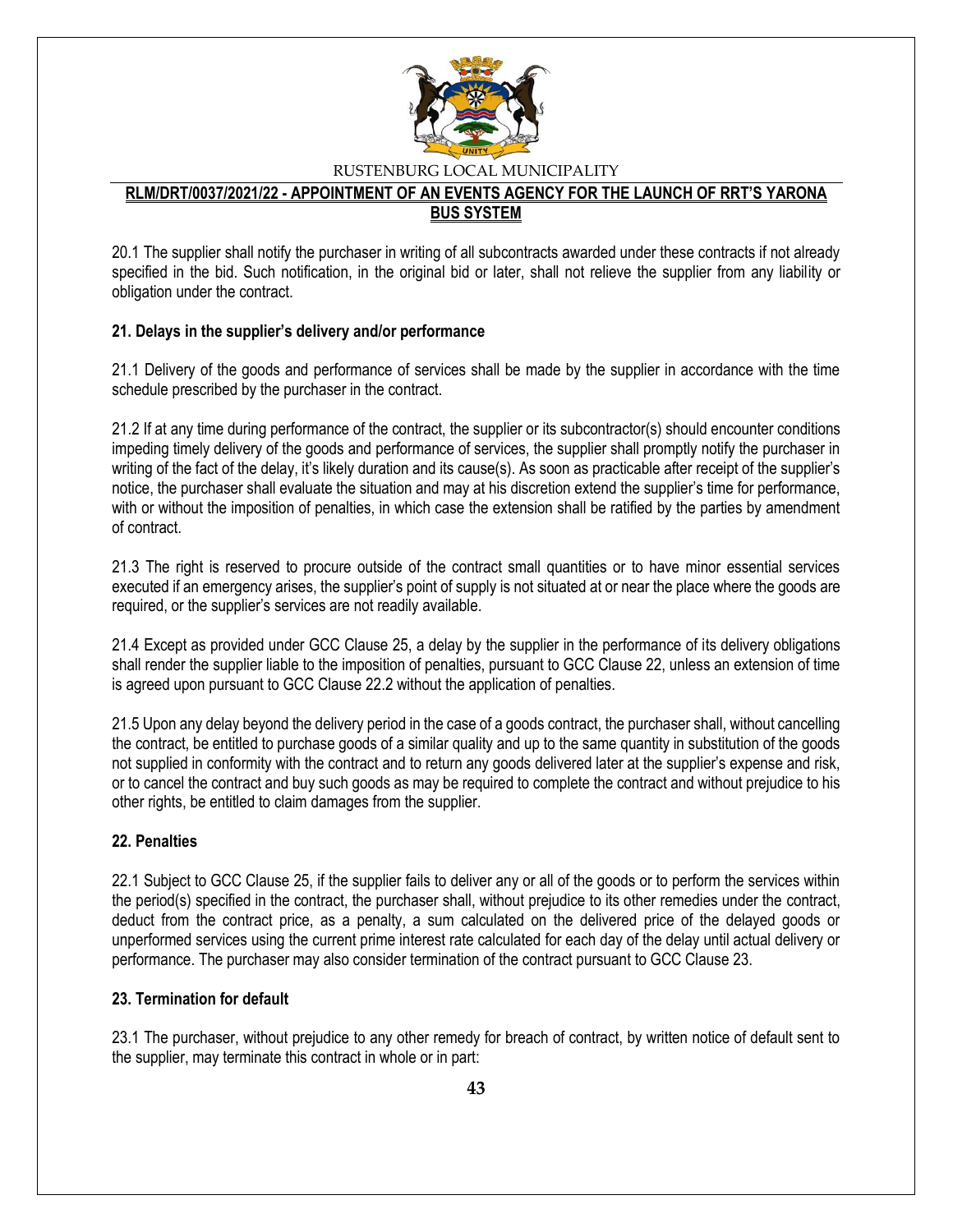

#### **RLM/DRT/0037/2021/22 - APPOINTMENT OF AN EVENTS AGENCY FOR THE LAUNCH OF RRT'S YARONA BUS SYSTEM**

(a) if the supplier fails to deliver any or all of the goods within the period(s) specified in the contract, or within any extension thereof granted by the purchaser pursuant to GCC Clause 21.2;

(b) if the supplier fails to perform any other obligation(s) under the contract; or

(c) if the supplier, in the judgment of the purchaser, has engaged in corrupt or fraudulent practices in competing for or in executing the contract.

23.2 In the event the purchaser terminates the contract in whole or in part, the purchaser may procure, upon such terms and in such manner, as it deems appropriate, goods, works or services similar to those undelivered, and the supplier shall be liable to the purchaser for any excess costs for such similar goods, works or services. However, the supplier shall continue performance of the contract to the extent not terminated.

23.3 Where the purchaser terminates the contract in whole or in part, the purchaser may decide to impose a restriction penalty on the supplier by prohibiting such supplier from doing business with the public sector for a period not exceeding 10 years.

23.4 If a purchaser intends imposing a restriction on a supplier or any person associated with the supplier, the supplier will be allowed a time period of not more than fourteen (14) days to provide reasons why the envisaged restriction should not be imposed. Should the supplier fail to respond within the stipulated fourteen (14) days the purchaser may regard the supplier as having no objection and proceed with the restriction.

23.5 Any restriction imposed on any person by the purchaser will, at the discretion of the purchaser, also be applicable to any other enterprise or any partner, manager, director or other person who wholly or partly exercises or exercised or may exercise control over the enterprise of the first-mentioned person, and with

which enterprise or person the first-mentioned person, is or was in the opinion of the purchaser actively associated.

23.6 If a restriction is imposed, the purchaser must, within five (5) working days of such imposition, furnish the National Treasury, with the following information:

(i) the name and address of the supplier and / or person restricted by the purchaser;

(ii) the date of commencement of the restriction

(iii) the period of restriction; and

(iv) the reasons for the restriction.

These details will be loaded in the National Treasury's central database of suppliers or persons prohibited from doing business with the public sector.

23.7 If a court of law convicts a person of an offence as contemplated in sections 12 or 13 of the Prevention and Combating of Corrupt Activities Act, No. 12 of 2004, the court may also rule that such person's name be endorsed on the Register for Tender Defaulters. When a person's name has been endorsed on the Register, the person will be prohibited from doing business with the public sector for a period not less than five years and not more than 10 years. The National Treasury is empowered to determine the period of restriction and each case will be dealt with on its own merits. According to section 32 of the Act the Register must be open to the public. The Register can be perused on the National Treasury website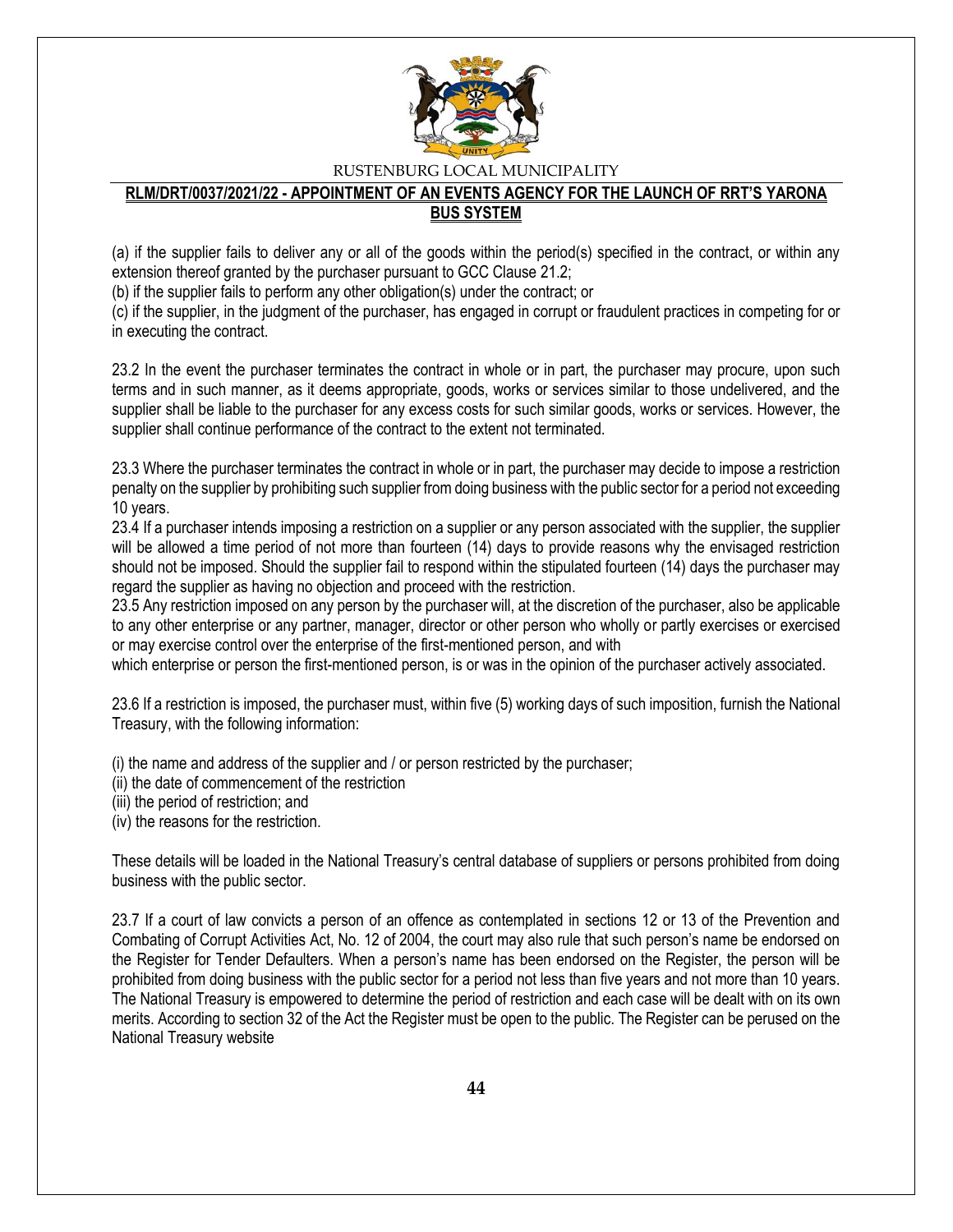

### **RLM/DRT/0037/2021/22 - APPOINTMENT OF AN EVENTS AGENCY FOR THE LAUNCH OF RRT'S YARONA**

#### **BUS SYSTEM**

#### **24. Antidumping and countervailing duties and rights**

24.1 When, after the date of bid, provisional payments are required, or anti-dumping or countervailing duties are imposed, or the amount of a provisional payment or anti-dumping or countervailing right is increased in respect of any dumped or subsidized import, the State is not liable for any amount so required or imposed, or for the amount of any such increase. When, after the said date, such a provisional payment is no longer required or any such anti-dumping or countervailing right is abolished, or where the amount of such provisional payment or any such right is reduced, any such favourable difference shall on demand be paid forthwith by the supplier to the purchaser or the purchaser may deduct such amounts from moneys (if any) which may otherwise be due to the supplier in regard to goods or services which he delivered or rendered, or is to deliver or render in terms of the contract or any other contract or any other amount which may be due to him.

#### **25. Force Majeure**

25.1 Notwithstanding the provisions of GCC Clauses 22 and 23, the supplier shall not be liable for forfeiture of its performance security, damages, or termination for default if and to the extent that his delay in

Performance or other failure to perform his obligations under the contract is the result of an event of force majeure. 25.2 If a force majeure situation arises, the supplier shall promptly notify the purchaser in writing of such condition and the cause thereof. Unless otherwise directed by the purchaser in writing, the supplier shall

continue to perform its obligations under the contract as far as is reasonably practical, and shall seek all reasonable alternative means for performance not prevented by the force majeure event.

### **26. Termination for insolvency**

26.1 The purchaser may at any time terminate the contract by giving written notice to the supplier if the supplier becomes bankrupt or otherwise insolvent. In this event, termination will be without compensation to the supplier, provided that such termination will not prejudice or affect any right of action or remedy, which has accrued or will accrue thereafter to the purchaser.

#### **27. Settlement of Disputes**

27.1 If any dispute or difference of any kind whatsoever arises between the purchaser and the supplier in connection with or arising out of the contract, the parties shall make every effort to resolve amicably such dispute or difference by mutual consultation.

27.2 If, after thirty (30) days, the parties have failed to resolve their dispute or difference by such mutual consultation, then either the purchaser or the supplier may give notice to the other party of his intention to commence with mediation. No mediation in respect of this matter may be commenced unless such notice is given to the other party. 27.3 Should it not be possible to settle a dispute by means of mediation, it may be settled in a South African court of law.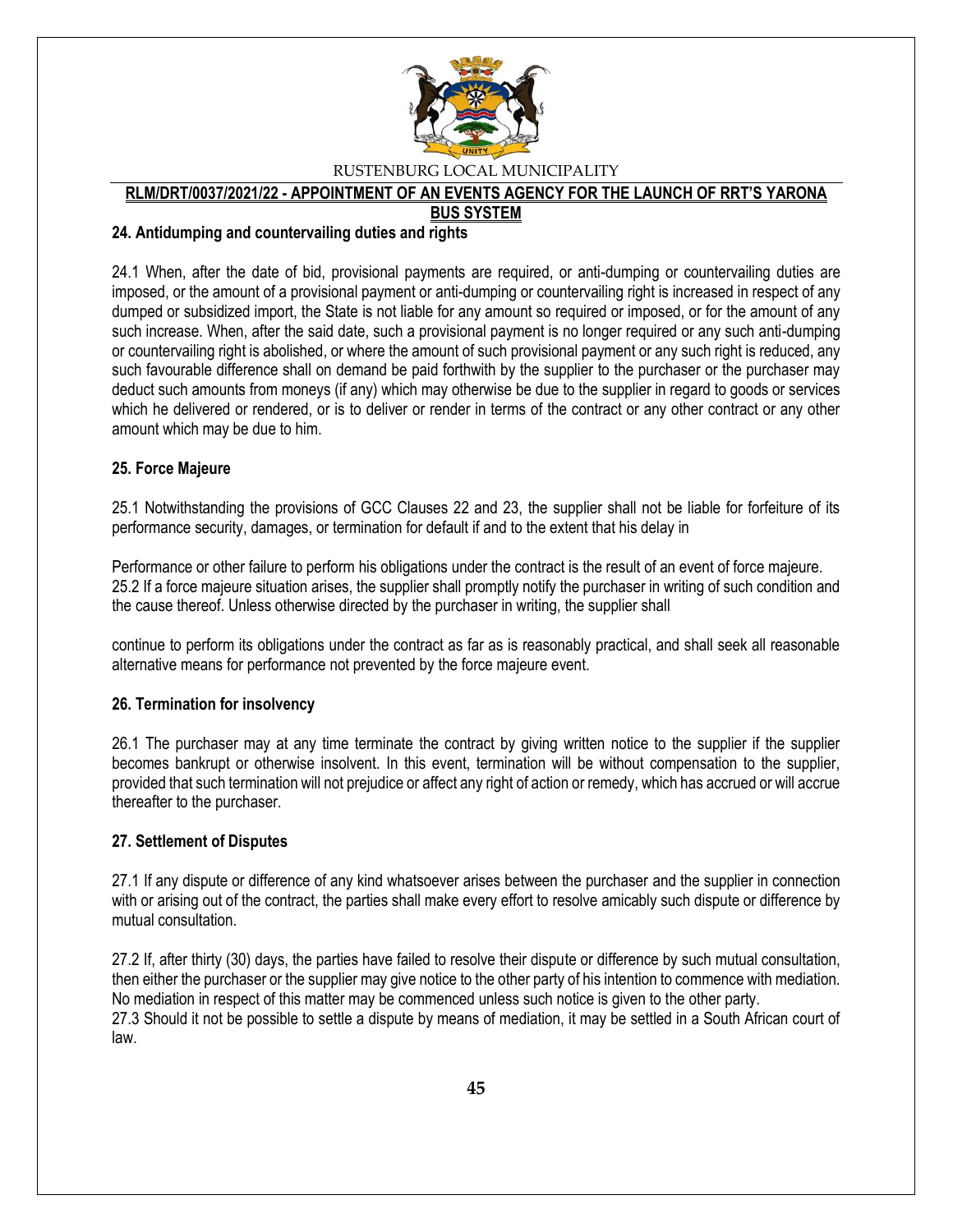

#### **RLM/DRT/0037/2021/22 - APPOINTMENT OF AN EVENTS AGENCY FOR THE LAUNCH OF RRT'S YARONA BUS SYSTEM**

27.4 Notwithstanding any reference to mediation and/or court proceedings herein,

(a) the parties shall continue to perform their respective obligations under the contract unless they otherwise agree; and

(b) the purchaser shall pay the supplier any monies due the supplier for goods delivered and / or services rendered according to the prescripts of the contract.

#### **28. Limitation of Liability**

28.1 Except in cases of criminal negligence or willful misconduct, and in the case of infringement pursuant to Clause 6;

(a) the supplier shall not be liable to the purchaser, whether in contract, tort, or otherwise, for any indirect or consequential loss or damage not apply to any obligation of the supplier to pay penalties and/or damages to the purchaser; and

(b) the aggregate liability of the supplier to the purchaser, whether under the contract, in tort or otherwise, shall not exceed the total contract price, provided that this limitation shall not apply to the cost of repairing or replacing defective equipment.

#### **29. Governing language**

29.1 The contract shall be written in English. All correspondence and other documents pertaining to the contract that is exchanged by the parties shall also be written in English.

#### **30. Applicable law**

30.1 The contract shall be interpreted in accordance with South African laws, unless otherwise specified.

#### **31. Notices**

31.1 Every written acceptance of a bid shall be posted to the supplier concerned by registered or certified mail and any other notice to him shall be posted by ordinary mail to the address furnished in his bid or to the address notified later by him in writing and such posting shall be deemed to be proper service of such notice.

31.2 The time mentioned in the contract documents for performing any act after such aforesaid notice has been given, shall be reckoned from the date of posting of such notice.

#### **32. Taxes and duties**

32.1 A foreign supplier shall be entirely responsible for all taxes, stamp duties, license fees, and other such levies imposed outside the purchaser's country.

32.2 A local supplier shall be entirely responsible for all taxes, duties, license fees, etc., incurred until delivery of the contracted goods to the purchaser.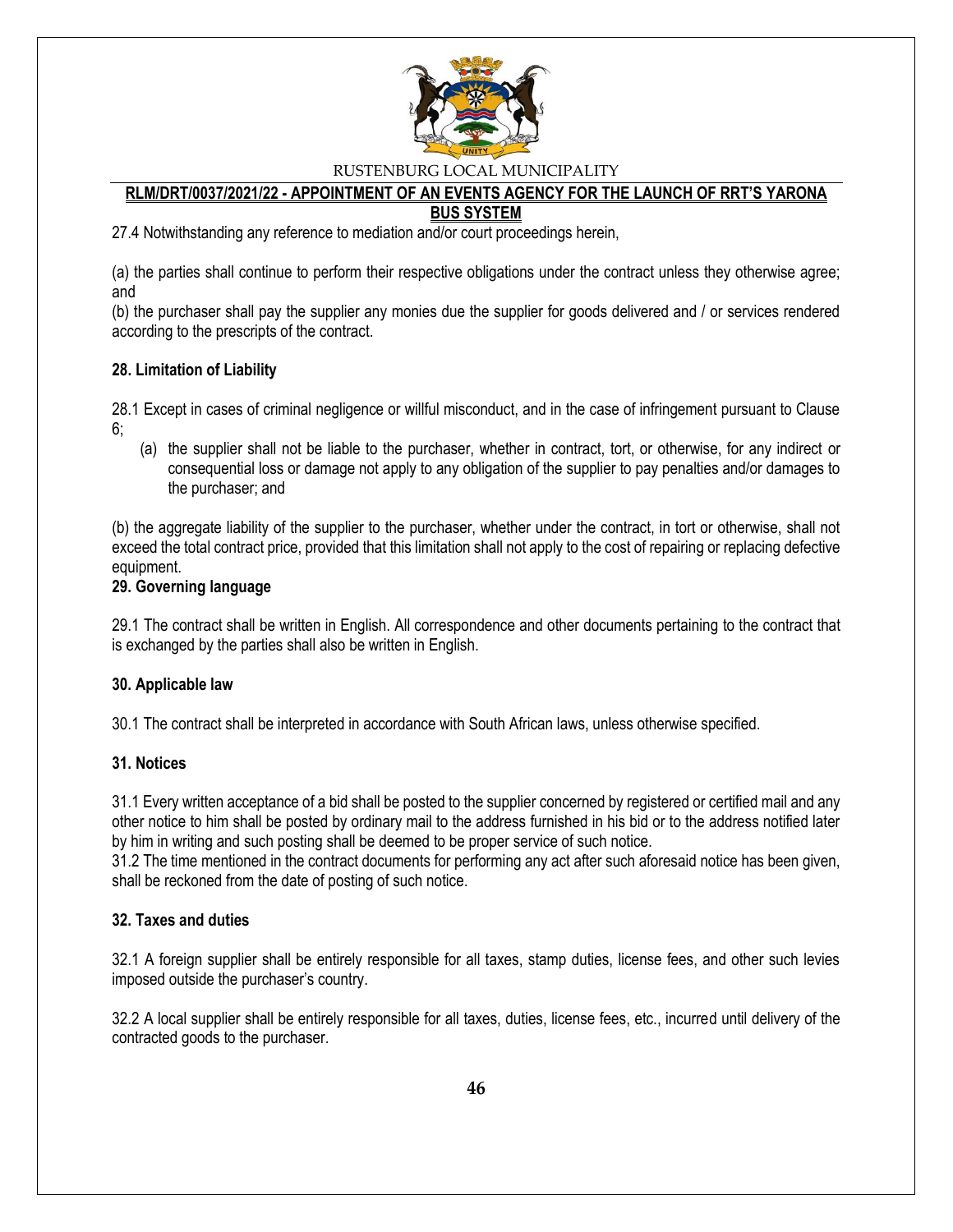

#### **RLM/DRT/0037/2021/22 - APPOINTMENT OF AN EVENTS AGENCY FOR THE LAUNCH OF RRT'S YARONA BUS SYSTEM**

32.3 No contract shall be concluded with any bidder whose tax matters are not in order. Prior to the award of a bid SARS must have certified that the tax matters of the preferred bidder are in order.

32.4 No contract shall be concluded with any bidder whose municipal rates and taxes and municipal services charges are in arrears.

#### **33. Transfer of contracts**

33.1 The contractor shall not abandon, transfer, cede assign or sublet a contract or part thereof without the written permission of the purchaser

#### **34. Amendment of contracts**

34.1 No agreement to amend or vary a contract or order or the conditions, stipulations or provisions thereof shall be valid and of any force unless such agreement to amend or vary is entered into in writing and signed by the contracting parties. Any waiver of the requirement that the agreement to amend or vary shall be in writing, shall also be in writing.

#### **35. Prohibition of restrictive practices**

35.1 In terms of section 4 (1) (b) (iii) of the Competition Act No. 89 of **restrictive practices** 1998, as amended, an agreement between, or concerted practice by, firms, or a decision by an association of firms, is prohibited if it is between parties in a horizontal relationship and if a bidder(s) is / are or a contractor(s) was / were involved in collusive bidding.

35.2 If a bidder(s) or contractor(s) based on reasonable grounds or evidence obtained by the purchaser has / have engaged in the restrictive practice referred to above, the purchaser may refer the matter to the Competition Commission for investigation and possible imposition of administrative penalties as contemplated in section 59 of the Competition Act No 89 0f 1998.

35.3 If a bidder(s) or contractor(s) has / have been found guilty by the Competition Commission of the restrictive practice referred to above, the purchaser may, in addition and without prejudice to any other remedy provided for, invalidate the bid(s) for such item(s) offered, and / or terminate the contract in whole or part, and / or restrict the bidder(s) or contractor(s) from conducting business with the public sector for a period not exceeding ten (10) years and / or claim damages from the bidder(s) or contractor(s) concerned.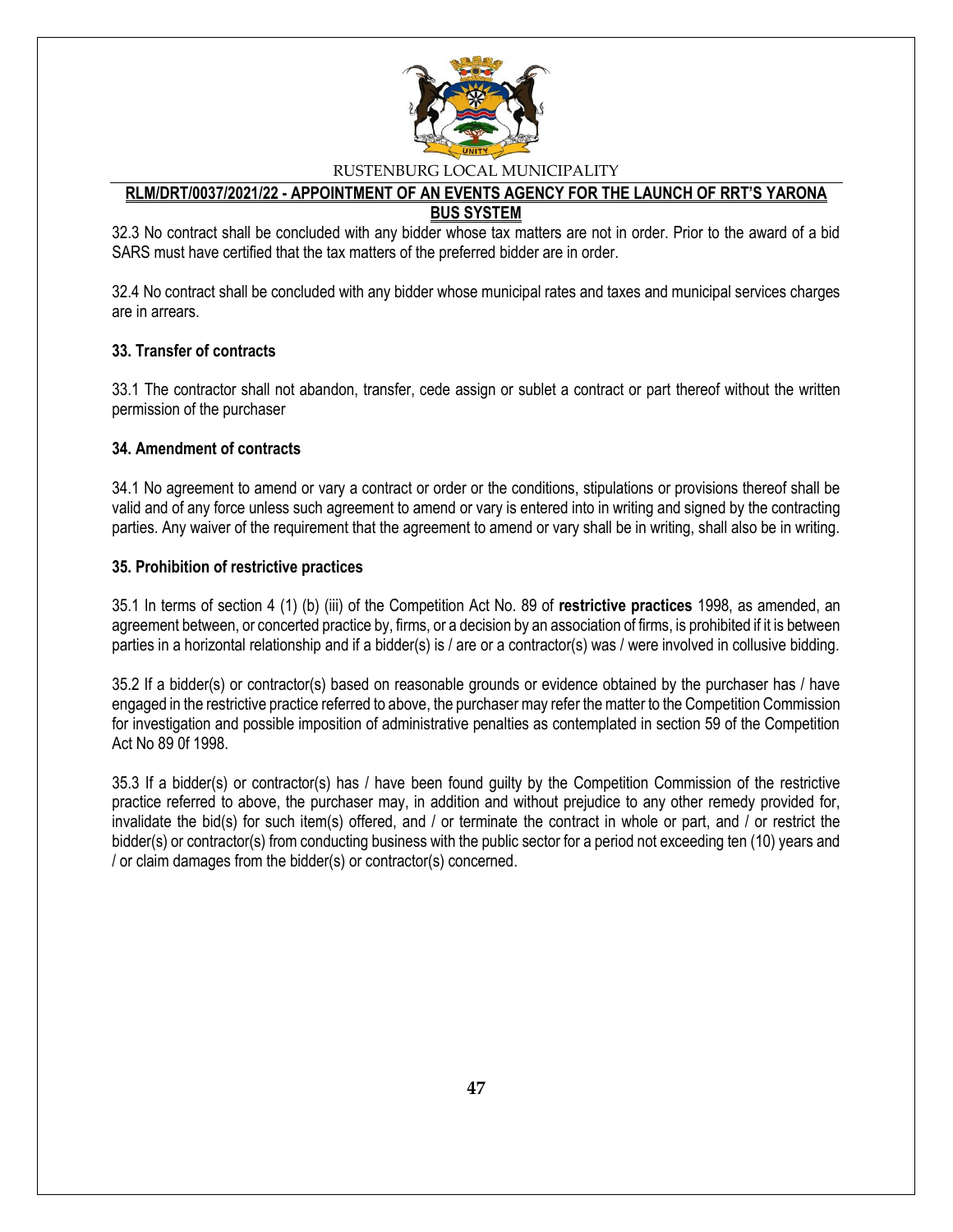

#### **RLM/DRT/0037/2021/22 - APPOINTMENT OF AN EVENTS AGENCY FOR THE LAUNCH OF RRT'S YARONA BUS SYSTEM**

#### **TERMS OF REFERENCE/ SPECIFICATIONS**

The National Department of Transport is facilitating the implementation of Integrated Public Transport Networks (IPTNs) throughout South Africa. IPTNs are high quality networks of motor vehicle competitive public transport services that are fully integrated. The conditional national Public Transport Network Grant (PTNG) is a dedicated grant to fund the IPTN projects. Currently the IPTNs are being carried out in major cities across the country:



*Source: DOT 2019*

In Rustenburg – the Project is named and branded "Yarona Rustenburg"

The planning of the projects started as far back as 2006, while some are in operation, most are under construction including in Rustenburg with operations of the of the first service envisaged to be launched in 2020.

The purpose of this document is to invite tenders for the management of the Marketing, Stakeholders and Communications for the Rustenburg Rapid Transport (RRT). Tenderers are to provide multi-disciplinary services to support the effective communication, education and sharing of information with all stakeholder groups for both the RRT as a Management Department and the new public transport service known as Yarona.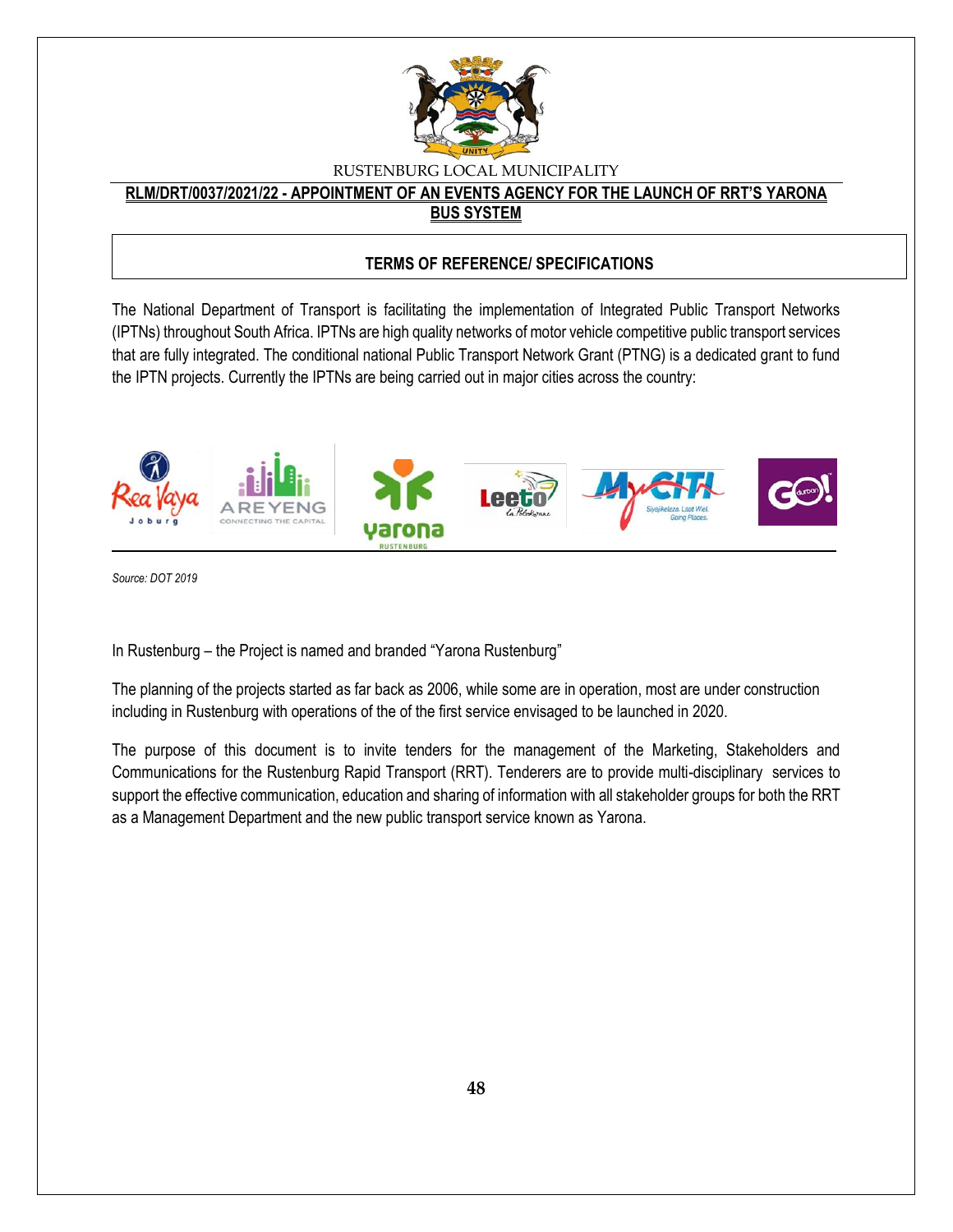

### **RLM/DRT/0037/2021/22 - APPOINTMENT OF AN EVENTS AGENCY FOR THE LAUNCH OF RRT'S YARONA**

#### **BUS SYSTEM**

#### **1.1 Overview of RRT project**

Key to the RRT infrastructure design are the identified two bus trunk corridors over a length of approximately 40 kilometres that overlaps in the Rustenburg CBD area, supported by a network of complementary and feeder routes.

The two proposed trunk corridors include:

- Northeast corridor from the Rustenburg CBD to Kanana along the R510; and
- Northwest corridor from of the Rustenburg CBD to Phokeng along the R565 (Swartruggens Road).



Figure: RRT Corridors – CBD to Phokeng & CBD to Kanana

To Date the following have been achieved:

- 22 Km of Bus lanes on two corridors completed;
- 18 stations sub-structures and super structures construction is currently in progress;
- Various agreement with the taxi industry including the establishment of the interim bus operating company;
- Specification for the interim and long terms Intelligent transport solutions and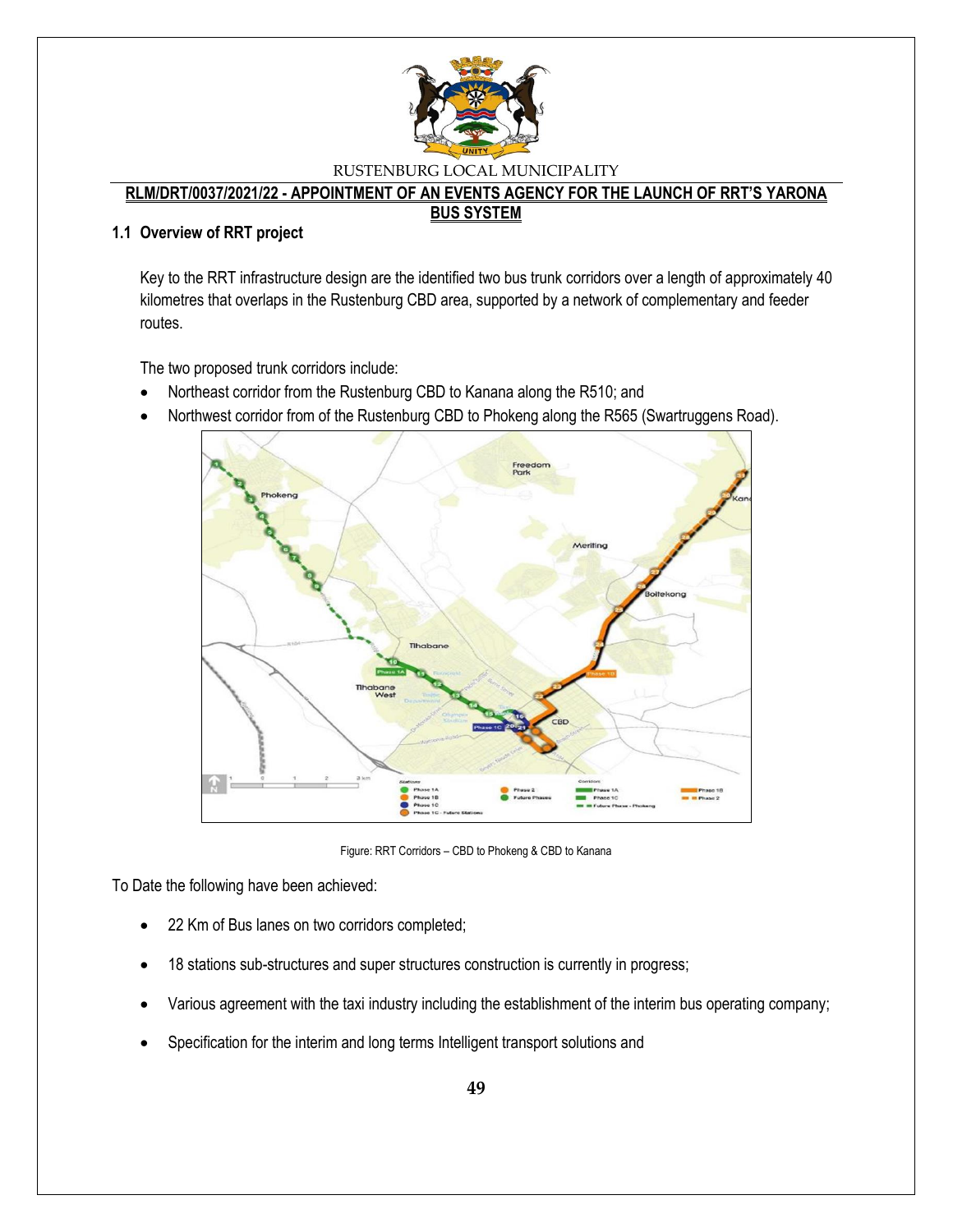

#### **RLM/DRT/0037/2021/22 - APPOINTMENT OF AN EVENTS AGENCY FOR THE LAUNCH OF RRT'S YARONA**

#### **BUS SYSTEM**

Specification for the depot

The RLM have designed a 4-Phase Full flex for the entire Municipal area, however in the short to medium term, the focus will be to roll-out Phases 1 and 2 with Phase 1 being further divided into sub-phases 1A, 1B and 1C. **In the initial planning it was envisaged that the system will consist of a fully-fledged BRT system to "Go Live" in 2015.**  Substantial decrease in subsidies have had a material implication on the rollout of infrastructure planning and phasing of the RRT. Revised Ops Plan calling for all infrastructure & planning to cut costs: investigated the alternative options available – as proposed in a "BRT light scenario" with specific reference to **station type design and management**, **ITS Cost Reduction, Reduced Bus Fleet, Optimized Routes** to ensure that the roll-out of the BRT system can still proceed. To date the review of the first Draft of the Ops Plan's focus has been on the OPTIMISATION of current infrastructure and planning. Mostly scaled down components – ITS, Stations, Depot, Fleet.

### **The public transport system envisioned by the RRT project includes the following key elements:**

- A fully integrated public transport network, including fare integration and Closed and Open transfers where possible, to provide a quality public transport system for the people of Rustenburg.
- A redesigned public transport network resulting in new negotiated operating contracts for committed incumbent operators, with Rustenburg Municipality as contracting and regulatory authority.
- Preparing Rustenburg for the new public transport system through revised traffic management, parking and Non-Motorised Transport (NMT) policies.
- An integrated public transport service with operations and infrastructure being implemented in Phases, with Phase 1A operations starting in the 2020 calendar year.

### **The RRT has the following Workstreams:**

- a) Infrastructure development in order to implement the RRT project, Rustenburg needs to build bus ways, stations, and bus stops, widen and build bridges, construct pedestrian walk ways and cycle lanes. The RRT is therefore a major infrastructure programme and investment for the city. Communication and content around the design and construction programme is an on-going need for the project. Construction is already well underway in Rustenburg causing the inevitable frustration and delays in traffic.
- b) Public Transport Operations the bus services, Yarona will be introduced in phases. There will be four phases in total, and Phase 1A and Phase 1C services will be operational during 2020. Phase 1B and Phase 2 are scheduled to start operations in 2021. Communication, rollout campaigns and education will be needed around the planned routes, stops and stations and services as well as the use of technology interfaces such as electronic fare collection cards and mobile applications.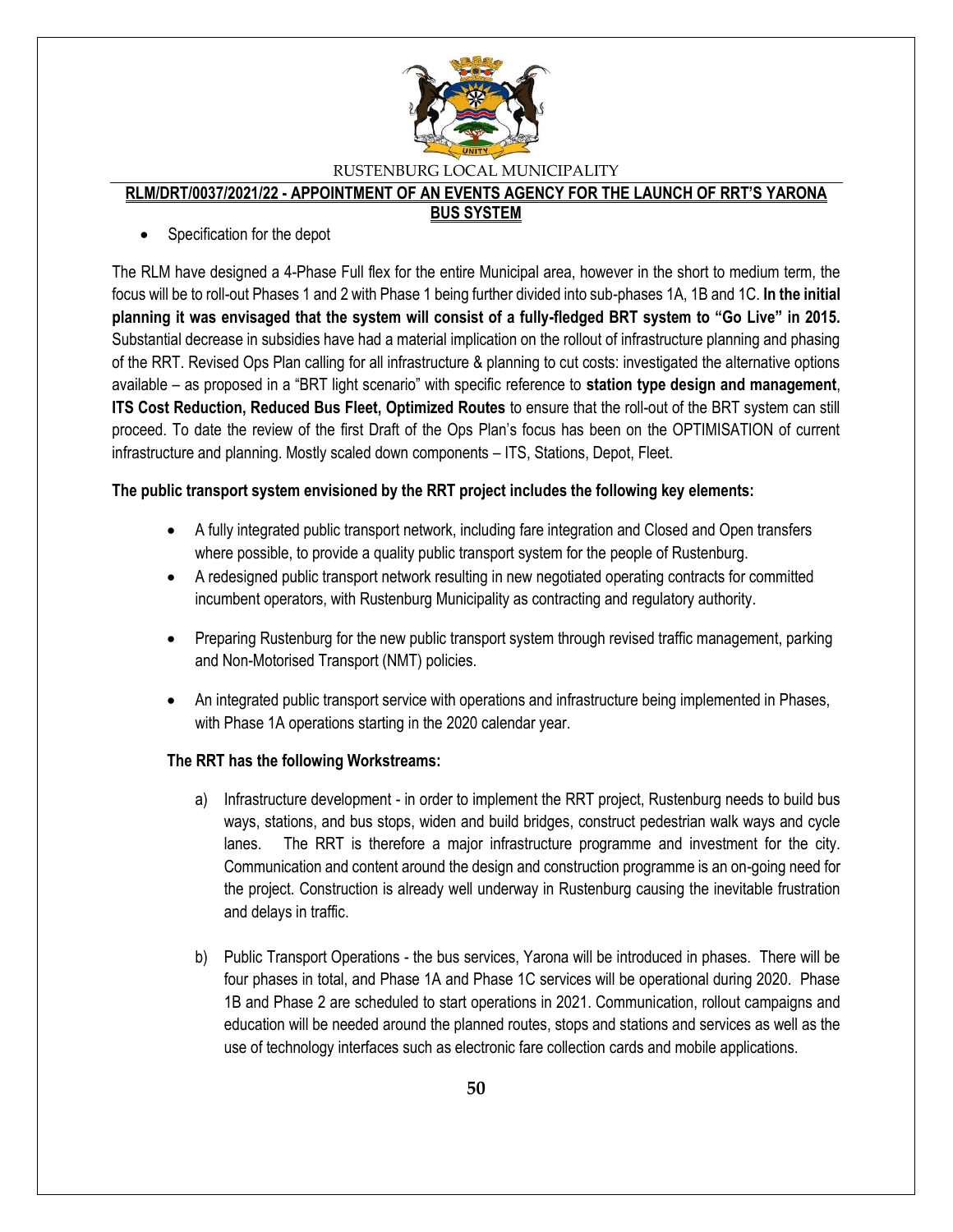

#### **RLM/DRT/0037/2021/22 - APPOINTMENT OF AN EVENTS AGENCY FOR THE LAUNCH OF RRT'S YARONA BUS SYSTEM**

c) Business Development and Industry Transition – Rustenburg Local Municipality will contract newly formed Bus Operating Companies (BOC's) to run the Yarona operations. These BOC's are being formed from the taxi associations' operators and bus companies who are being affected through the implementation of the RRT project. A six-step transition programme is in place and negotiations have commenced with the local taxi industry on the formation of BOC's, the procurement of modern low emission buses, and the contract details for running the Yarona system. The online platforms created need to work for both the RLM as well as be useful for the newly formed Bus Operating Companies. Over the next three years, the RRT will mature from a project-based programme, to be a full directorate within the municipality that will manage the public transport needs of the city with contracts in place with BOC's.

### **The RRT Project is funded through the Public Transport Network Grant, PTNG, from National Treasury and this is overseen by the Department of Transport.**

#### **1. EXECUTIVE SUMMARY**

2.1 Rustenburg Rapid Transport invites suitably experienced and qualified event management companies/service providers to bid for the event management services for the launch of the Rustenburg Rapid Transport's (RRT) Bus Rapid Transport System. In 2007, the cabinet approved the Bus Rapid Transport System in South Africa and only 13 municipalities were selected to be funded for the project.

2.2 In Rustenburg – the project is named and branded Yarona Rustenburg and after planning of the project, the system is launching. While other municipalities remain operational, most are under construction including in Rustenburg with operations of the of the first service envisaged to be launched in 2021.

2.3 The purpose of this document is to invite service providers for the event management of the launch of the Rustenburg Rapid Transport (RRT). Tenderers are to provide multi-disciplinary services within events management to support the RRT in successfully launching the transport system to all its stakeholders.

#### **2. The Service Provider Will have the following core areas of delivery:**

The Service Provider is expected to create and successfully execute the Bus Rapid Transport System's (Yarona Rustenburg Bus) launch while leveraging and building a positive coverage, engagement and involvement around and implementation of the RRT project amongst all stakeholder groups and to build a positive reputation for the Yarona Rustenburg Bus brand and services.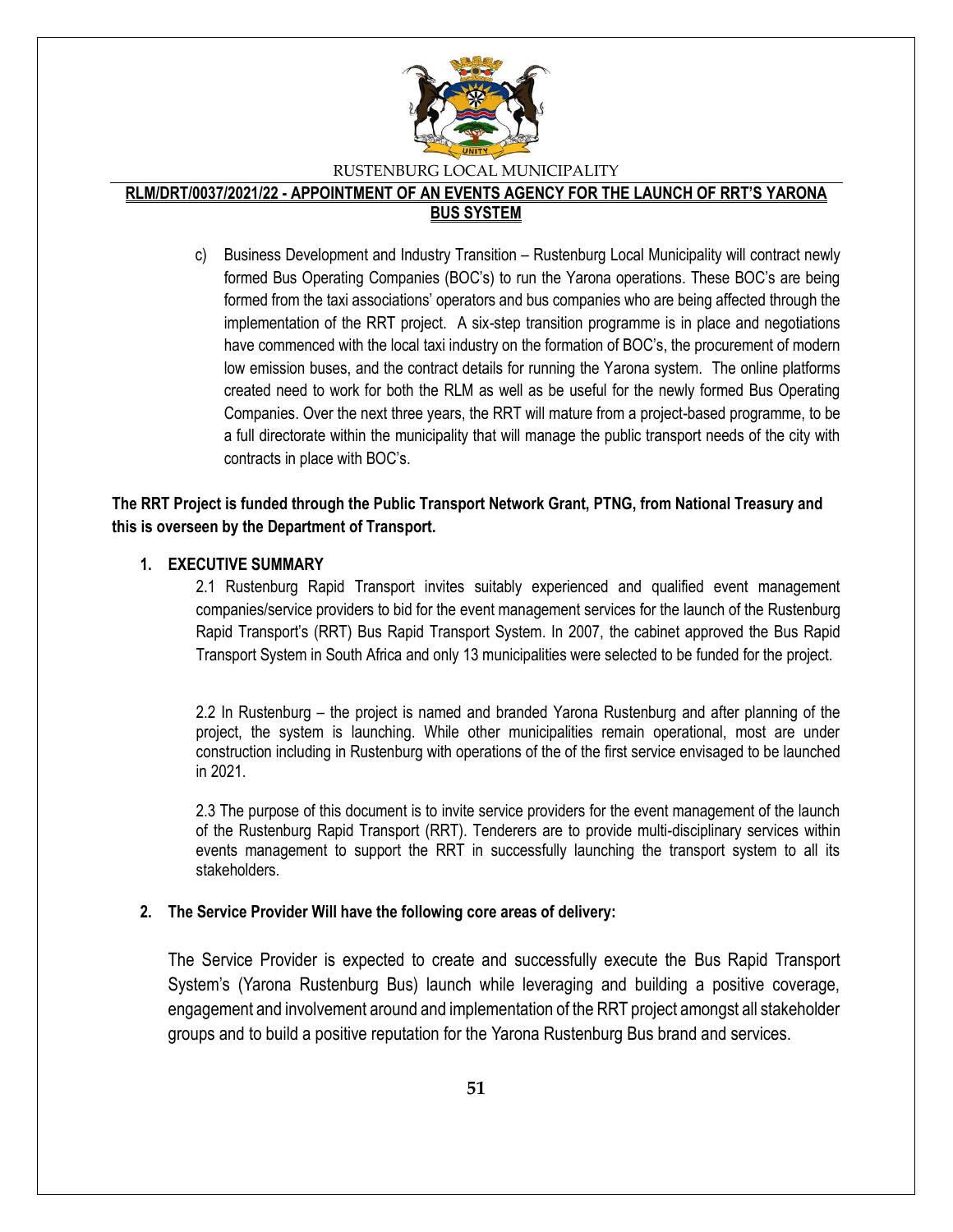

# **RLM/DRT/0037/2021/22 - APPOINTMENT OF AN EVENTS AGENCY FOR THE LAUNCH OF RRT'S YARONA**

### **BUS SYSTEM**

Within the scope, the service provider shall handle all the 5 C's in event management planning to ensure that all issues and crisis management around the RRT project are dealt with as and when needed.

### **The 5 C's will be as follows:**

### **3.1 Concept**

The first step for planning a successful event is the event concept. From briefing, the Service provider will understand why RRT is supposed to launch. The service provider will also have to understand the main purpose of the RRT Systems Launch. All under concept, the service provider must confidently be able to present a detailed plan, designs, floor plans, security measures, and be able to create a story board for the Marketing & Communications Team.

### **3.2 Coordination**

This will include coming up with a theme or general idea for the event, as agreed upon with the Marketing & Communications Team. Once the theme has been agreed upon, the service provider will have to present a suitable venue, present decorations and any additional needs for the event – including hiring of MC's, using audio/visual equipment, etc. Other tasks will include providing services of the required technology and equipment.

### **3.3 Control**

This is one of the most overlooked and often neglected stages of event management and RRT looks to appoint a knowledgeable service provider to tackle the element successfully. This is best managed if the service provider goes through a run-through of the event.

### **3.4 Culmination**

This is the 'D-Day' so to speak. This is when the event takes place. On this day, the service provider and their teams need to be on top of everything. The service provider will have to develop an itinerary for everyone involved with the event. This element involves a lot of customer relations, public relations, marketing and communications so the service provider must ensure that the event goes well from registration of guests to the last "goodbye" from the invited guests.

### **3.5 Closeout**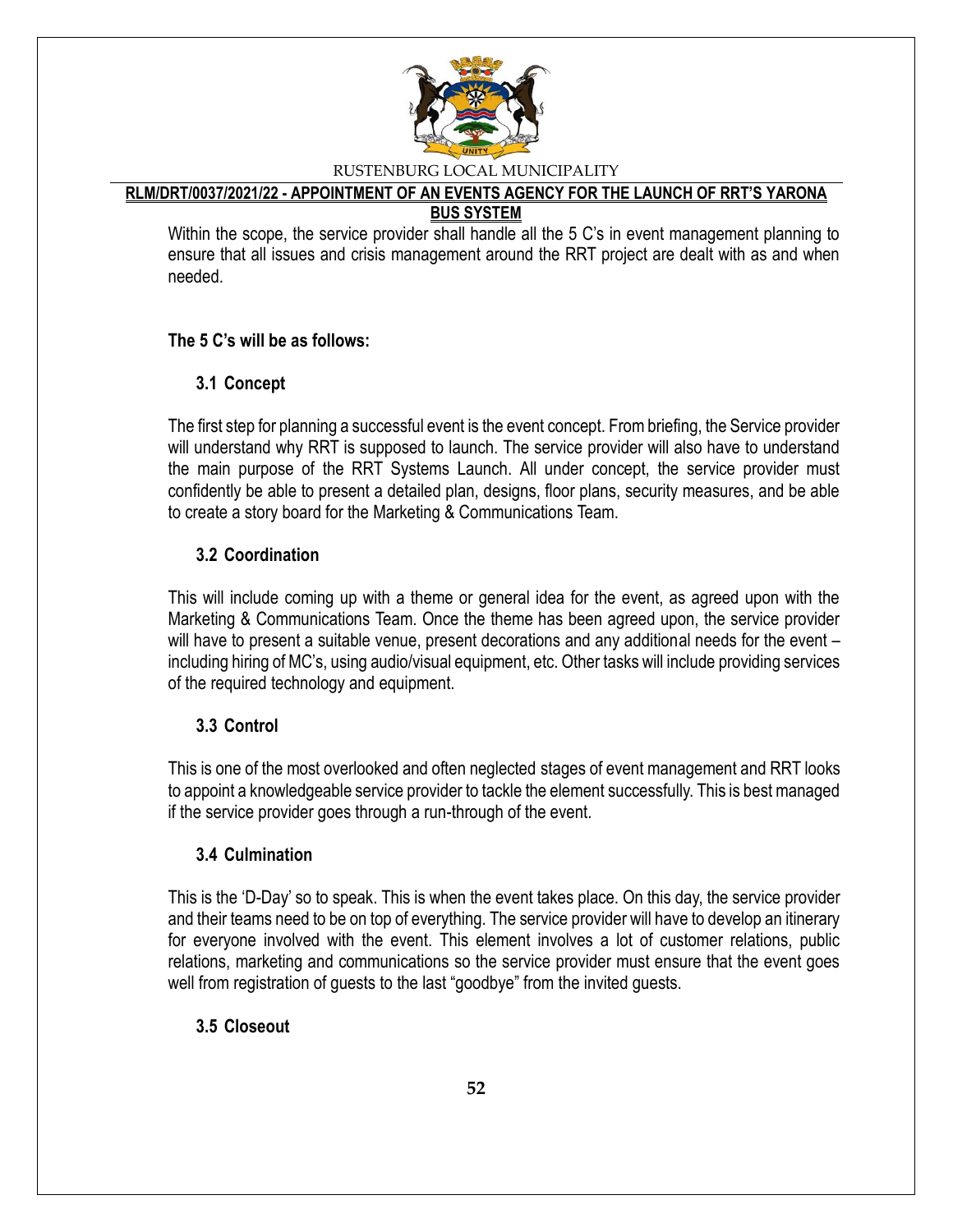

#### **RLM/DRT/0037/2021/22 - APPOINTMENT OF AN EVENTS AGENCY FOR THE LAUNCH OF RRT'S YARONA BUS SYSTEM**

Once the event successfully ends, the service provider will have to make sure that all elements are closed and the event report is prepared after a de-brief sitting with the Marketing & Communications Team. A thank you gesture will be executed to all the stakeholders, in a form presented by the service provider.

**3. Scope of Work:**

3.1 **Event Designing & Planning** – The design is defined as a creative activity, a configuration scheme or process which aims to project a series of objects, services and products aesthetically and attractive. It is to create images of something then you're going to implement. With the RRT's System Launch, the client herewith refers to events, the design becomes very important because it refers to the preview image and the scheme created for the event, and here being both the soft launch and commuter launch. While significant, there are technical elements, lighting, scenery or sound, design is even more. It is a step up because it refers to a global image of what RRT would like to achieve. Event Design/Planning is a concept that includes all these aspects and give life and shape to each of them making part of the "whole".

3.2 **Event Administration** – Event Administration refers to carrying out the administrative functions of RRT's Soft Launch and Commuter Launch. The SERVICE PROVIDER will be required to act as a professional entity that will be responsible for managing, directing, controlling and supervising several elements (Guests Invitation, RSVP's, Guests Registrations; Invitation reminder) at both the RRT Systems & events they will be administrating and are in charge of. Therefore, the various functions of an events administrator are centered largely on the organization to works for. This service provider will be focused on the administrative planning of the RRT Systems & Commuter Launch. In the process of rolling out the plan and executing it, the service provider will be responsible for all the agreements or correspondences that are sent to invites and clients who have been identified as key stakeholders. The service provider will also have a function of overseeing and processing of the two events and venue bookings, chasing up calls and efficiently communicating with clients or suppliers, liaising or working in relation with other departments.

3.**3 Event Décor & Logistics** – The events will have themes that are attached to them. These themes will then allow for understanding the logistical requirements needed to host successful events. The Décor speaks of the following: Glass Marquee, Cross Back Chairs, Centre Pieces, Cutlery, Crockery, Decking, Stanchion Ropes, Picket Fence, Flooring, Draping, Couches, Chandeliers, and Event Sound.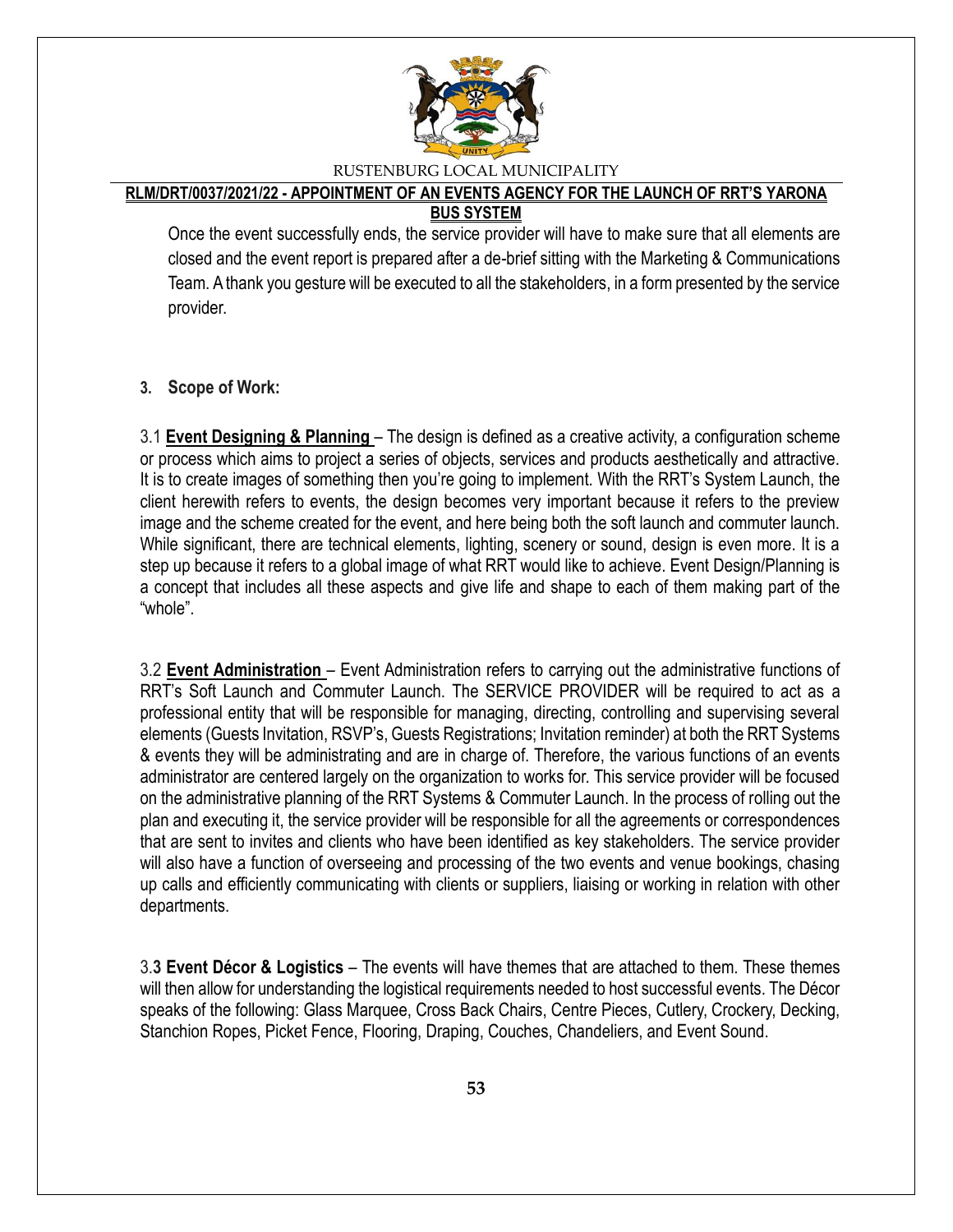

### **RLM/DRT/0037/2021/22 - APPOINTMENT OF AN EVENTS AGENCY FOR THE LAUNCH OF RRT'S YARONA**

#### **BUS SYSTEM**

The service provider will have to deliver the following:

- Glass Marquee with Draping
- Cross Back Chairs in Brown
- Gold Cutlery
- -Crockery
- Decking
- Stage
- Table Linens
- -Napkins
- Certification of Marquee
- -mobile Air Conditioners

### -Fresh Flowers

- -10 Sets of Stanchion ropes in white
- -white flooring in the Marquee
- A Mock-Up presentation is a Must!

3.4 **Event Documentary** – The service provider is required to capture the events and submit discs with images and video footage of the event. Drone images will also be required, and at least 4 Photographers/Videographers on site is a requirement. The documenting of the event, including décor elements, people, food, entertainment etc.

3.5 **Event Emceeing** – One high profile Setswana speaking MC (Male) will be a requirement. He must be Influencers working on National Tv or Radio, or event Regional Radio or Provincial Radio Stations with a fair following and well approved social media accounts. The MC will be required for 12 hours, and will be rendering Master of Ceremonies Function. He must have won SAFTA and an International Award.

3.6 **Event entertainment**- The service provider will be required to secure of the following entertainers:

- Setswana Traditional Group
- 2 Hour performance
- DJ
- Sound System 5 Poem
- String Quarter/Jazz Band
- 2 Hour performance
- Marimba Band
- 5 Hours
- Drummers- 5 Hour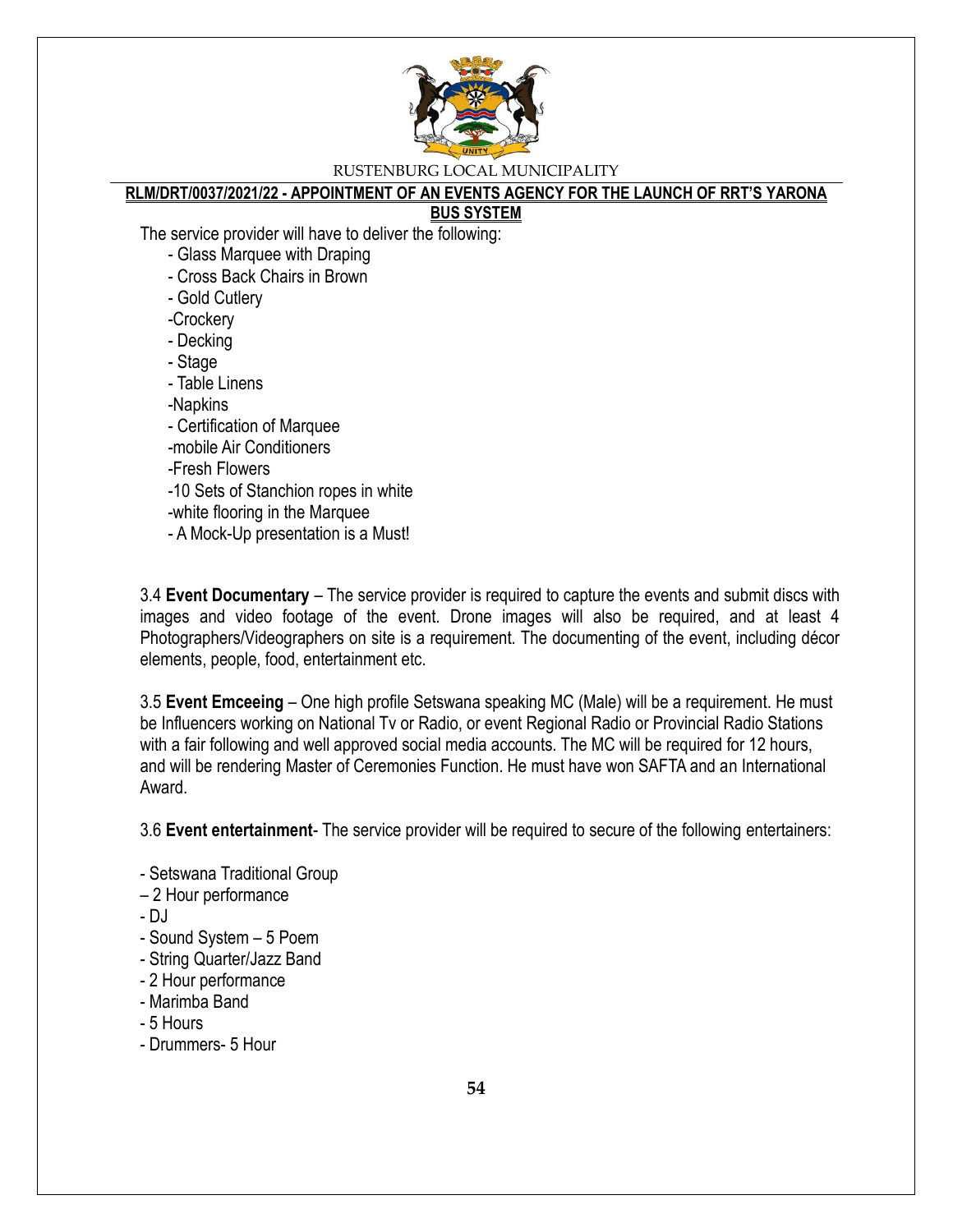

**RLM/DRT/0037/2021/22 - APPOINTMENT OF AN EVENTS AGENCY FOR THE LAUNCH OF RRT'S YARONA BUS SYSTEM**

3.7 **Event Security** – With Executive/ VIP Stakeholders being invited to events, it is important to note that Event Security is an important element. Components of the requested event security services include Risk, Threat and Vulnerability assessments, security strategies and planning, and specific technological and manpower measures to deter, prevent and react to assaults, disruptions or emergency situations. In this case, the event Security include, VIP/Executive Protection, Armed Response, Marshalls, and Security Screening.

3.8 **Event Public Relations, Communications & Media Management** – the service provider will be required to do the following:

- Media relations (Including press conference, media releases, media invitations, media tours)
- Design and print of a Welcome Board (A0)
- Design and print of Menu cards
- Provide Media working room with work stations including complimentary WIFI

3.9 **Event Activation** – The service provider will be required to present a plan where there will be Cyclists. Public participation, and school visits will also form part of the activations. In this case, event activations will be a full turnkey that covers every part in the RRT'S Systems Lunch, the marketing program from start to finish, and all small details in between. It will begin with establishing an overall event marketing strategy and concludes with reporting on entire process. The following will form part of the activations:

- Above the Line Advertising- the service Provider will be required to utilise means and techniques involving mass media to appeal to a large number of RRT audiences targeted for the launch, the chosen media channels will be newspapers and radio advertising.
- Below the line advertising- for the RRT System launch, the service provider will have to rely on below-the-line-advertising campaign that will include direct mail campaigns, trade shows, catalogues, and targeted search engine marketing.
- 3.10 **Event Activation Event Catering** The service provider will be required to provide the following as part of the brief on catering requirements. It is important to note that there must be cautions on dietary requirements and because of the high-profile guests attending, the food to be prepared must be 5 Star and in line with the regulations from the Environment Department. The type of food to be served must be cuisine, plated, three course and served in intervals. Menu to be provided by RRT. Every element in the catering unit must included (from Chafing dishes, dishing spoons, warmers etc.) A food tasting session is a MUST!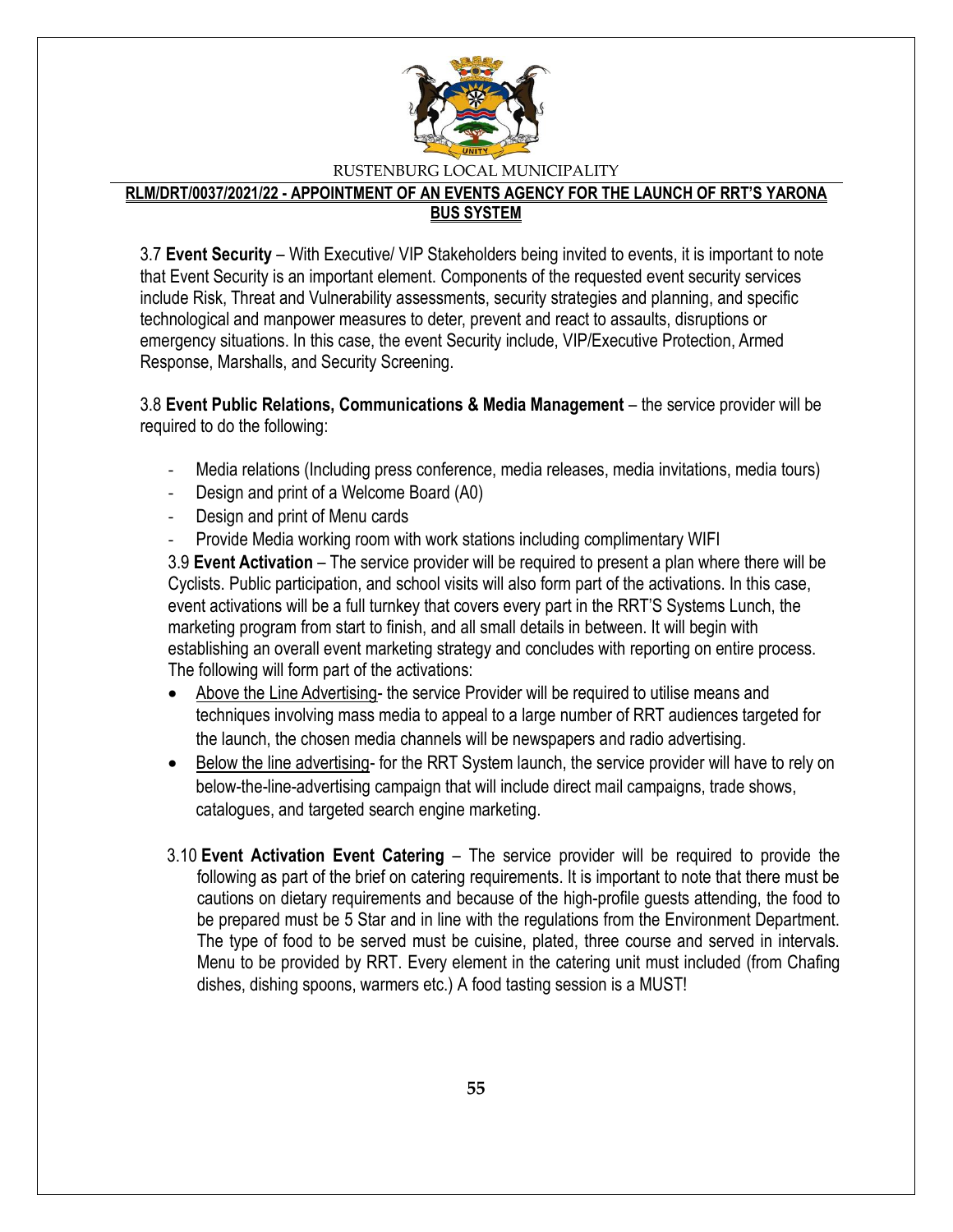

#### **RLM/DRT/0037/2021/22 - APPOINTMENT OF AN EVENTS AGENCY FOR THE LAUNCH OF RRT'S YARONA BUS SYSTEM**

3.11 **Event Lighting & Sound**- this is the technical element where the service provider will be required to supply the stage with technical and dramatic lighting. Because the event will take place during the day the marquee will not need much of lighting as it will have glass folding doors all around.

### **4. PROGRAMME**

- 4.1 The Service Provider shall develop a schedule / programme for completion of the launch with weekly tasks for the team for so long as may be necessary to cover its obligations and the project (inclusive of payment) is based on average weekly hour fee payment and or milestones
- 4.2 The contract commences from the effective date
- 4.3 The Service provider shall, within 7 days from the award of the tender, submit a Programme/Events Plan for the performance of the Services herein
- 4.4 Whenever such a programme is amended or revised or updated, the Service Provider shall submit it to the RLM's for approval.

### **5. ROLES OF THE TEAMS**

5.1 The service providers, joint venture or the consortium with the necessary expertise and capacity will be required to undertake a number of activities. It is preferred that the team members have extensive knowledge in:

- Events Management
- Brand Management
- Advertising
- **Communications**
- Public Relations

### **6. REPORTING**

6.1 Regular meetings for feedback on progress shall be held, as and when necessary, but at least weekly. The venue for these meetings will be at the Rustenburg Rapid Transport Project office in Rustenburg.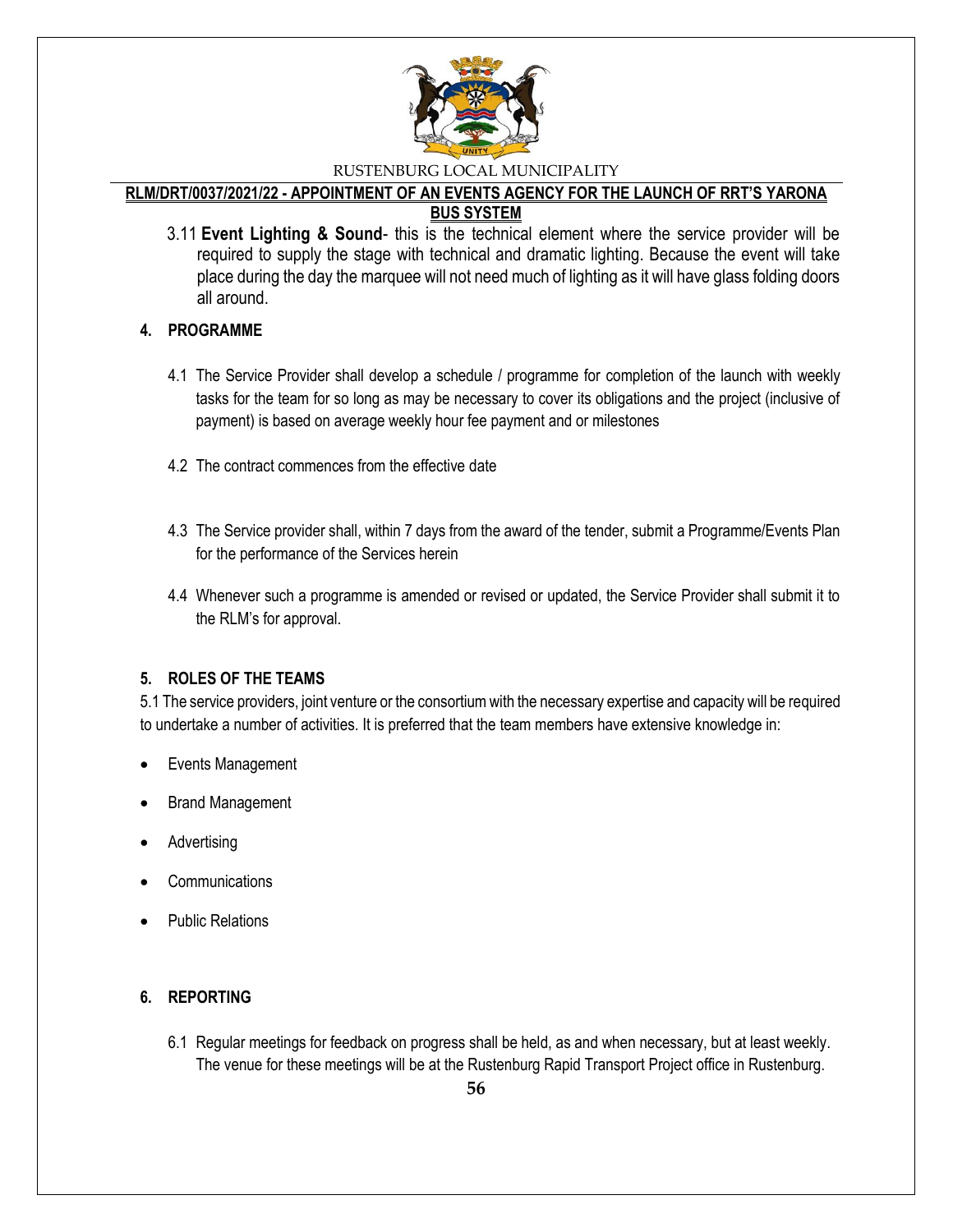

- 6.2 Successful service providers will be required to prepare detailed progress reports with each invoice submitted which can be weekly or upon milestones, as agreed in a service level agreement to be signed between the RLM and successful service provider.
- 6.3 The service providers Project Manager will be obliged to attend and report to the Unit Manager: Marketing & Communications at Roads And Transport. Any Patents or copyright developed from this project will belong to the Rustenburg Local Municipality.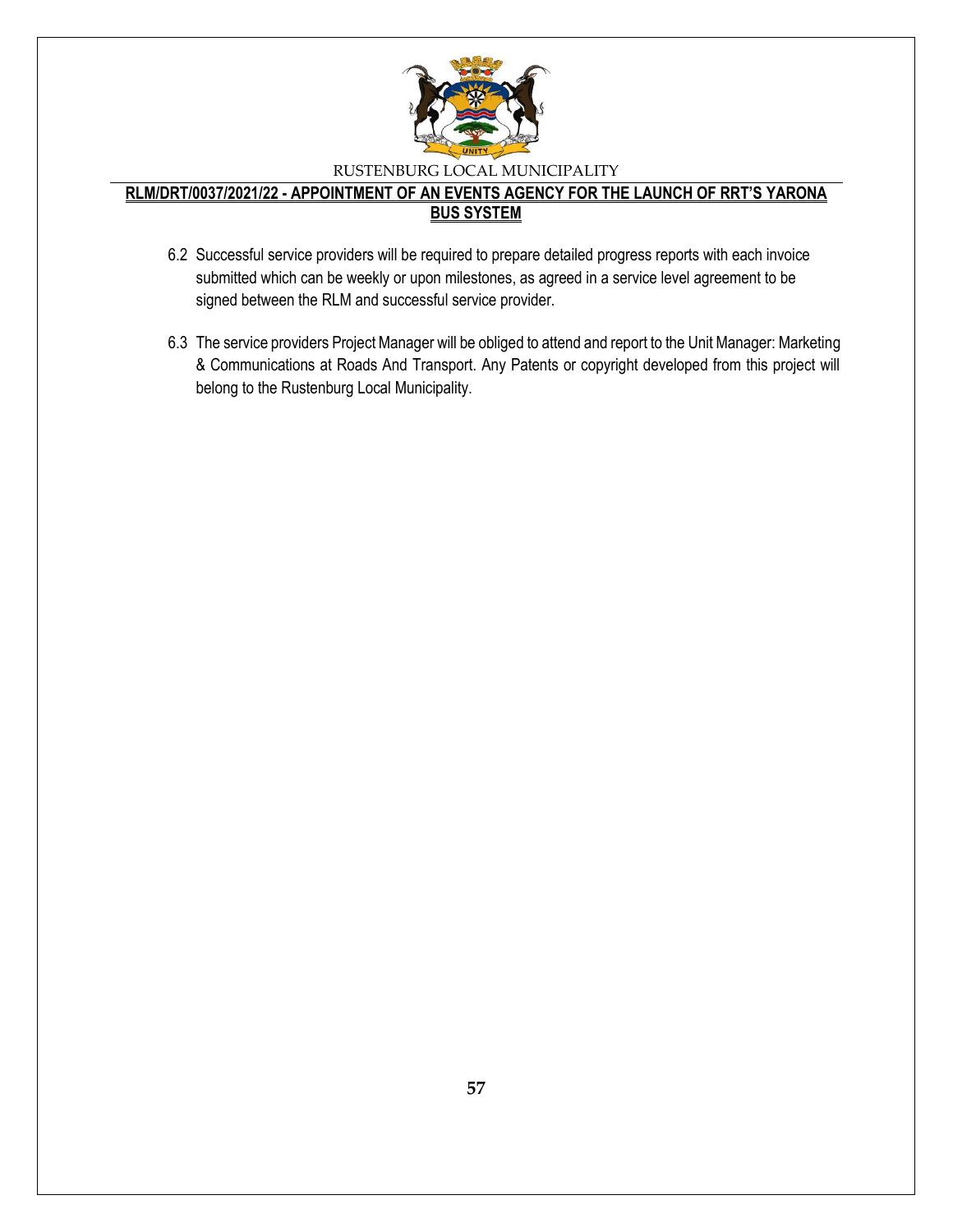

### **RLM/DRT/0037/2021/22 - APPOINTMENT OF AN EVENTS AGENCY FOR THE LAUNCH OF RRT'S YARONA BUS SYSTEM**

### **FUNCTIONALITY**

**For a bidder to qualify it is a requirement to score a minimum of 70% out of a maximum of 100 points for functionality.**

**Values: 1 = Poor; 3 = Good; 5 = Excellent**

| <b>ITEM</b>                                          | <b>CRITERIA</b>                                                                                                                                                                                                                                                                                                                                                                                                                                                                                                                                                                                                 | <b>WEIGHT</b> | <b>VALUE</b> | <b>SCOR</b><br>Е | <b>VERIFICATION METHOD</b>                                                                                                                                                                                                                                                                                                                                          |
|------------------------------------------------------|-----------------------------------------------------------------------------------------------------------------------------------------------------------------------------------------------------------------------------------------------------------------------------------------------------------------------------------------------------------------------------------------------------------------------------------------------------------------------------------------------------------------------------------------------------------------------------------------------------------------|---------------|--------------|------------------|---------------------------------------------------------------------------------------------------------------------------------------------------------------------------------------------------------------------------------------------------------------------------------------------------------------------------------------------------------------------|
| <b>COMPANY</b><br>1.<br><b>EXPERIEN</b><br><b>CE</b> | Company Experience - bidders must<br>have experience in Above/Below The Line<br>Marketing, Public Relations, Events<br>Management, Web Management (Please<br>attach appointment letters and<br>recommendation letters per project)<br>0-1 project & Portfolio of evidence<br>$\text{(value = } 01)$<br>2-4 projects & portfolio of evidence<br>$\text{(value = } 03)$                                                                                                                                                                                                                                           | 20            |              |                  | List of contracts-<br>appointment letters<br>List of<br>recommendation<br>letters<br>Similar job's portfolio<br>of evidence                                                                                                                                                                                                                                         |
|                                                      | 5 and above and portfolio of evidence<br>$\text{(value = 05)}$                                                                                                                                                                                                                                                                                                                                                                                                                                                                                                                                                  |               |              |                  |                                                                                                                                                                                                                                                                                                                                                                     |
| 2. KEY<br>PERSONNEL<br><b>EXPERIENCE</b>             | 2.1 Project Manager<br>(attach detailed CV's & certified<br>qualifications, with a minimum of 10 years<br>of relevant experience and accreditation<br>by a professional body)<br>0-3 years' experience, and Project<br>managed at least 1 similar project (value<br>$= 1$<br>4 – 9 years' experience, and project<br>managed 3 similar projects and<br>accredited by a professional body (in PR<br>or Marketing or Events) (value = $3$ )<br>10 years' experience and project<br>managed more than 5 similar projects and<br>accredited by a professional body (in PR<br>or Marketing or Events) (value = $5$ ) | 20            |              |                  | Curriculum Vitae and<br>certified qualifications<br>(Minimum<br>qualification NQF<br>level 8 in Executive<br>Events Management,<br>or Executive<br>Management or PR,<br>Brand Management.<br>+ extensive<br>experience in Events,<br>Brand Marketing,<br>Marketing and Public<br>Relations<br>Management. A<br>minimum of 10 years<br>of experience in<br>Marketing |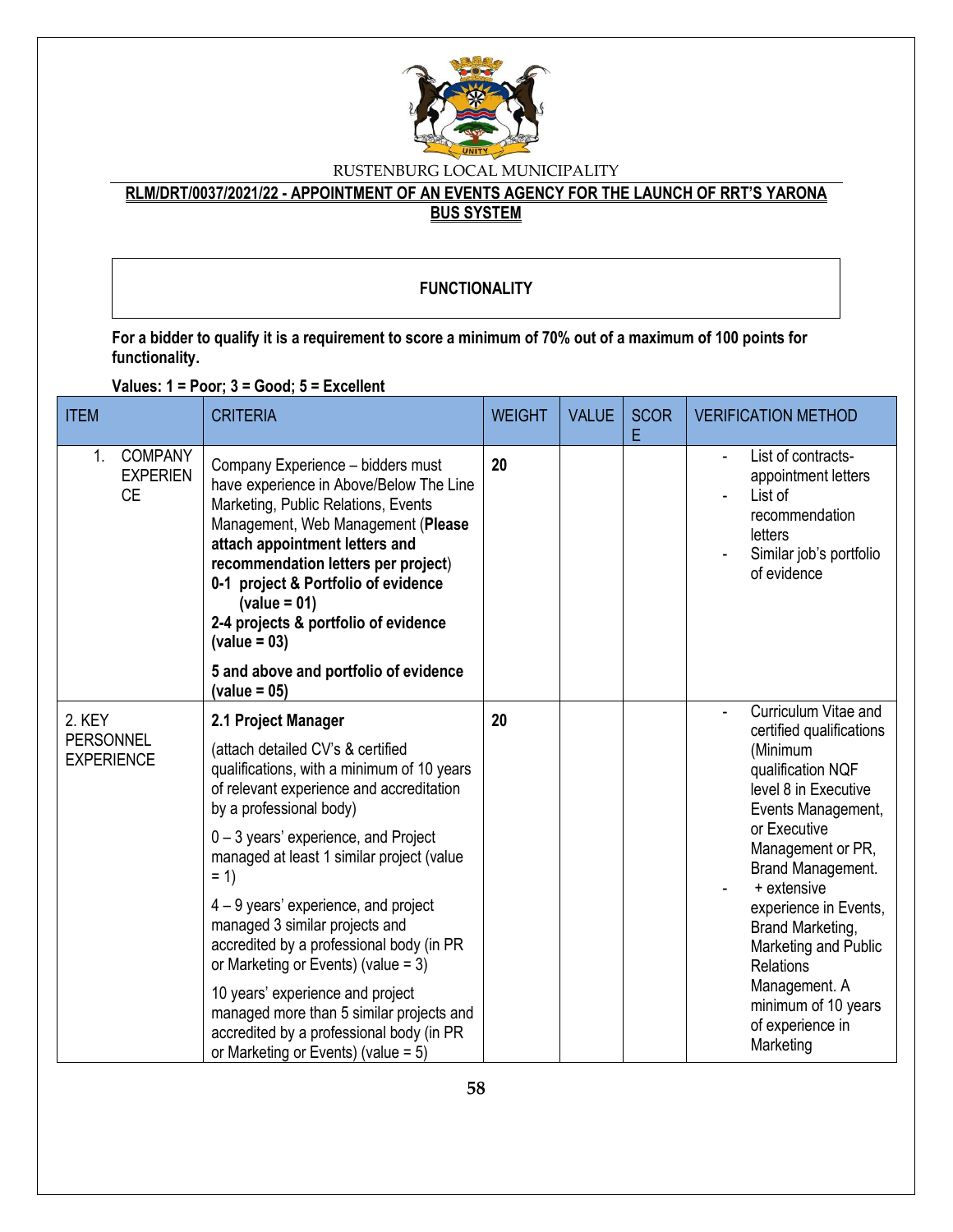

| <b>BUS SYSTEM</b> |                                                                                                                                                                                                                                                                                                             |    |  |                                                                                                                                                                                                                                                           |
|-------------------|-------------------------------------------------------------------------------------------------------------------------------------------------------------------------------------------------------------------------------------------------------------------------------------------------------------|----|--|-----------------------------------------------------------------------------------------------------------------------------------------------------------------------------------------------------------------------------------------------------------|
|                   |                                                                                                                                                                                                                                                                                                             |    |  | Management &<br>Events Management.<br>Accreditation by a<br>professional body,<br>PR or Marketing,<br>Events.                                                                                                                                             |
|                   | 2.3 Marketing Coordinator<br>(attach detailed CV's & certified<br>qualifications, with a minimum of 6 years<br>of relevant experience in Marketing,<br>Events Management)<br>$0 - 1$ years' experience (value = 1)<br>$2 - 5$ years' experience (value = 3)<br>More than 6 years' experience (value = $5$ ) | 15 |  | CVs and certified<br>qualifications:<br>Degree (NQF Level<br>$7/Degree$ ) –<br>Marketing<br>Management, at least<br>code C1 Driver's<br>License.<br>NB: Portfolio of<br>evidence.                                                                         |
|                   | 2.4 Media Specialist<br>(attach detailed CV's & certified<br>qualifications, with a minimum of 10 years<br>of relevant experience in<br>Communications, Media Relations)<br>$0 - 4$ years' experience (value = 1)<br>$5 - 9$ years' experience (value = 3)<br>More than 5 years' experience (value = $5$    | 10 |  | CVs and<br>qualifications:<br>Honours NQF Level 8<br>- Communications,<br><b>Public Relations</b><br>Management.<br>PLUS, a minimum of<br>5 years' relevant<br>experience in<br>Broadcast, PR, Media<br>Management,<br>Writing.<br>Portfolio of Evidence. |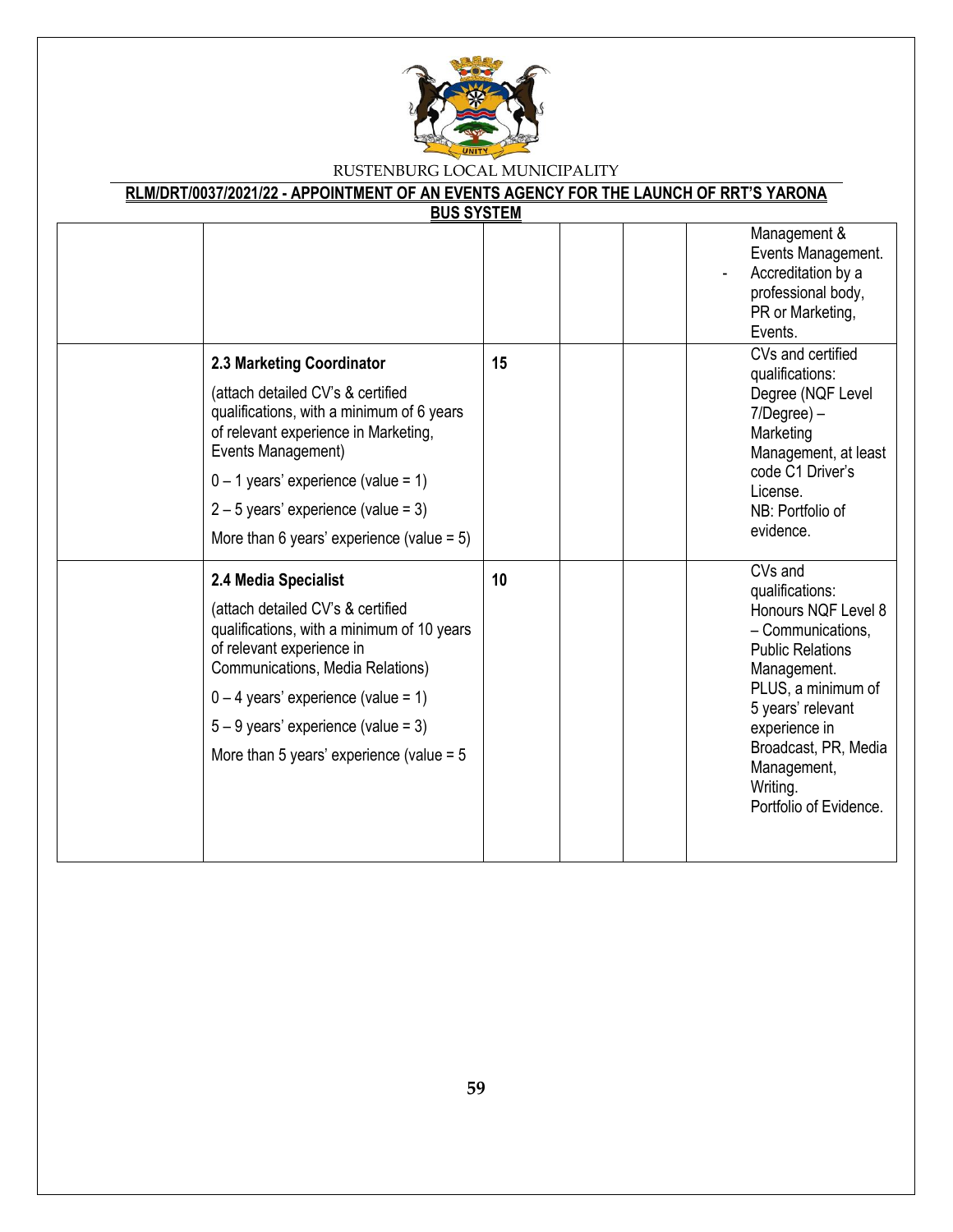

|                  | <u>BUS STSIEM</u>                                                                                                                                                                                                                                                                                                                                                                                           |     |  |                                                                                                                                                                                                                                                                                                                                               |
|------------------|-------------------------------------------------------------------------------------------------------------------------------------------------------------------------------------------------------------------------------------------------------------------------------------------------------------------------------------------------------------------------------------------------------------|-----|--|-----------------------------------------------------------------------------------------------------------------------------------------------------------------------------------------------------------------------------------------------------------------------------------------------------------------------------------------------|
|                  | 2.5 Visual Executive<br>(attach detailed CV's & qualifications, with<br>a minimum of 5 years of relevant<br>experience)<br>$0 - 3$ years' experience, and Project<br>managed at least 1 similar project (value<br>$= 1$<br>$4 - 5$ years' experience, and project<br>managed 2 similar projects (value = $3$ )<br>>5 years' experience and project<br>managed more than 2 similar projects<br>$(value = 5)$ | 15  |  | CVs<br>and<br>qualifications:<br>Honours/NQF Level 8<br>- Brand Management,<br>Relations.<br>Public<br>Integrated<br>Organisational<br>Communications,<br><b>Stakeholder Relations</b><br>Management, Social<br>Media/Digital<br>Media<br>Short Courses.<br>PLUS, a minimum of 3<br>relevant<br>years<br>with<br>experience<br>Visual Agency. |
| 3. PROJECT VALUE | 2.3 Similar Project size projects<br>Less than R500 000 per project (Value=1)<br>R500 001 - R1 000 000 per project<br>$(Value=3)$<br>R2 000 000 - and above per project<br>(Value=5)                                                                                                                                                                                                                        | 10  |  | List of contracts-<br>appointment letters<br>List of<br>recommendation<br>letters                                                                                                                                                                                                                                                             |
| 4.LOCALITY       | Bidder is outside Rustenburg & North West<br>Province (Value = 1)<br>Bidder is outside Rustenburg & within<br>North West province (Value = $3$ )<br>Bidder is from Rustenburg (Value = $5$ )                                                                                                                                                                                                                | 10  |  | Attached at least 3<br>$\blacksquare$<br>month's rates<br>statements.                                                                                                                                                                                                                                                                         |
| <b>TOTAL</b>     |                                                                                                                                                                                                                                                                                                                                                                                                             | 100 |  |                                                                                                                                                                                                                                                                                                                                               |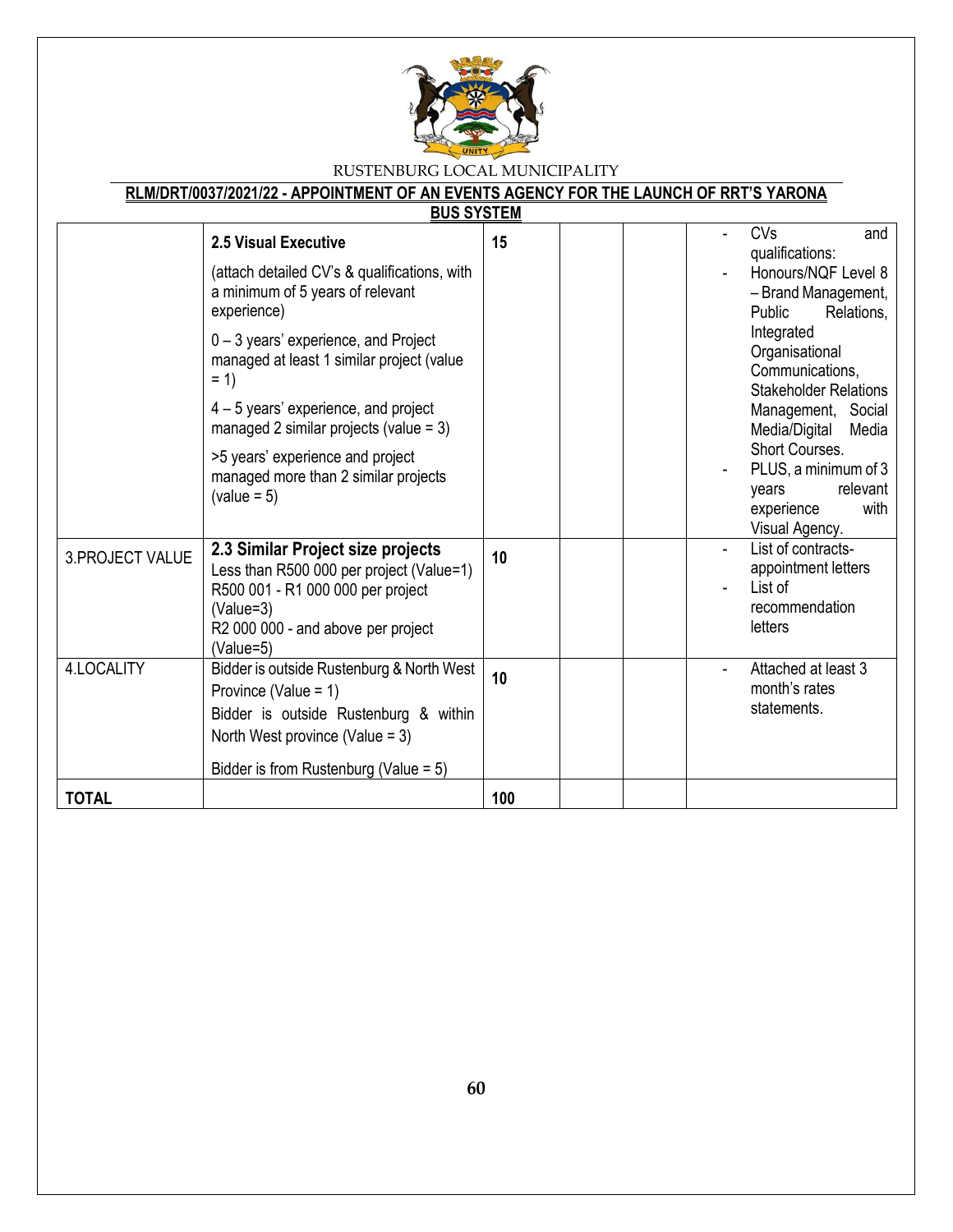

#### **RLM/DRT/0037/2021/22 - APPOINTMENT OF AN EVENTS AGENCY FOR THE LAUNCH OF RRT'S YARONA BUS SYSTEM**

Calculate the points scored according to the following formula:

 $Ps = [So] X Ap$  Ms Where: Ps = percentage scored for functionality by the bid under consideration So = total score of bids under consideration, i.e. weight X value = score

Ms = maximum possible score = 500

Ap = percentage allocated

Total percentage scored by the bidder on functionality:  $Ps = x 100$ 

 \_\_\_\_\_\_\_\_\_ = 500

No tender will be regarded as an acceptable tender/responsive if it fails to achieve the minimum qualifying score for functionality of 70 out of a maximum of 100 points.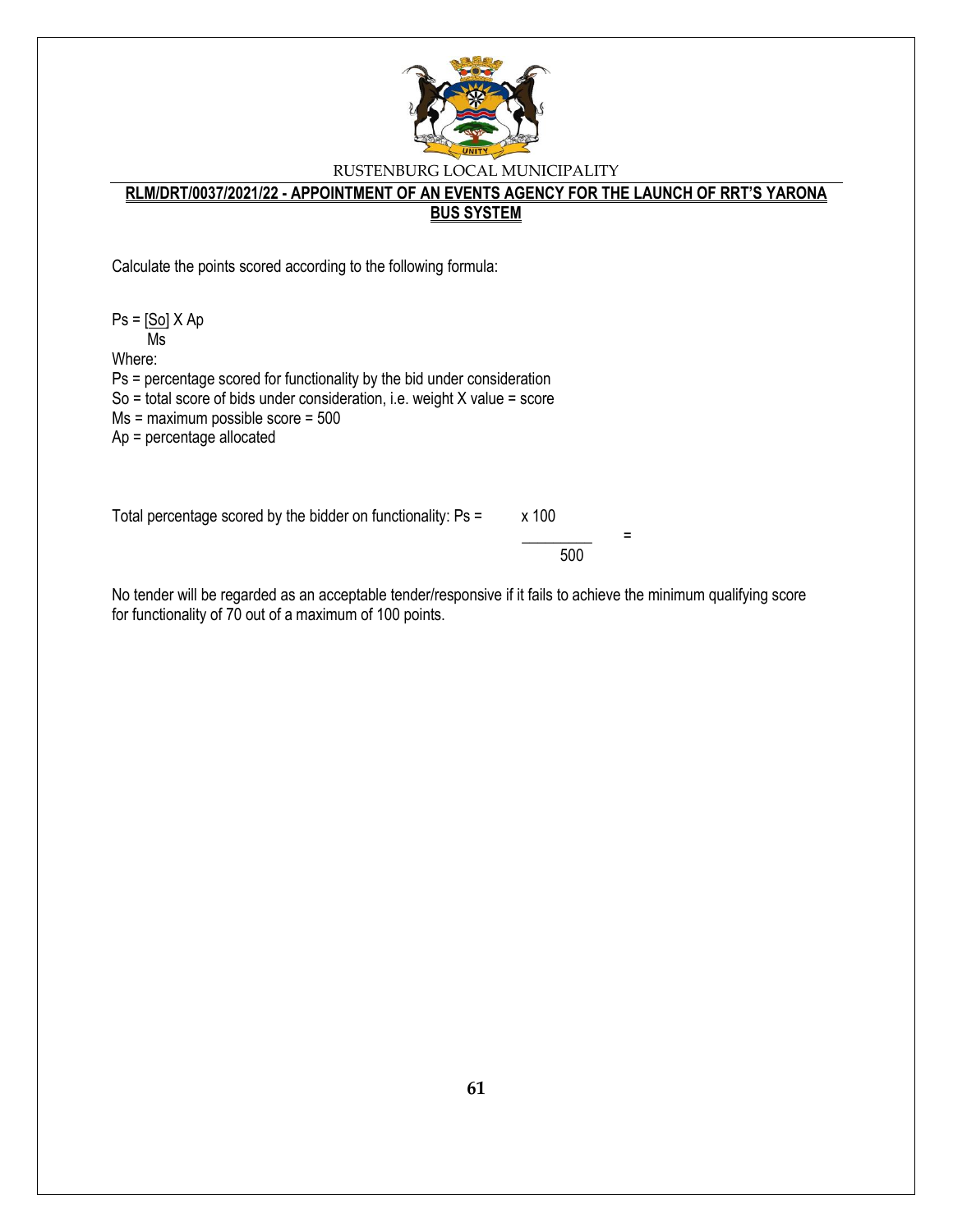

### **RLM/DRT/0037/2021/22 - APPOINTMENT OF AN EVENTS AGENCY FOR THE LAUNCH OF RRT'S YARONA BUS SYSTEM**

### **PRICING INSTRUCTION**

- 1. Prices will be fixed for the duration of the contract.
- 2. Prices must be VAT inclusive.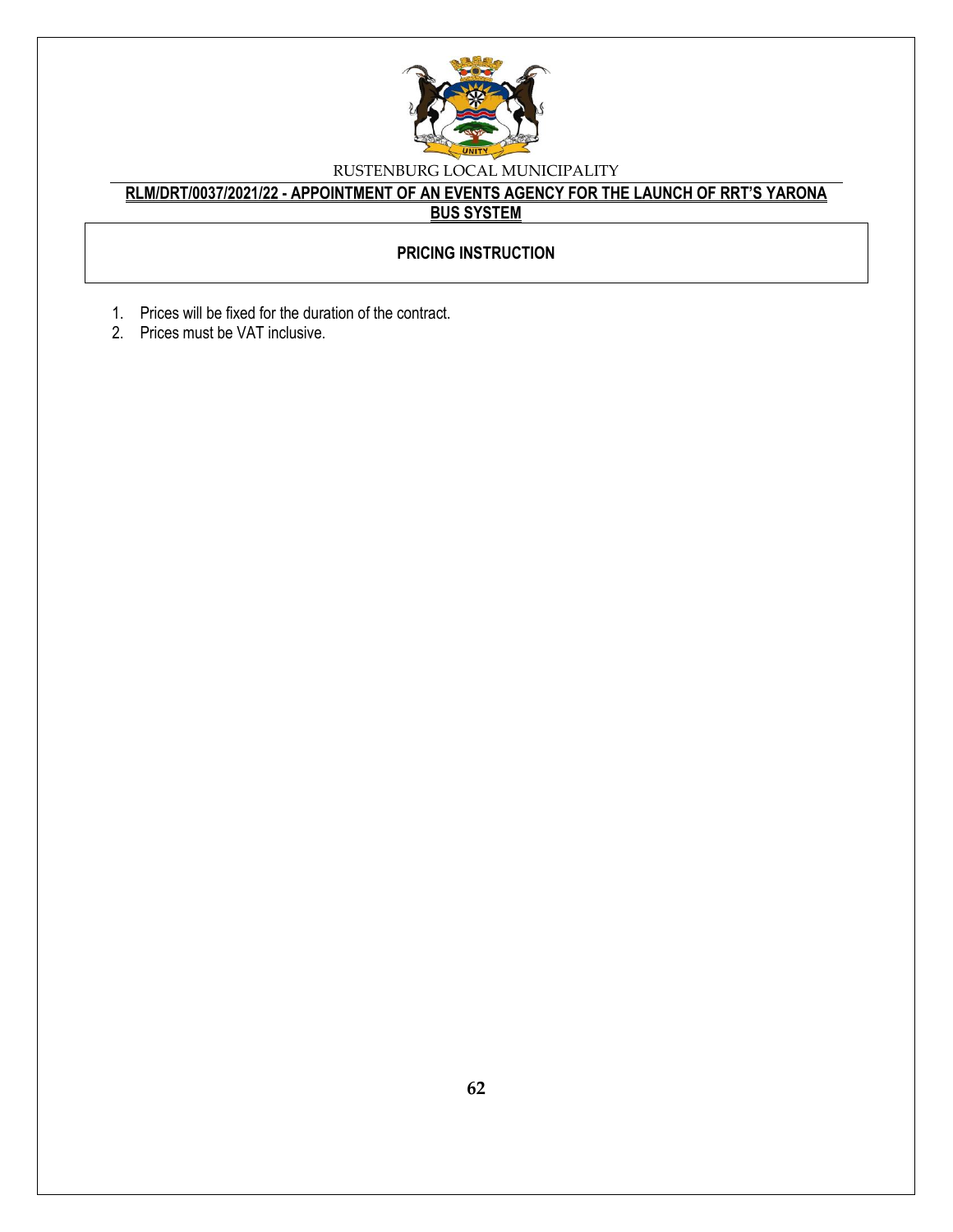

# **RLM/DRT/0037/2021/22 - APPOINTMENT OF AN EVENTS AGENCY FOR THE LAUNCH OF RRT'S YARONA**

### **BUS SYSTEM**

### **PRICING SCHEDULE**

| <b>ITEM</b>                                                                                                                                                                                                                                                                                                                                                                                                                                                                                 | <b>UNIT PRICE</b> | <b>TOTAL</b> |
|---------------------------------------------------------------------------------------------------------------------------------------------------------------------------------------------------------------------------------------------------------------------------------------------------------------------------------------------------------------------------------------------------------------------------------------------------------------------------------------------|-------------------|--------------|
| <b>Event Designing &amp; Planning</b>                                                                                                                                                                                                                                                                                                                                                                                                                                                       |                   |              |
| - Setswana Traditional Group<br>- DJ (12 Hours)<br>- Sound System (12 Hours)<br>- Setswana Poet (5 Poems)<br>- String Quarter (2 Hour performance)<br>- Marimba Band (5 Hours)<br>- Drummers - 5 Hours<br>- TV personality Male MC                                                                                                                                                                                                                                                          |                   |              |
| <b>Event Administration</b>                                                                                                                                                                                                                                                                                                                                                                                                                                                                 |                   |              |
| - Digital Invitation                                                                                                                                                                                                                                                                                                                                                                                                                                                                        |                   |              |
| - Guests Management                                                                                                                                                                                                                                                                                                                                                                                                                                                                         |                   |              |
| - Digital RSVP                                                                                                                                                                                                                                                                                                                                                                                                                                                                              |                   |              |
| - 250 Designed Lanyards with Name Card                                                                                                                                                                                                                                                                                                                                                                                                                                                      |                   |              |
| - Venue Bookings                                                                                                                                                                                                                                                                                                                                                                                                                                                                            |                   |              |
| - Vendor Administration                                                                                                                                                                                                                                                                                                                                                                                                                                                                     |                   |              |
| - Appointment of Suppliers                                                                                                                                                                                                                                                                                                                                                                                                                                                                  |                   |              |
| <b>Event Décor &amp; Logistics</b>                                                                                                                                                                                                                                                                                                                                                                                                                                                          |                   |              |
| - Glass Marquee with Draping (15m X 15m)<br>- Fire & Health Safety<br>- Carpets for Marquee (400m2)<br>- Electrical requirements to Marquee interior<br>- Air Conditioning (Conference Marquee<br>- 200 x Gold Chairs with Orange Fabric Seating<br>- 1200 x Gold Cutlery (Knife, Dessert Fork,<br>Dessert Knife, Steak Knife, Butter Knive, Fork &<br>Spoon)<br>- Decking (400m2 Pegged @ 1500m above<br>existing ground level)<br>- Stage $(1 \times 7,2m \times 4,8m)$ Stage, 600mm High |                   |              |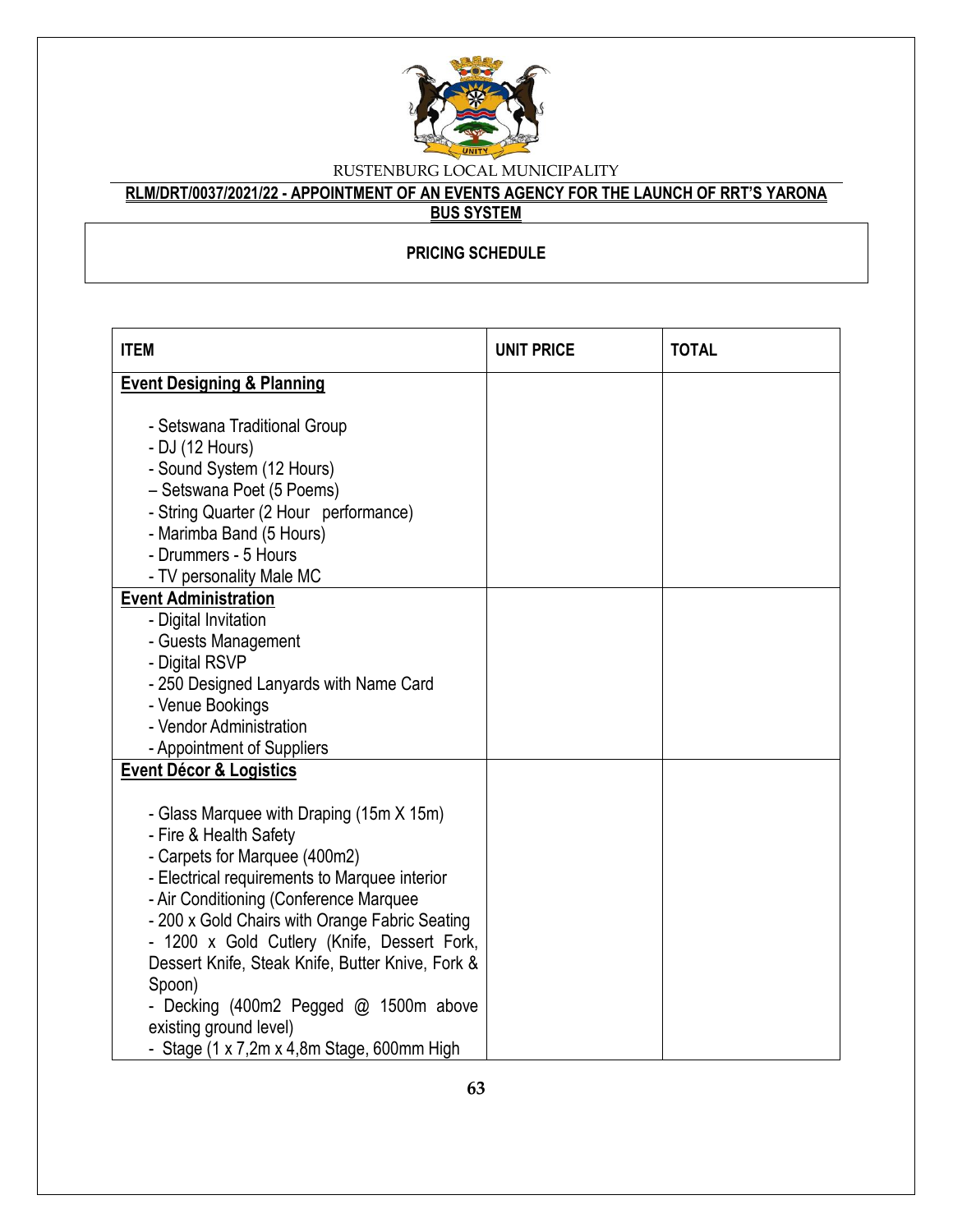

| <b>BUS SYSTEM</b>                                                                                                                                                                                                                                                                                                                                                                                                                                                                                                                                                                                                                |  |
|----------------------------------------------------------------------------------------------------------------------------------------------------------------------------------------------------------------------------------------------------------------------------------------------------------------------------------------------------------------------------------------------------------------------------------------------------------------------------------------------------------------------------------------------------------------------------------------------------------------------------------|--|
| $2 \times 600$ mm Step)<br>- 25 x White Table Linens<br>- 200 Burnt Orange Napkins<br>- Certification of Marquee<br>- Fresh Flowers (Bidder's Discretion)<br>- 10 Sets of Gold Stanchion ropes in White/Red<br>- 100m Red Carpet<br>- Mock-Up presentation<br>- 200 x O Plates with Gold Trim<br>- 200 x O Side Plates with Gold Trim<br>- 200 x Clear Wine Glass<br>- 200x Champagne Glass<br>- 200 x Glass underplates<br>- 40 x Trestle Tables<br>- 30 x Glass Bar Tables<br>- 50 x Bra Chairs in Gold & Orange<br>- 40 x White Buffet Stretch Table Cloths<br>- 30 x Serving spoons<br>- 30x Food Tags<br>- 30 x Salad Bowls |  |
| - 5 x Chandeliers<br><b>Event Documentary</b><br>200 x High Res Images (Edited)<br>10 x 20 Minutes documentary<br>20 x USB Sticks with images & Videos<br>12 Hours of Photography & Videography<br>30 x Drone Images<br>Live Feed on Screens<br>5 Photographers<br>3 Videographers<br>Main Camera<br>Second Camera<br>Roving camera                                                                                                                                                                                                                                                                                              |  |
| <b>Event Sound</b>                                                                                                                                                                                                                                                                                                                                                                                                                                                                                                                                                                                                               |  |
| 500PAX (Outdoor)<br>1 x JBL VRX PA System<br>4 x VRX Line Array Top Speakers<br>4 x VRX 18" Sub Speakers                                                                                                                                                                                                                                                                                                                                                                                                                                                                                                                         |  |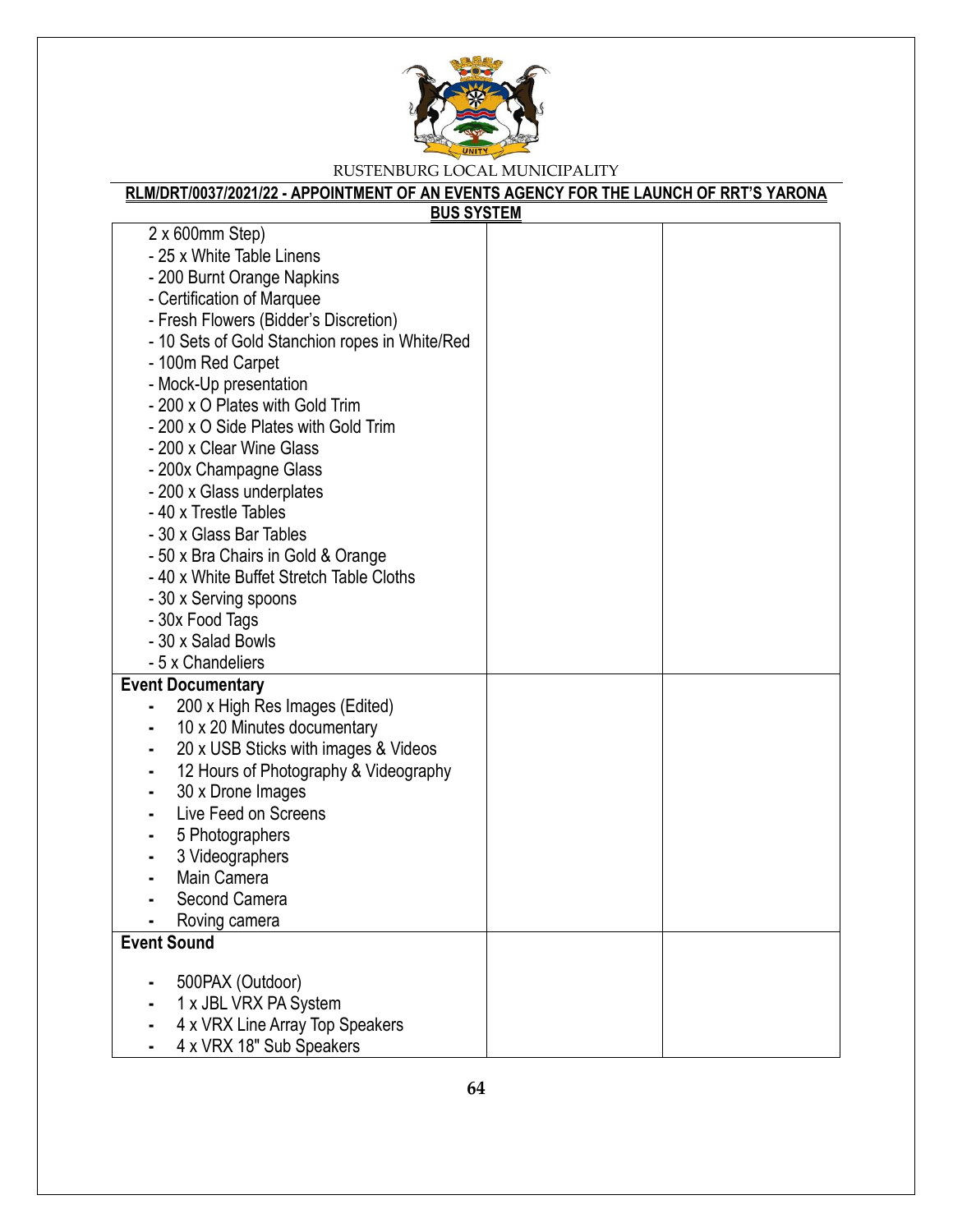

| <b>BUS SYSTEM</b>                                         |  |
|-----------------------------------------------------------|--|
| 2 x Crown ITECH 6000 Power Amp<br>٠                       |  |
| 1 x All Needed Power And Speaker Cables                   |  |
| 1 x Digital Audio Mixing Desk Allan & Heath               |  |
| GLD-80                                                    |  |
| 4 x JBL Monitor Speakers PRX                              |  |
| 3 x Shure Cordless Hand Held Mics ULX /                   |  |
| <b>SM58</b>                                               |  |
| 10 x 40" LED TV with Stand                                |  |
| 2 x 46" LED TV with Floor Stand                           |  |
| 2 x Kramer Video Controller / Splitter                    |  |
| 2 x Shure Cordless Headset Mics                           |  |
| 1 x Drum Kit                                              |  |
| 1 x Double Keyboard Stand                                 |  |
| 1 x Guitar Amp                                            |  |
| 1 x Bass Amp                                              |  |
| 1 x Instrument Microphones                                |  |
| 1 x Thin Pulpit Microphone                                |  |
| 10 x Earpiece Event Communicators                         |  |
| Wireless                                                  |  |
| 1 x 75Kva Generator (Excluding Diesel)                    |  |
| 1 x Power Distribution                                    |  |
| <b>Event Security</b>                                     |  |
| - 2 x Armed Guards                                        |  |
| - 1 x Armed Responsive Vehicle                            |  |
| - 10 x Male Bouncers                                      |  |
| - 10 x Marshalls                                          |  |
| -4 x VIP Protectors                                       |  |
| - 1 x Escort Vehicle                                      |  |
| - Sweeping                                                |  |
| - Patrolling                                              |  |
| <b>Event Public Relations, Communications &amp; Media</b> |  |
| Management                                                |  |
| 1 x Media Booth (For 15 Media Personnel)                  |  |
| 15 Bar Stools                                             |  |
| Long Bar Counter                                          |  |
| <b>Unlimited WiFi</b>                                     |  |
| Power Supply                                              |  |
| 10 x Bean Bags                                            |  |
| 2 x Carpets                                               |  |